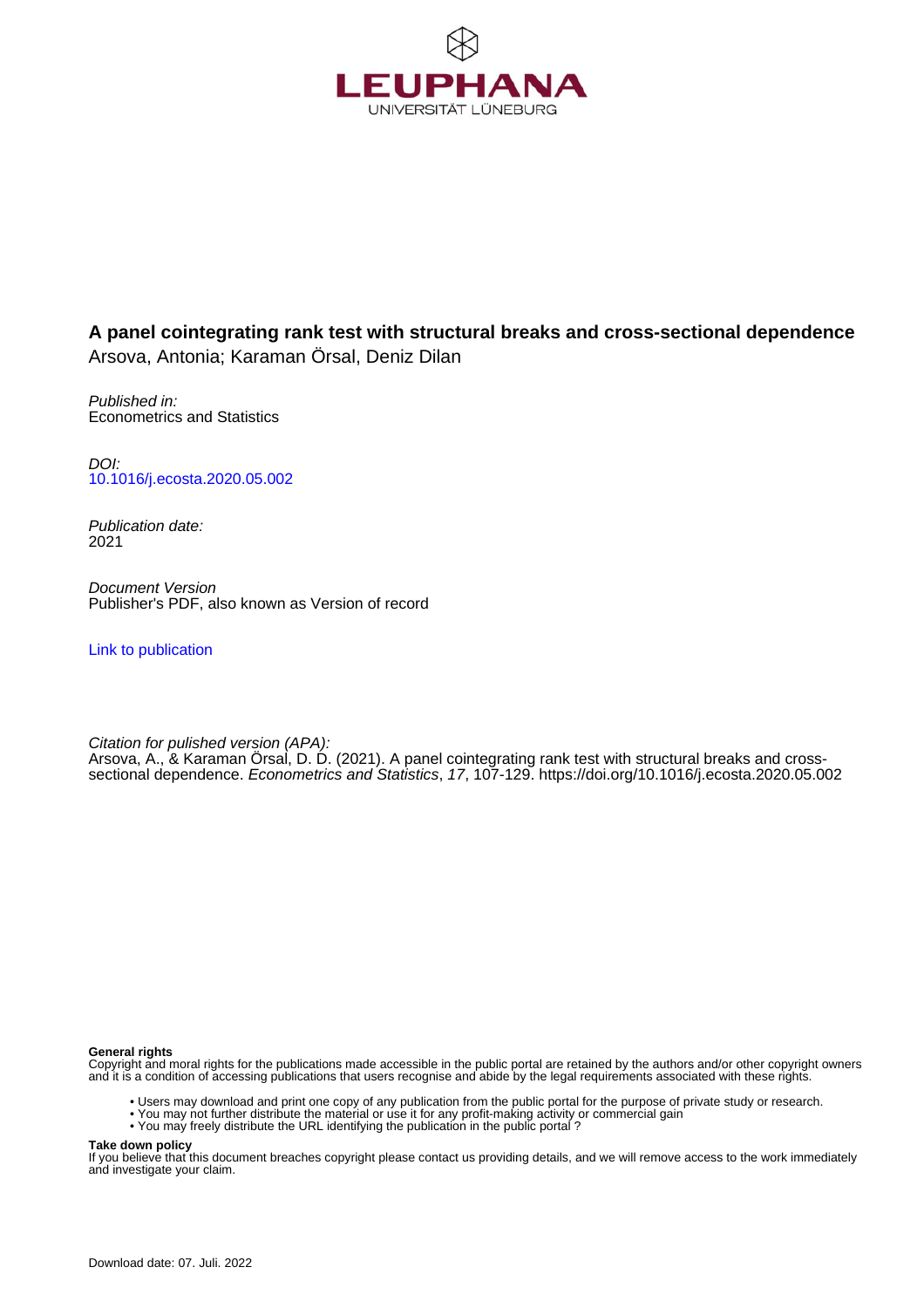Contents lists available at [ScienceDirect](http://www.ScienceDirect.com)

# Econometrics and Statistics

journal homepage: [www.elsevier.com/locate/ecosta](http://www.elsevier.com/locate/ecosta)

## A panel cointegrating rank test with structural breaks and cross-sectional dependence

Antonia Arsova <sup>a,b,</sup>∗, Deniz Dilan Karaman Örsal<sup>c,d</sup>

<sup>a</sup> *Faculty of Statistics, TU Dortmund University, Vogelpothsweg 78, Dortmund 44227, Germany* <sup>b</sup> *RWI - Leibniz Institute for Economic Research, Hohenzollernstraße 1–3, Essen 45128, Germany* <sup>c</sup> *Faculty of Business, Economics and Social Sciences, Universität Hamburg, Von-Melle-Park 5, Hamburg 20146, Germany* <sup>d</sup> *Institute of Economics, Leuphana University Lüneburg, Universitätsallee 1, Lüneburg 21335, Germany*

### a r t i c l e i n f o

*Article history:* Received 15 April 2019 Revised 11 May 2020 Accepted 11 May 2020 Available online 20 June 2020

*JEL classification:* C12 C15 C33

*Keywords:* Panel cointegrating rank test Structural breaks Cross-sectional dependence Likelihood-ratio Time trend

## **1. Introduction**

a b s t r a c t

A new panel cointegrating rank test which allows for a linear time trend with breaks and cross-sectional dependence is proposed. The new correlation-augmented inverse normal (CAIN) test is based on a modification of the inverse normal method and combines the *p*values of individual likelihood-ratio trace statistics by assuming that the number of breaks and break points are known. A Monte Carlo study demonstrates its robustness to crosssectional dependence and its superior size and power properties compared to other metaanalytic tests used in practice. The test is applied to investigate the long-run relationship between regional house prices and personal income in the United States in view of the structural break introduced by the Global Financial Crisis.

© 2020 The Author(s). Published by Elsevier B.V. on behalf of EcoSta Econometrics and Statistics. This is an open access article under the CC BY-NC-ND license. [\(http://creativecommons.org/licenses/by-nc-nd/4.0/\)](http://creativecommons.org/licenses/by-nc-nd/4.0/)

Panel unit root and cointegration tests have been developed since the early 2000s with the aim to increase the power of single-unit tests. The so-called "first generation" tests rely on the assumption of independence between the panel units. In macroeconomic panel data, however, cross-sectional dependence arises naturally due to common shocks or spillover effects. If not accounted for, it may bias the outcome of the tests by inflating the type-I error rate above the nominal significance level. Another issue often observed in longer time series is that of structural breaks; it may also invalidate the test results if left unattended.

Panel cointegration testing in the presence of structural breaks and cross-sectional dependence has only recently gained attention from researchers, leading to the development of the so called "third-generation tests". Recently, two residualbased panel cointegration tests have been proposed in the literature, which allow for structural breaks and cross-sectional dependence [\(Westerlund](#page-23-0) and Edgerton, 2008; Banerjee and Carrion-i Silvestre, 2015). However, on the one hand, these tests are not appropriate to find out the number of cointegrating relations within a system of variables. On the other hand, the way the cross-sectional dependence is accounted for in these tests, namely by unobserved common factors, leads to







<sup>∗</sup> Corresponding author at: Faculty of Statistics, TU Dortmund University, Vogelpothsweg 78, 44227 Dortmund, Germany.

*E-mail addresses:* [arsova@statistik.tu-dortmund.de,](mailto:arsova@statistik.tu-dortmund.de) [antonia.arsova@rwi-essen.de](mailto:antonia.arsova@rwi-essen.de) (A. Arsova), [deniz.oersal@uni-hamburg.de](mailto:deniz.oersal@uni-hamburg.de) (D.D. Karaman Örsal).

<https://doi.org/10.1016/j.ecosta.2020.05.002>

<sup>2452-3062/© 2020</sup> The Author(s). Published by Elsevier B.V. on behalf of EcoSta Econometrics and Statistics. This is an open access article under the CC BY-NC-ND license. [\(http://creativecommons.org/licenses/by-nc-nd/4.0/\)](http://creativecommons.org/licenses/by-nc-nd/4.0/)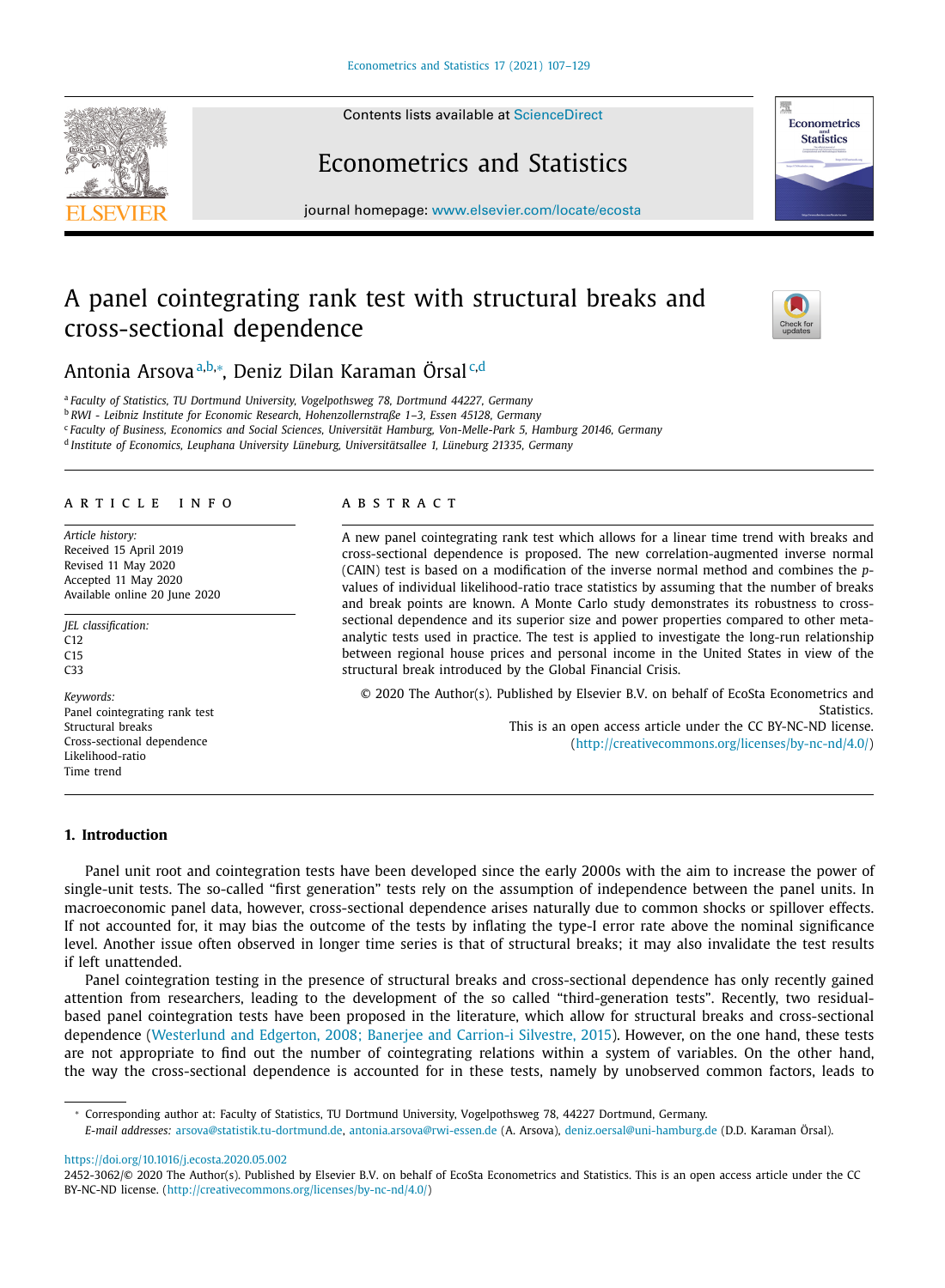limitations of their application in practice. In [Westerlund](#page-23-0) and Edgerton (2008) the common factors are assumed to be strictly stationary, which might be seen as restrictive. Banerjee and [Carrion-i](#page-22-0) Silvestre (2015) relax this assumption at the cost of diminished interpretability of their test's outcome: cointegration between the observed variables occurs only in the case of stationary factors, otherwise "cointegration [...] up to the inclusion of *I*(1) factors is possible", which essentially precludes cointegration in the classical sense.

To overcome these shortcomings, this study proposes the first cointegrating rank test for panel data with both structural breaks and cross-sectional dependence, so that the number of cointegrating relations in a system of variables can be established. This likelihood-based test not only allows for heterogeneous, albeit known, locations of the structural breaks in the data generating process (DGP) of each unit, but is also suitable to determine the cointegrating rank of the *observed* data, which is of primary interest in practice. For this new test we extend the cointegrating rank test of Trenkler et al. (2008) (henceforth the TSL test) to panel data with a general form of [cross-sectional](#page-23-0) dependence. The source of crosssectional dependence may be, but is not limited to, unobserved common factors, as commonly assumed in the literature. The TSL test admits structural breaks in the deterministic part of the DGP, i.e. in the level and/or in the trend slope, but not in the cointegrating vector. This is in line with the interpretation of the latter as a long-run equilibrium relationship between the variables in the system. A further advantage of the TSL test, and consequently of its new panel extension, is that the breaks are allowed for both under the null and under the alternative hypothesis, as they do not affect the stochastic properties of the DGP. Our preference for the TSL test over another likelihood-based alternative, the cointegrating rank test of [Johansen](#page-23-0) et al. (2000) (henceforth JMN test), is motivated by its superior finite-sample properties, demonstrated by [Trenkler](#page-23-0) et al. (2008) and our own simulations.

We extend the TSL test to the panel setting resorting to a new *p*-value combination method which allows the *p*-values to be correlated. In comparison to traditional pooling of individual test statistics, *p*-value combination approaches offer much more flexibility, as they allow the specification of the deterministic terms, the lag order, the number and the location of the breaks, and even the time span of the data to vary over cross-sections. In addition to accommodating more heterogeneous data generating processes and being applicable to unbalanced panels, tests based on *p*-value combinations can also exhibit better finite sample properties in comparison to tests based on pooling of individual test statistics. For example, Örsal and Arsova (2017) demonstrate superior size and power properties of their [meta-analytic](#page-23-0) panel cointegration tests in comparison to the panel test based on a standardized average of the individual test statistics.

Recent research on panel unit root and cointegration testing has also benefited significantly from the "reinvention" of already existing methods for combining possibly dependent *p*-values. One example is the modification of the Bonferroni procedure proposed by Simes [\(1986\)](#page-23-0) and employed by Hanck [\(2013\)](#page-22-0) in his panel unit root test. In a Monte Carlo study he demonstrates its robustness to cross-sectional dependence induced by common factors. This avenue is further explored in the direction of cointegrating rank testing in dependent panels by Arsova and Örsal [\(2020\),](#page-22-0) who also show empirically that a sufficient condition for the validity of Simes' procedure (namely that the joint distribution of the test statistics is *multivariate totally positive* (MTP<sub>2</sub>), see Sarkar [\(1998\)](#page-23-0) for a definition) is not violated in a common-factor-driven panel framework. In the present work we adopt a new, augmented version of a *p*-value combination method initially proposed by Stouffer et al. (1949) — the inverse normal test. The novelty of our approach lies in that we explicitly model the degree of [cross-sectional](#page-23-0) correlation between the probits of the individual statistics and use it as a variance-inflation factor in the panel test statistic. In this regard the proposed test is similar to the modified inverse normal method of [Hartung](#page-23-0) (1999), which also uses an estimate of the cross-sectional correlation of the probits, however in combination with a somewhat arbitrary correction factor  $\kappa$ . Hartung's approach has been used to account for [cross-sectional](#page-22-0) dependence in panel unit root tests by Demetrescu et al. (2006) and [Costantini](#page-22-0) and Lupi (2013). Our estimator for the unobserved correlation of the probits is modelled as a function of a quantity easily measurable in practice, namely the average absolute cross-sectional correlation of the residuals of the individual VAR models. In a Monte Carlo study we demonstrate that our correlation-augmented inverse normal (CAIN) method for combining *p*-values of individual TSL tests has good size and power properties in finite samples. Its performance is preferable to that of Hartung's method over the whole range of possible values for the cross-sectional correlation. The test can be used to determine the cointegrating rank of the observed time series even when the cross-sectional dependence is driven by unobserved common factors, without decomposing the data into idiosyncratic and common components and testing these separately.

The remainder of the paper is organized as follows. The next section briefly reviews the test of [Trenkler](#page-23-0) et al. (2008), while its extension to panel data by a modification of the normal inverse method is given in [Section](#page-6-0) 3. Section 4 presents the response surface approach to modeling the cross-sectional correlation between the probits of the individual test statistics. [Section](#page-8-0) 5 discusses the results of a Monte Carlo study comparing the CAIN-TSL test with other meta-analytic approaches and with the test of [Westerlund](#page-23-0) (2006). [Section](#page-12-0) 6 illustrates the use of the CAIN-TSL test by investigating the equilibrium relationship between real house prices and real personal income in the USA, and the last section concludes. Supplementary material is provided in the Appendix.

## **2. The TSL test for the cointegrating rank**

Our aim is to develop a panel test for the cointegrating rank which allows for structural breaks in the deterministic parts of the DGP. A natural first step is to take an existing single-unit test and to extend it to the panel setting. Two well-known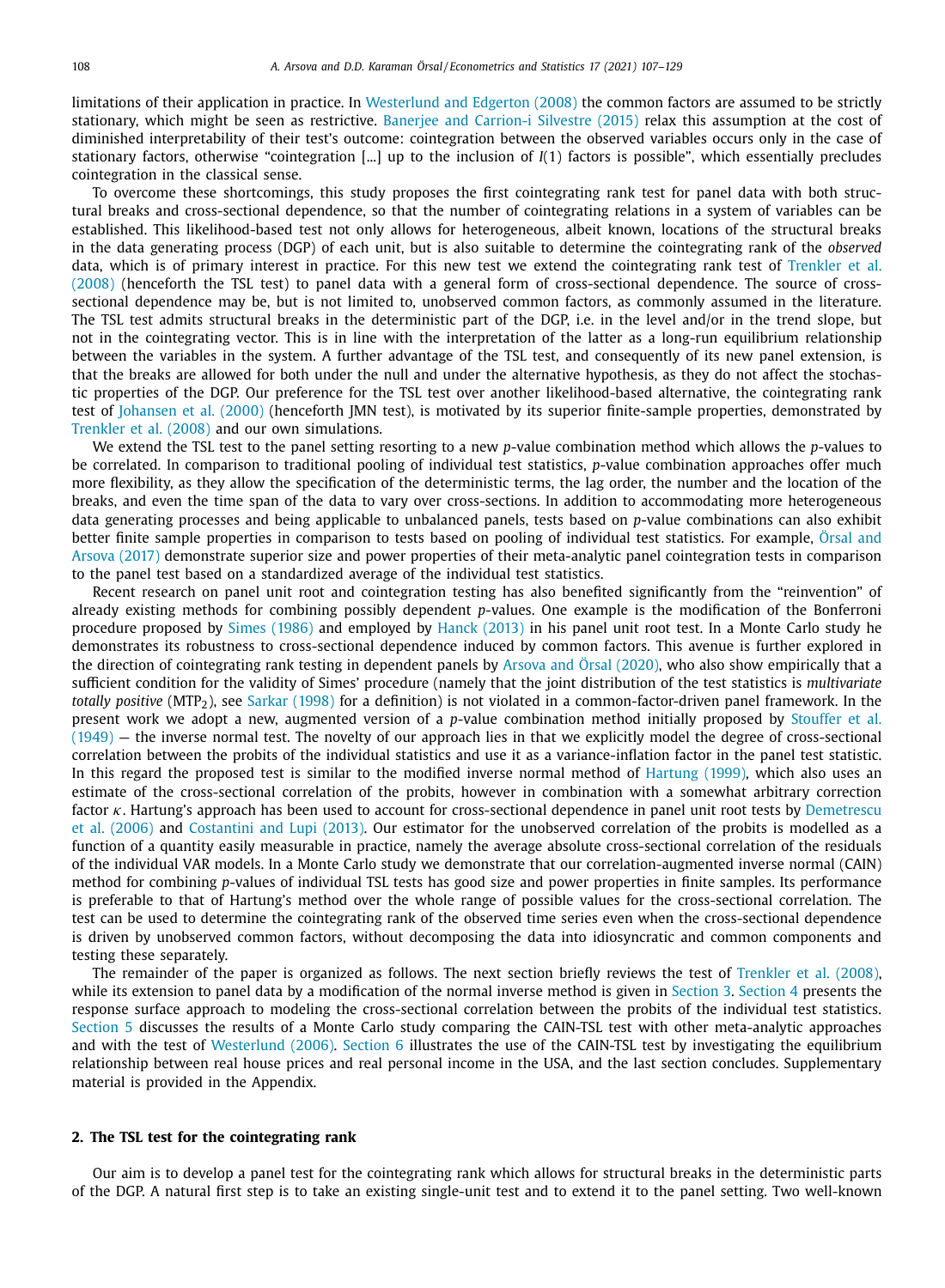<span id="page-3-0"></span>alternatives are the [likelihood-based](#page-23-0) test of [Johansen](#page-23-0) et al. (2000) and its GLS detrended counterpart proposed by Trenkler et al. (2008). Both tests allow for up to two breaks in the level and/or trend slope, whereas the break dates are assumed to be known. Theoretically more than two breaks could be specified, however response surface regressions approximating the limiting distributions of the test statistics are available for a maximum of two breaks for both tests. Including more than two breaks may also be seen as problematic in time series of a limited time span.

[Trenkler](#page-23-0) et al. (2008) find that the JMN test with a single trend break displays excessive size distortions in systems of large dimensions while their test is correctly sized. Its preferable finite-sample properties are therefore our main motivation for extending the TSL test to the panel setting. Next we briefly describe its assumptions and the computation of the test statistic.

Let the observed data  $Y_{it} = (Y_{1,it}, \ldots, Y_{m,it})'$  for cross-sectional unit *i* (*i* = 1, ..., *N*) be generated by a stochastic VAR(s<sub>i</sub>) process  $X_{it}$  added to a deterministic process. The latter consists of a constant, linear time trend and structural breaks in both the level and the trend slope at known individual-specific time(s)  $\tau_i$ :

$$
Y_{it} = \mu_{0i} + \mu_{1i}t + \delta_{0i}d_{it} + \delta_{1i}b_{it} + X_{it}, \quad t = 1, ..., T_{i}.
$$
 (1)

Here  $\mu_{ji}$  and  $\delta_{ji}$  ( $j = 0, 1$ ) are unknown ( $m \times 1$ ) parameter vectors, while  $d_{it}$  and  $b_{it}$  are dummy variables defined by  $d_{it}$  =  $b_{it} = 0$  for  $t < \tau_i$ , and  $d_{it} = 1$  and  $b_{it} = t - \tau_i + 1$  for  $t \ge \tau_i$ . We note that both the break dates and the number of breaks are assumed to be known. The number of breaks (one or two) is allowed to vary across units. The break dates are assumed to occur at individual-specific fixed fractions of the sample size:  $\tau_i = [T_i \lambda_i]$  with  $0 < \lambda_i < \lambda_i < \lambda_i < 1$ , where  $\lambda_i$  and  $\lambda_i$  are specified real numbers and [·] denotes the integer part of the argument. In other words, the breaks are assumed not to occur in the very beginning or in the very end of the sample, while  $\lambda_i$  and  $\lambda_i$  are allowed to be arbitrarily close to 0 and 1, respectively. The stochastic processes  $X_{it}$  are assumed to be at most  $I(1)$  and cointegrated with cointegrating rank *r<sub>i</sub>*,  $0 \le r_i \le m$ :

$$
X_{it} = A_{1i}X_{i,t-1} + \ldots + A_{s_i}X_{i,t-s_i} + \varepsilon_{it}, \quad t = 1, \ldots, T_i.
$$
 (2)

It is assumed that the  $(m \times 1)$  vector  $\varepsilon_{it} \sim \text{iid}(0, \Omega_i)$ , where  $\Omega_i$  is a positive definite matrix for each *i*. Further it is assumed that  $\varepsilon_{it}$  have finite moments of order  $(4 + v)$  for some  $v > 0$ ,  $\forall i$ .

The computation of the individual TSL test statistics proceeds by estimating the deterministic terms by reduced rank regression taking into account the structural breaks, and then computing a likelihood-ratio (LR) trace statistic from the trend-adjusted observations. For details on the procedure we refer to [Trenkler](#page-23-0) et al. (2008).

### **3. The CAIN-TSL panel cointegrating rank test**

The main constituent of the new panel cointegrating rank test is the inverse normal method for combining *p*-values, which is briefly discussed next alongside its variants employed in panel unit root testing. Our proposed modification is outlined in [Section](#page-4-0) 3.2, while the novel estimator of the correlation between the probits, on which the modification is based, is presented in [Section](#page-6-0) 4.

#### *3.1. The inverse normal method*

Let  $p_i$  denote the *p*-values of the individual TSL statistics for units  $i = 1, \ldots, N$ . Let  $t_i$  denote the corresponding probits, i.e.  $t_i = \Phi^{-1}(p_i)$ , where  $\Phi(\cdot)$  denotes the cumulative distribution function of the standard normal distribution. Assuming independence of the individual test statistics (and hence of their  $p$ -values and the corresponding probits  $t_i$ ), the inverse normal test has a standard *N*(0, 1) limiting distribution:

$$
t = \frac{\sum_{i=1}^{N} \Phi^{-1}(p_i)}{\sqrt{N}} = \frac{\sum_{i=1}^{N} t_i}{\sqrt{N}} \Rightarrow N(0, 1).
$$
 (3)

The inverse normal test was first introduced to the panel unit root testing literature by Choi [\(2001\).](#page-22-0) He points out two advantageous properties of the method, which we also wish to exploit for our panel test: first, superior performance compared to other *p*-value combination alternatives under independence, and second, applicability to panels with both finite and infinite cross-sectional dimension *N*. Panel unit root tests for dependent panels based on the inverse normal method have been proposed by [Demetrescu](#page-22-0) et al. (2006) and [Costantini](#page-22-0) and Lupi (2013). Both studies implement Hartung's [\(1999\)](#page-23-0) modification of the weighted inverse normal method, which accommodates constant dependence between the original test statistics. Assuming multivariate normal distribution of the probits, [Hartung](#page-23-0) (1999) captures the dependence by a single correlation coefficient  $\rho_{\text{probit}}$ , which can be interpreted as a "mean correlation approximating the case of possibly different correlations between the transformed statistics". The variance of the denominator in (3) is then augmented with an estimator of the correlation between the individual probits  $\hat{\rho}^*_{\text{probit}}$ . For simplicity, we present the test statistic assuming unit weights for all probits:

$$
t(\hat{\rho}_{\text{probit}}^*, \kappa) = \frac{\sum_{i=1}^N t_i}{\sqrt{N + (N^2 - N)\left(\hat{\rho}_{\text{probit}}^* + \kappa \cdot \sqrt{\frac{2}{(N+1)}} (1 - \hat{\rho}_{\text{probit}}^*)\right)}}.
$$
(4)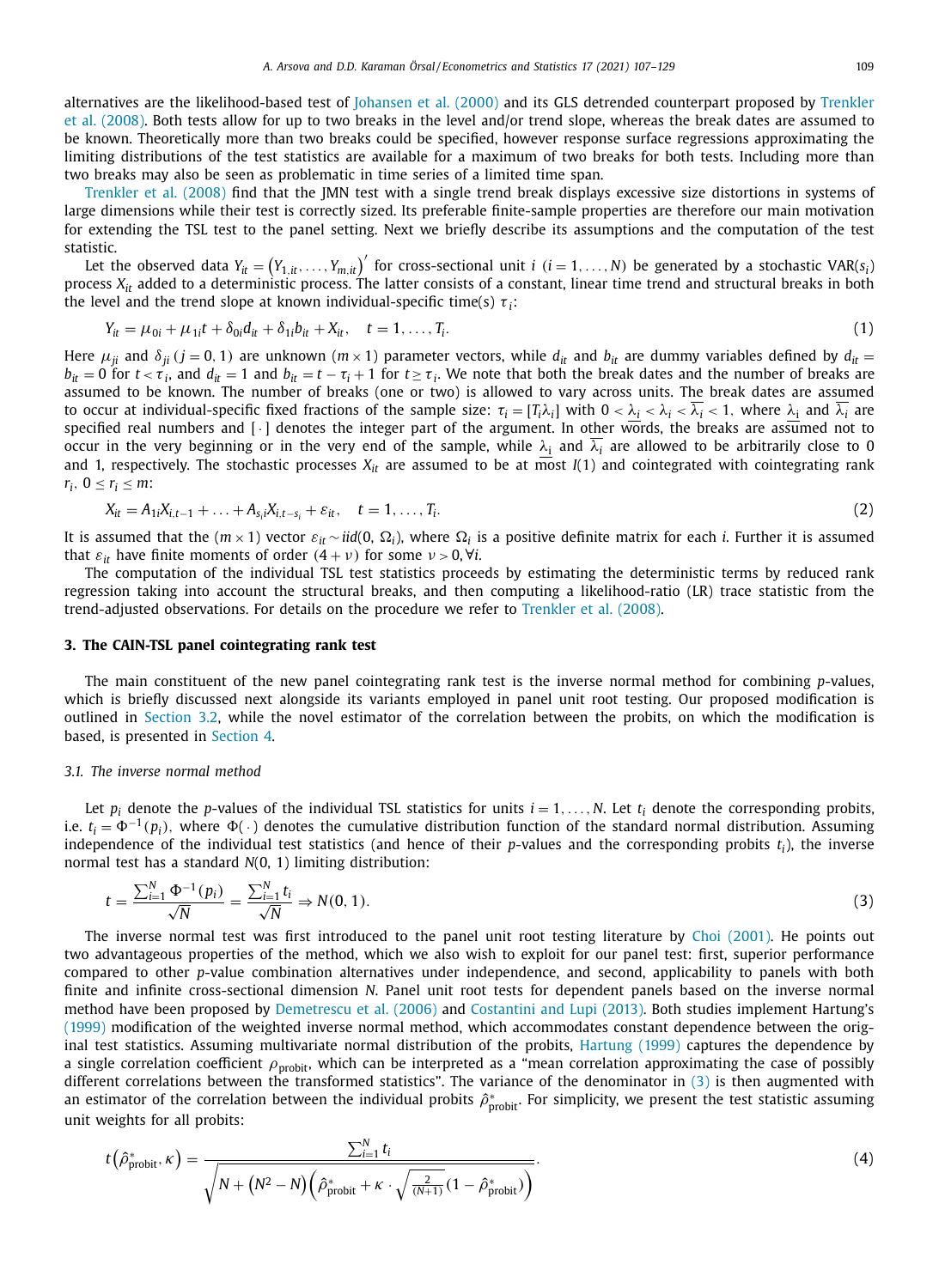<span id="page-4-0"></span>

**Fig. 1.** Empirical distributions of Hartung's estimator  $\hat{\rho}_{\text{probit}}$  and the CAIN estimator  $\tilde{\rho}_{\text{probit}}$  for the correlation between the probits under  $H_0$  :  $r_i = 0, \forall i$ , 3-variate VAR(2) process with a multifactor-error structure and a diagonal factor loading matrix γ*<sup>i</sup>* ∼ *i*.*i*.*d*.*U*(−1, 3), *T* = 100, 5000 replications.

[Hartung](#page-23-0) (1999) proposes an unbiased and consistent estimator  $\hat{\rho}_{\text{probit}}^* = \max\{-\frac{1}{N-1},\hat{\rho}_{\text{probit}}\}$ , where  $\hat{\rho}_{\text{probit}} = 1 \frac{1}{N-1}\sum_{i=1}^N(t_i-\frac{1}{N}\sum_{i=1}^Nt_i)^2$ . The correction term  $\kappa\sqrt{\frac{2}{(N+1)}}(1-\hat{\rho}^*_{\text{probit}})$ , which simply scales the standard deviation of  $\hat{\rho}_{\text{probit}}$  by a factor  $\kappa$ , aims to avoid a systematic underestimation of the denominator in [\(4\).](#page-3-0) For the parameter  $\kappa$  [Hartung](#page-23-0) (1999) suggests two alternative values:  $\kappa_1 = 0.2$  and  $\kappa_2 = 0.1$   $\cdot$  (  $1 + \frac{1}{N-1} - \hat{\rho}^*_{\text{probit}}$ ), where  $\kappa_2$  is suitable mainly for smaller values of  $\hat{\rho}^*_{\rm probit}$ . However, he provides no guidance as to where the threshold between "small" and "large"  $\hat{\rho}^*_{\rm probit}$  should be, despite the value of  $\kappa$  having a significant effect on the test's finite-sample properties. Beside this ambiguity, our simulation results indicate two potentially serious issues with Hartung's [\(1999\)](#page-23-0) estimator of the correlation between the probits. First, as it is computed from the single available observation on the *N*-dimensional vector of probits  $(t_1, \ldots, t_N)$ , its consistency rate is rather slow. Relaxing the assumption of constant correlation between the probits, [Demetrescu](#page-22-0) et al. (2006) show that the consistency rate of  $\hat{\rho}^*_{\rm{probit}}$  is  $o_{{\rm{p}}(1)}$ . Second, as our own simulations demonstrate, in a non-negligible proportion of all cases  $\hat{\rho}^*_{\rm probit}$  estimates the correlation between the probits at its natural lower bound,  $-\frac{1}{N-1}$ , i.e. it may be underestimated. This could lead to incorrect value of the variance of the test statistic and compromise the test's outcome. An illustration of both these issues is provided in Fig. 1.

## *3.2. The correlation-augmented inverse normal test*

To overcome these shortcomings, we propose a new, improved version of the modified inverse normal test for combination of correlated individual TSL test statistics for cointegration with structural breaks. This new test, which we name CAIN-TSL test, is based on Hartung's [\(1999\)](#page-23-0) test statistic [\(4\)](#page-3-0) with unit weights. It differs from it in that it employs a novel empirical estimate  $\tilde{\rho}_{\text{probit}}$  of the average correlation between the probits, which will be defined in [Section](#page-6-0) 4.

The CAIN panel test statistic for the composite null hypothesis  $H_0: r_i = r$ ,  $\forall i = 1, \ldots, N$  against the alternative  $H_1: r_i > r$ for at least one *i* is given by

$$
t(\tilde{\rho}) = \frac{\sum_{i=1}^{N} t_i}{\sqrt{N + (N^2 - N) \cdot \tilde{\rho}_{\text{probit}}}}.
$$
\n
$$
(5)
$$

We argue that the correlation between the probits can be inferred from its source, that is, the dependence between the shocks, or innovations, to the individual VAR processes [\(2\).](#page-3-0) Unobserved common shocks or spillover effects will lead to dependence between the elements of  $\varepsilon_{it}$  and  $\varepsilon_{it}$ , *i*, *j* = 1, ..., *N*, which will, in turn, induce dependence between the observed data and between the individual TSL test statistics for the cointegrating rank. As a measure of dependence we employ Pearson's correlation coefficient, as capturing linear dependence suffices for our purposes. Let  $Y_{lit}$  and  $Y_{l,i}$ , for  $l =$ 1, ..., *m* and *i*,  $j = 1, ..., N$  denote the same variables for different cross-sectional units *i* and *j*, and  $\rho_{li,kj} := \text{corr}(\varepsilon_{l,i}, \varepsilon_{k,j},)$ for  $l, k = 1, \ldots, m$  and  $i, j = 1, \ldots, N$  denote the pairwise cross-sectional correlations of the elements of  $\varepsilon_{it}$  and  $\varepsilon_{jt}$ . In order to be able to quantify the relationship between the correlation of the innovations and the correlation of the probits, we make the following assumptions.

**Assumption 1.** The average absolute pairwise cross-sectional correlation between the innovations to the same variable converges to some fixed value  $\rho_{\varepsilon} > 0$  for all *t* as  $N \to \infty$ :

$$
\lim_{N\to\infty}\frac{1}{mN(N-1)}\sum_{i\neq j}^{N}\sum_{l=1}^{m}|\rho_{li,lj}|=\rho_{\varepsilon}.
$$
\n(6)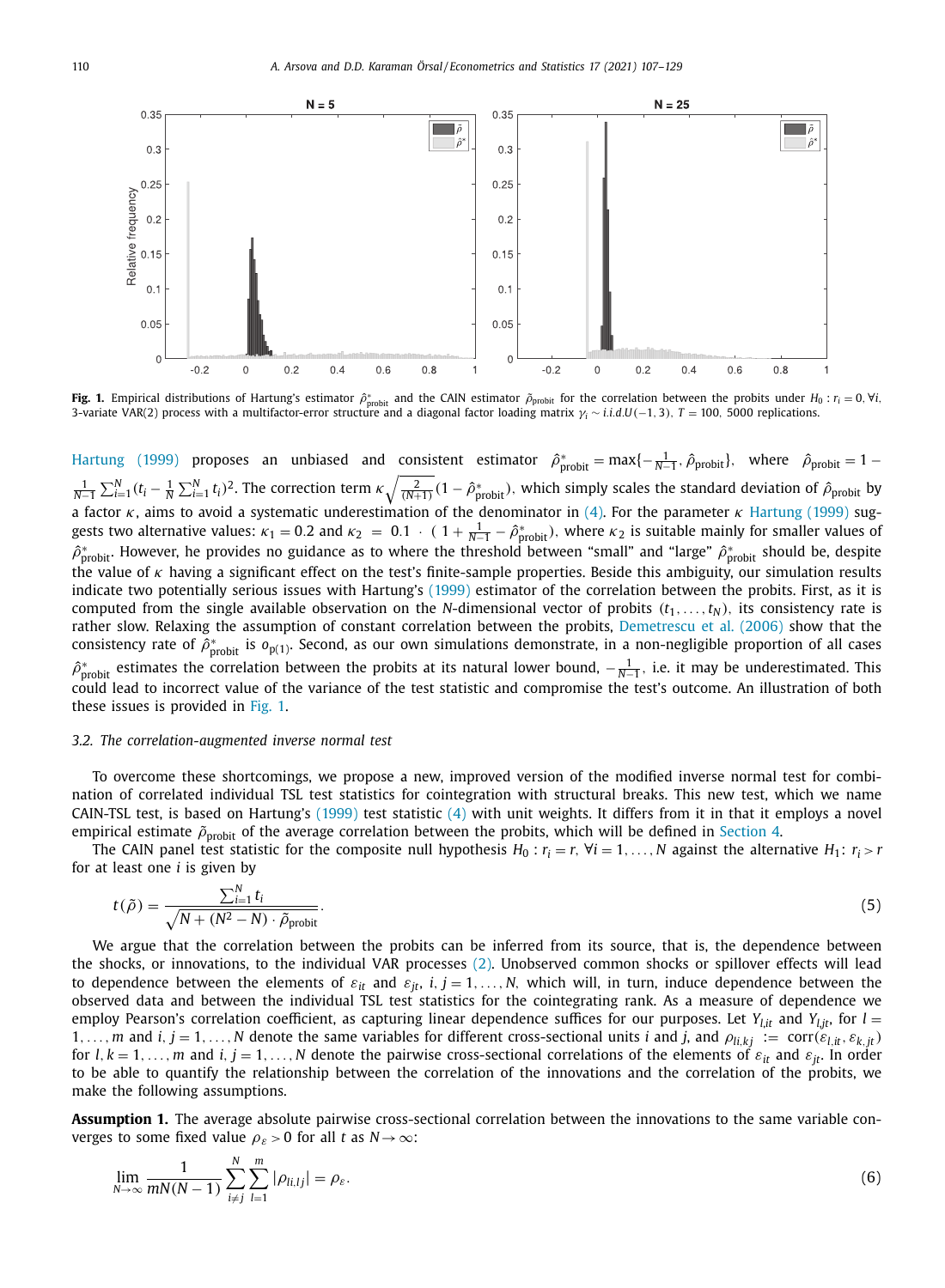<span id="page-5-0"></span>**Assumption 2.** The average absolute pairwise cross-sectional correlation between the innovations to different variables converges to zero for all *t* as  $N \rightarrow \infty$ :

$$
\lim_{N \to \infty} \frac{1}{m(m-1)N(N-1)} \sum_{i \neq j}^{N} \sum_{l \neq k}^{m} |\rho_{li,kj}| = 0.
$$
\n(7)

These assumptions are motivated by the fact that in practice strong correlations are less likely to occur between the innovations to different variables across units compared to those between the same variables. Differentiating between "strong" and "weak" correlations in this way and averaging only the former aims to avoid underestimation of the degree of dependence between the innovations. Regarding taking absolute values, we argue that even negative correlations between the innovations to the DGPs lead to positive correlation between the individual test statistics. With simple averaging large correlations of the opposite sign will cancel out; a better way to quantify the degree of cross-sectional dependence is therefore to look at the mean absolute correlation. [Assumptions](#page-4-0) 1 and 2 thus facilitate the consistent estimation of an average absolute correlation coefficient  $\hat{\rho}_{\varepsilon}$ , which will subsequently be employed in the computation of an estimate  $\tilde{\rho}_{\text{probit}}$  of the correlation between the probits. We note that the proposed panel test is robust to a certain degree of deviation from Assumption 2, as demonstrated by our Monte Carlo simulations. Therefore, albeit seemingly restrictive, it should not hinder the applicability of the test in practice. Furthermore, both assumptions hold when a spatial type of dependence is assumed, or when the dependence is driven by variable-specific common factors. As such we describe unobserved shocks, which affect the same variable over the cross-sections, but do not or only marginally affect other variables.

We next turn our attention to the correlation between the probits. In order to accommodate a certain degree of heterogeneity in the correlation coefficients  $\rho_{\text{probit}_{i,j}} := \text{corr}(t_i, t_j)$ , we make the same assumptions as [Demetrescu](#page-22-0) et al. (2006), who prove the standard normal limiting distribution of Hartung's [\(1999\)](#page-23-0) test statistic in this case.

## **Assumption 3.**

$$
\lim_{N \to \infty} \frac{1}{N(N-1)} \sum_{i \neq j}^{N} \rho_{\text{probit},j} = \rho_{\text{probit}}, \quad \rho_{\text{probit}} \in (0, 1), \quad \text{and} \tag{8}
$$

$$
\lim_{N \to \infty} \frac{1}{N(N-1)} \sum_{i \neq j} (\rho_{\text{probit}} - \rho_{\text{probit}})^2 = 0.
$$
\n(9)

**Assumption 4.** The individual TSL test statistics have a Gaussian copula.

Assumption 3 allows the correlation matrix of the probits to gradually approach a constant correlation matrix as *N*→∞, which may be viewed as a [consequence](#page-4-0) of the assumed convergence of the pairwise innovation correlations in Assumption 1. Assumption 4, as shown by [Demetrescu](#page-22-0) et al. (2006), is a necessary and sufficient condition for the limiting distribution of the inverse normal test to be standard normal. Whether this assumption is met in practice for individual unit root or cointegration statistics, is not known; we leave such investigation for future research. However, as our Monte Carlo study demonstrates, despite the possibility that Assumption 4 might not hold, in the presence of cross-sectional dependence the proposed CAIN test performs better than the standard inverse normal method without correlation augmentation, especially when the null hypothesis of no cointegration is tested for. Hence in practice one would still be better off by correcting for existing cross-sectional dependence rather than ignoring it.

We postulate that  $\rho_{\text{probit}}$  can be inferred from its origin  $\rho_{\varepsilon}$ , which, in turn, can be consistently estimated in practice as *N* and *T* grow. It is, however, difficult to derive analytically how correlation between the innovations translates into correlation between the LR statistics, as the latter are complex non-linear functions of the observed data. We therefore resort to simulation methods to estimate this link. In a large-scale simulation study we estimate the average correlation of the probits, which we denote  $\bar{\rho}_{\text{probit}}$ , for different values of the absolute cross-sectional correlation between the innovations  $\rho_{\varepsilon}$ , controlling for the system dimension *m*, the hypothesized cointegrating rank *r*, and the time and cross-sectional dimensions *T* and *N*, respectively. We then estimate the relationship  $\bar{\rho}_{\text{probit}} = g(\rho_{\varepsilon}, m, r)$  by response surface regression. As in practice  $\rho_{\varepsilon}$  is unobserved, we replace it by a consistent estimate  $\hat{\rho}_{\varepsilon}$  to compute  $\tilde{\rho}_{\text{probit}} = g(\hat{\rho}_{\varepsilon}, m, r)$  to use in the test statistic [\(5\).](#page-4-0) This simulation study is described in detail in [Section](#page-6-0) 4.

**Conjecture 1.** Provided that [Assumptions](#page-4-0) 1-4 hold, the limiting distribution of the test statistic  $t(\tilde{\rho})$  under the null hypothesis is *standard normal.*

As noted by [Hartung](#page-23-0) (1999) and by [Demetrescu](#page-22-0) et al. (2006), the statistic converges to the *N*(0, 1) distribution when the estimator of the correlation between the probits is consistent. The proposed estimator  $\tilde{\rho}_{probit}$  is based on an empirical estimate of the link between the cross-sectional correlation of the innovations to the individual VAR processes and the correlation between the probits of the individual TSL statistics. Since there is no analytic expression for it, no proof of the conjecture can be provided in the strict mathematical sense. Nevertheless, in the Appendix we outline the arguments by which  $\tilde{\rho}_{\text{probit}}$  is expected to be consistent.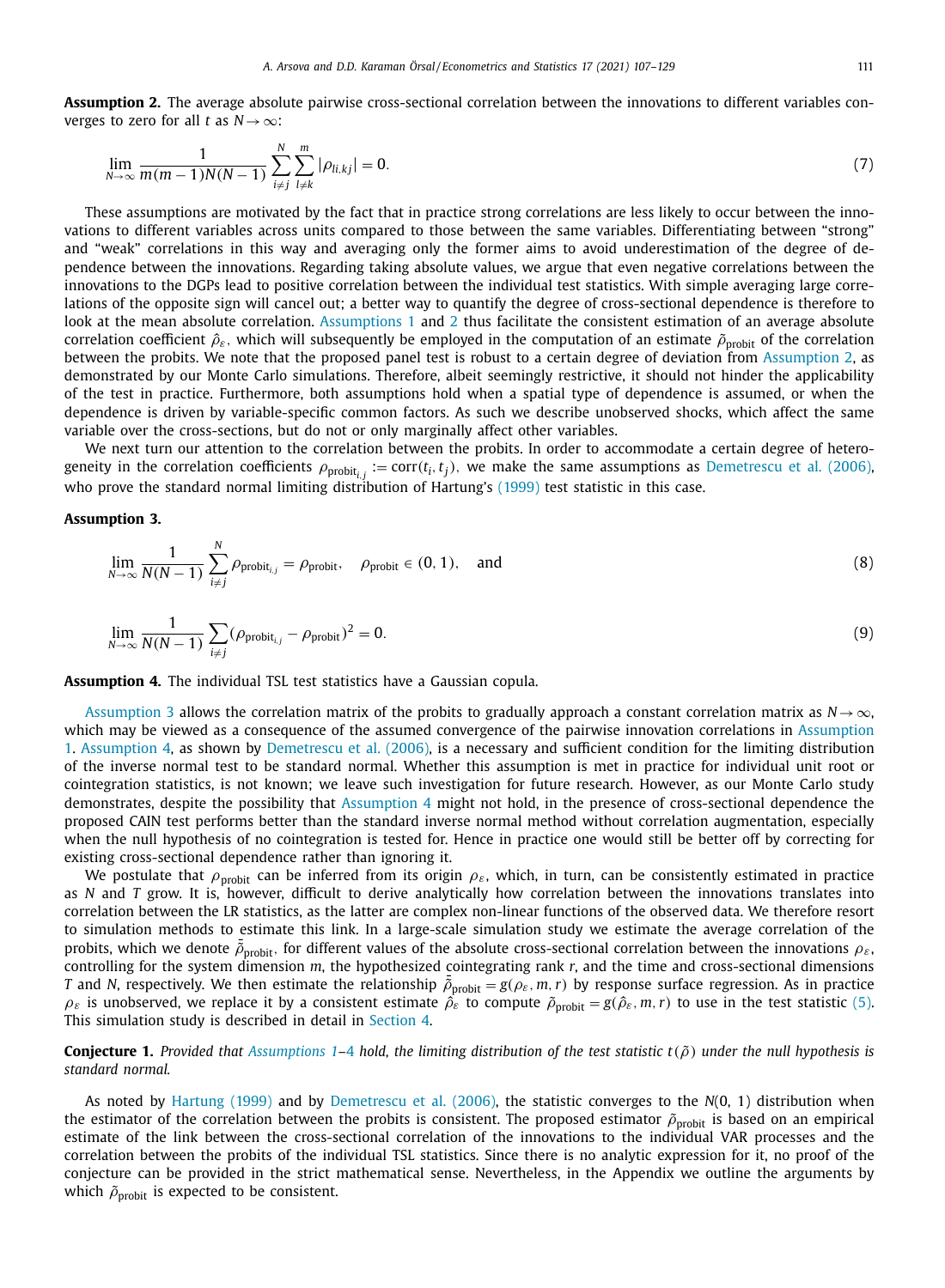## <span id="page-6-0"></span>**4. Response surface regressions for the correlation of the individual probits**

*Simulations design*. We estimate the relationship between  $\rho_{\varepsilon}$  and  $\rho_{\text{probit}}$  in a large-scale simulation study. The data are [generated](#page-23-0) according to  $(1)$  with the stochastic processes  $X_{it}$  following an *m*-variate VAR(1) Toda processes (see e.g. Toda, 1995) for *m* = 2, 3, 4, 5:

$$
X_{it} = \begin{pmatrix} I_d & 0_{(d \times r)} \\ 0_{(r \times d)} & \Psi_r \end{pmatrix} X_{i, t-1} + \varepsilon_{it},\tag{10}
$$

where  $I_d$  denotes the identity matrix of dimension  $d = m - r$ ,  $0_{(d \times r)}$  is a zero matrix of the corresponding dimension and *r* is the cointegrating rank of the process.  $\Psi_r$  is a diagonal matrix of dimension (*r* × *r*) with diagonal elements  $\psi_i \sim i.i.d. U(0, 1)$ ,  $i = 1, \ldots, r$  which govern the dynamics of the stationary elements of the process for  $r > 0$ ; the uniform (0,1) distribution of  $\psi_i$  provides for generality. As the individual LR trace statistics of the TSL test are invariant to the values of the deterministic terms  $μ_{0i}$ ,  $μ_{1i}$ ,  $δ_{0i}$  and  $δ_{1i}$  for given VAR order  $s_i$  and break date(s)  $τ_i$  [\(Trenkler](#page-23-0) et al., 2008, p. 340), we have set  $μ_{ii} = δ_{ii}$  $0, i = 0, 1.$ 

For the estimation of the individual LR trace statistics for each  $i = 1, \ldots, N$  the number of breaks is randomly chosen between 1 and 2 with 50% chance each, and the break locations are chosen at relative sample length(s) λ*<sup>i</sup>* ∼ *i*.*i*.*d*.*U*(0.15, 0.85). In the case of two breaks the minimal distance between them is set to 0.2*T*. These values are in line with what is usually assumed in the literature on cointegration with structural breaks – the breaks are not allowed to be too close to the beginning or to the end of the sample, neither are they allowed to be too close to each other.

The  $(T \times Nm)$  vector of innovations  $\varepsilon_{NT} = (\varepsilon_1, \ldots, \varepsilon_T)'$ , where  $\varepsilon_t = (\varepsilon_{1,1t}, \ldots, \varepsilon_{m,1t}, \ldots, \varepsilon_{1,Nt}, \ldots, \varepsilon_{m,Nt})$ , are drawn from a multivariate normal distribution with [variance-covariance](#page-23-0) matrix  $\Sigma$ , where  $\Sigma = R \otimes \Omega$  is generated as in Wagner and Hlouskova (2010) with

|  | $\rho_{\varepsilon} \quad \cdots \quad \rho_{\varepsilon} \setminus$ |                                                                                                                                                                                                                                  |  |
|--|----------------------------------------------------------------------|----------------------------------------------------------------------------------------------------------------------------------------------------------------------------------------------------------------------------------|--|
|  |                                                                      | $R = \begin{pmatrix} \cdots & \cdots & \cdots \\ \rho_{\varepsilon} & 1 & \cdots & \ddots \\ \vdots & \ddots & \ddots & \rho_{\varepsilon} \\ \rho_{\varepsilon} & \cdots & \rho_{\varepsilon} & 1 \end{pmatrix}_{(N \times N)}$ |  |
|  |                                                                      |                                                                                                                                                                                                                                  |  |
|  |                                                                      |                                                                                                                                                                                                                                  |  |

and  $\Omega(m \times m)$  being a random correlation matrix generated [independently](#page-22-0) for each replication as described in Costantini and Lupi (2013, p. 283).

For each value of *m*, testing  $H_0$ :  $r_i = r_0$  for  $r_0 = 0, \ldots, m-1$  is considered in a separate experiment. We let  $\rho_{\varepsilon}$  vary over a grid of 24 equally spaced values in the range [0.04, 0.96], in order to be able to adequately fit an interpolating curve to the estimated average values  $\bar{\rho}_{\rm probit}$  of  $\rho_{\rm probit}$  over  $\hat{\rho}_{\varepsilon}$ . Each simulation experiment is repeated 100,000 times for three combinations of the panel dimensions *T* and *N*: (*T*, *N*) ∈ {(500, 5),(500, 10),(1000, 5)}.

*Estimation of the average correlation of the probits*  $\bar{\rho}_{\text{probit}}$  *from simulated data*. For each combination (*T*, *N*) an average  $\bar{\rho}_{\rm probit}$  is computed by means of Fisher's *Z*-transformation from the  $(N \times N)$  correlation matrix of the probits based on the (100, 000  $\times$  *N*) matrix of independent observations on  $(t_1, \ldots, t_N)$ .

For given  $\rho_{\varepsilon}$  and *T*, the estimated  $\bar{\rho}_{\text{probit}}$  is practically invariant to the number of cross-sections. This fact is not surprising, as it is rational to expect that the correlation between the individual probits would depend on the degree of dependence between the processes of any two cross-sections, but not on the number of units. Preliminary simulations corroborate this conjecture – see the right panel of [Fig.](#page-16-0) 2 in the Appendix. For robustness, the estimated  $\bar{\rho}_{\text{probit}}$ 's for all three combinations of (*T*, *N*) are subsequently modeled in the response surface regressions for  $\tilde{\rho}_{\text{probit}} = g(\rho_{\varepsilon}, m, r)$ . In practice, by the Law of Large Numbers, increasing *N* would lead to more precise estimation of  $\hat{\rho}_{\varepsilon}$  and subsequently also of  $\tilde{\rho}_{\text{probit}}$ . Because of the large number of replications in the current simulation exercise, considering a wider range of values for *N* is not necessary and we concentrate only on values which are typical for macro-econometric studies.

With regard to the choice of values for the parameter *T*, we motivate it by the fact that the estimated  $\bar{\rho}_{\text{probit}}$  converges to  $\rho$ <sub>probit</sub> from below as  $T\rightarrow\infty$  (see the left panel of [Fig.](#page-16-0) 2), with the differences between  $T = 500$  and  $\dot{T} = 1000$  being virtually negligible for all practical purposes. Indeed, for small *T* the estimated  $\tilde{\rho}_{probit}$  might be lower than its asymptotic large-*T* value and could thus potentially get overestimated. We argue, however, that the use of the large-*T*  $\tilde{\rho}_{\rm{probit}}$  even for small *T*'s in the panel setting would have beneficial rather than detrimental effects. It is well known that individual likelihood-based cointegration tests tend to be oversized for  $H_0: r = 0$  when  $T$  is small, and these size distortions can get magnified in the panel setting as the cross-sectional dimension increases (see, e.g., [Demetrescu](#page-22-0) and Hanck, 2012 and Arsova and Örsal, 2018). Using the asymptotic  $\tilde{\rho}_{\text{probit}}$  might help mitigate this issue, [as slight overestimation](#page-22-0) of the cross-sectional correlation of the probits might inflate the variance of the panel statistic thus offsetting the inherent size distortions of the individual tests.

*Response surface regressions.* We now turn our attention to modelling the relationship  $\bar{\rho}_{probit} = g(\rho_{\varepsilon}, m, r)$ . To obtain the response surface *g*, we regress  $\bar{\rho}_{\text{probit}}$  on polynomials of the system dimension *m*, the cointegrating rank under the null hypothesis  $r$ , and the mean absolute correlation between the innovations  $\rho_{\varepsilon}$ . No constant is included in the regression and all regressors are multiples of  $\rho_{\varepsilon}$ , so that all estimates  $\tilde{\rho}_{\text{probit}}$  of  $\rho_{\text{probit}}$  are equal to 0 when  $\rho_{\varepsilon} = 0$ .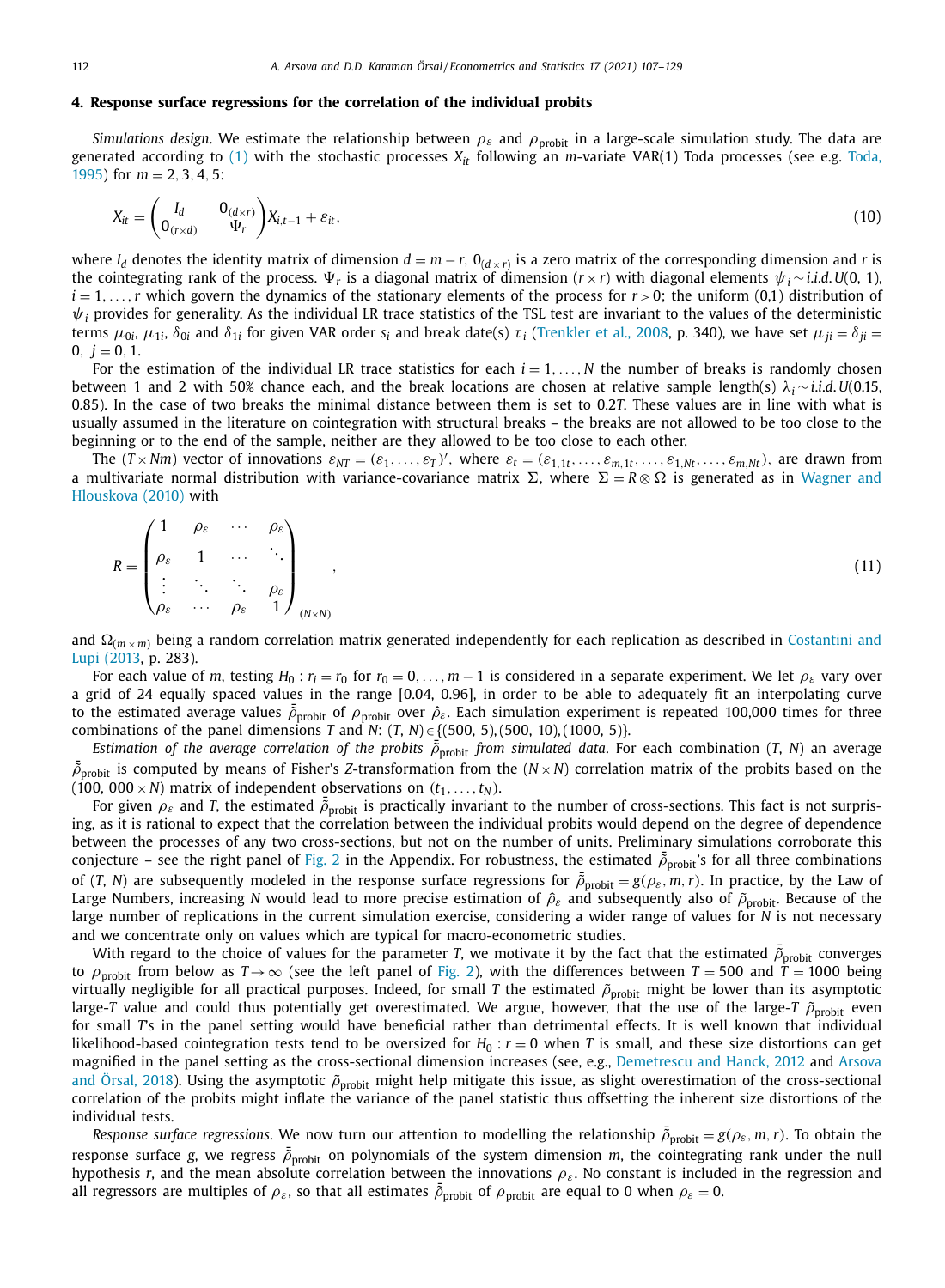<span id="page-7-0"></span>

| Table 1                                                                                                                                                                    |  |
|----------------------------------------------------------------------------------------------------------------------------------------------------------------------------|--|
| Coefficients of the response surface $\tilde{\rho}_{\text{probit}} = g(\rho_{\varepsilon}, m, r)$ for the correlation between the probits of the individual TSL statistics |  |

| Term                                       | Estimated coefficient | Std. Err. | $t$ -value | P >  t   | 95% Confidence interval  |
|--------------------------------------------|-----------------------|-----------|------------|----------|--------------------------|
| $\rho_{\varepsilon}^2$                     | 0.6319575             | 0.0357830 | 17.66      | 0        | (0.561742, 0.702173)     |
|                                            |                       | 0.0309826 | 20.4       | 0        | (0.571162, 0.692753)     |
| $\sqrt{m} \cdot \rho_{\rm s}^2$            | $-0.5193669$          | 0.0251431 | $-20.66$   | 0        | $(-0.568704, -0.470030)$ |
|                                            |                       | 0.0211871 | $-24.51$   | 0        | $(-0.560941, -0.477792)$ |
| $\sqrt{m} \cdot \rho_s^4$                  | 0.2721753             | 0.0032355 | 84.12      | 0        | (0.265826, 0.278524)     |
|                                            |                       | 0.0033330 | 81.66      | 0        | (0.265635, 0.278716)     |
| $rac{r}{m} \cdot \rho_{\varepsilon}^2$     | 0.1821374             | 0.0307753 | 5.92       | 0        | (0.121749, 0.242526)     |
|                                            |                       | 0.0260690 | 6.99       | 0        | (0.130983, 0.233292)     |
| $rac{r}{m} \cdot \rho_{\varepsilon}^4$     | $-0.0856903$          | 0.0322216 | $-2.66$    | 0.008    | $(-0.148917, -0.022463)$ |
|                                            |                       | 0.0293583 | $-2.92$    | 0.004    | $(-0.143299, -0.028082)$ |
| $(r \cdot \rho_{\varepsilon})^2$           | 0.0041125             | 0.0008434 | 4.88       | 0        | (0.002458, 0.005768)     |
|                                            |                       | 0.0007581 | 5.43       | 0        | (0.002625, 0.005600)     |
| $r \cdot \rho_s^2$                         | 0.0766267             | 0.0076098 | 10.07      | 0        | (0.061694, 0.091559)     |
|                                            |                       | 0.0070263 | 10.91      | 0        | (0.062839, 0.090414)     |
| $r \cdot \rho_s^4$                         | $-0.1008678$          | 0.0057871 | $-17.43$   | 0        | $(-0.112224, -0.089512)$ |
|                                            |                       | 0.0060007 | $-16.81$   | 0        | $(-0.112643, -0.089093)$ |
| $\sqrt{m-r} \cdot \rho_{\varepsilon}^2$    | 0.1874919             | 0.0348379 | 5.38       | 0        | (0.119131, 0.255853)     |
|                                            |                       | 0.0276625 | 6.78       | 0        | (0.133211, 0.241773)     |
| $\frac{1}{m-r} \cdot \rho_{\varepsilon}^2$ | 0.1410229             | 0.0168932 | 8.35       | 0        | (0.107874, 0.174172)     |
|                                            |                       | 0.0150575 | 9.37       | 0        | (0.111476, 0.170570)     |
| $\frac{1}{m-r} \cdot \rho_{\varepsilon}^4$ | $-0.2029126$          | 0.0126466 | $-16.04$   | 0        | $(-0.227728, -0.178097)$ |
|                                            |                       | 0.0120002 | $-16.91$   | 0        | $(-0.226460, -0.179365)$ |
| $(m-r)^2 \cdot \rho_s^2$                   | 0.0052557             | 0.0009492 | 5.54       | 0        | (0.003393, 0.007118)     |
|                                            |                       | 0.0008073 | 6.51       | $\Omega$ | (0.003672, 0.006840)     |
| $(m-r)^4 \cdot \rho_{s}^4$                 | $-0.0000327$          | 0.0000167 | $-1.96$    | 0.050    | $(-0.000065, 0.000000)$  |
|                                            |                       | 0.0000179 | $-1.83$    | 0.068    | $(-0.000068, 0.000002)$  |

The second row for each term presents robust standard errors and the statistics computed therewith.

The goodness of fit measure of the estimated regression is  $R^2 = 0.9993$ , which renders the approximation very good for practical purposes. All estimated coefficients, which are significant at the 5%-level, are listed in Table 1. They can be used to compute the estimate  $\tilde{\rho}_{\text{probit}}$  of the unknown correlation of the probits given *m*, *r* and the estimated  $\hat{\rho}_{\varepsilon}$  for any system dimension  $m \le 5$ . The CAIN-TSL test statistic is then computed as in [\(5\)](#page-4-0) with  $\tilde{\rho}_{\text{probit}}$  in the place of the unknown  $\rho_{\text{probit}}$ .

*Estimation of the average absolute cross-sectional correlation between the process innovations*. The cornerstone of our proposed solution  $\tilde{\rho}_{\text{probit}} = g(\rho_{\varepsilon}, m, r)$  is a consistent estimator  $\hat{\rho}_{\varepsilon}$  of the average absolute cross-sectional correlation of the process innovations. In this regard we follow [Pesaran](#page-23-0) (2015) and estimate  $\hat{\rho}_{\varepsilon}$  from the residuals of the individual VAR( $s_i$ ) models under the null hypothesis  $H_0$ :  $r = 0$ .

That is, for  $\hat{\rho}_{i_l}$ *i* denoting the estimated sample correlation between the residuals for variable *l* in units *i* and *j*,  $\hat{\rho}_{\varepsilon}$  is to be estimated as:

$$
\hat{\rho}_{\varepsilon} = \frac{2}{mN(N-1)} \sum_{i=1}^{N} \sum_{j=i+1}^{N} \sum_{l=1}^{m} |\hat{\rho}_{li,lj}|.
$$
\n(12)

Estimating  $\hat{\rho}_{\varepsilon}$  only under  $H_0 : r_i = 0$ ,  $\forall i$  in the beginning of the sequential testing procedure for  $r = 0, \ldots, m - 1$  requires further justification. Ideally, the correlation between the probits would be inferred from the correlation between the residuals under each null hypothesis and then used in the correlation-augmented inverse normal panel test. In order to keep the procedure feasible for practical work, however, we decide to do this inference only once by determining  $\hat{\rho}_{\varepsilon}$  only under the null of no cointegration, similarly to the lag orders  $s_i$  of the VAR processes. We note that the estimation error in  $\hat{\rho}_{\varepsilon}$ is negligible under the true  $H_0: r_i = 0$ ,  $\forall i$ , *m*, while  $\hat{\rho}_{\varepsilon}$  gets only slightly underestimated for higher true cointegrating ranks (see [Table](#page-15-0) 6 in the Appendix). The resulting slight underestimation of  $\rho_{\text{probit}}$ , however, would be negligible in practice for moderate  $\rho_{\varepsilon}$ ; for higher  $\rho_{\varepsilon}$  it could even be beneficial, given that the TSL test is severely undersized when testing for higher ranks under the null.

*Step-by-step outline of the testing procedure*. In order to illustrate the simplicity of the proposed testing approach, we summarize it with the following five steps.

- 1. Compute the TSL statistic and its corresponding *p*-value as outlined in [Trenkler](#page-23-0) et al. (2008) under  $H_0: r = 0$  for each unit. As a by-product, save the residuals from the estimated individual VAR models.
- 2. Estimate the  $(Nm \times Nm)$  sample correlation matrix of the residuals. If the time span of the series varies over the crosssections, estimation of the correlation matrix would be based on the balanced panel restricted by the shortest time series. Compute  $\hat{\rho}_{\varepsilon}$  as in (12).
- 3. Estimate  $\tilde{\rho}_{\text{probit}} = g(\hat{\rho}_{\varepsilon}, m, r)$  using the response surface coefficients in Table 1.
- 4. Compute the panel test statistic by combining the probits of the individual *p*-values as in [\(5\).](#page-4-0)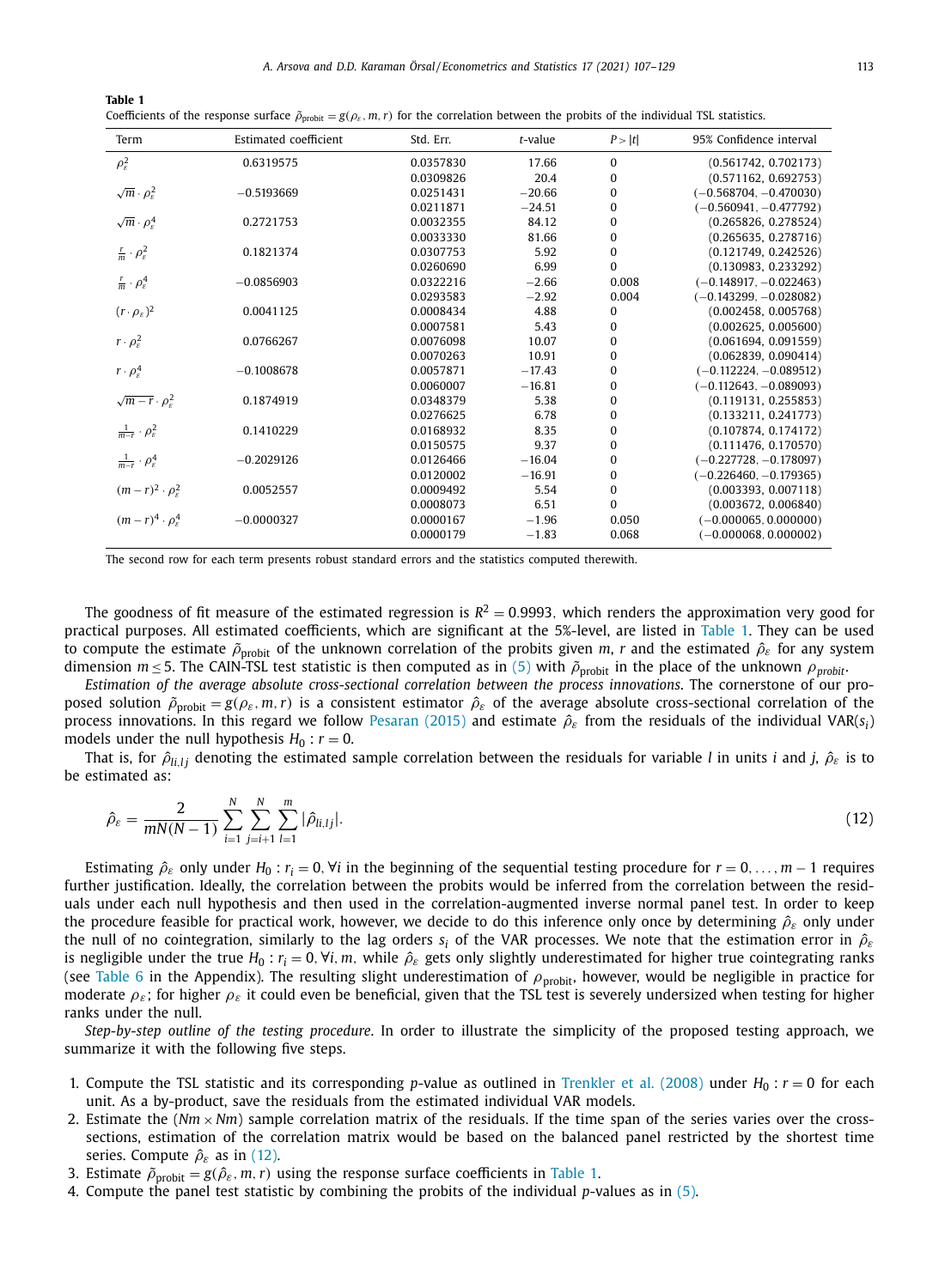<span id="page-8-0"></span>5. The CAIN-TSL test can be applied for testing *H*<sup>0</sup> : *ri* = *r*, ∀*i* at each step *r* = 0, . . ., *m* − 1 of the sequential rank testing procedure. If the composite null hypothesis  $H_0: r_i = 0$ ,  $\forall i$  is rejected, repeat steps 1 and 4, without re-estimating  $\hat{\rho}_{\varepsilon}$ . As  $\tilde{\rho}_{\text{probit}}$  depends on the cointegrating rank r, it needs to be re-estimated. The null hypothesis is rejected at significance level α if *t*( $\tilde{ρ}$ ) < −*z*<sub>1−α</sub>, where *z*<sub>1−α</sub> is the (1 − α)-th quantile of the standard normal distribution.

## **5. Monte Carlo study**

#### *5.1. Simulation study design*

The finite sample properties of the CAIN-TSL test are first examined by simulations in an empirically relevant case using a three-variate VAR(2) DGP as in the study of Wagner and [Hlouskova](#page-23-0) (2010). The test is next compared to the panel cointegration test of [Westerlund](#page-23-0) (2006), which as well allows for structural breaks in the deterministic terms.

The general form of the DGP is:

$$
Y_{it} = \mu_{0i} + \mu_{1i}t + \delta_{0i}d_{it} + \delta_{1i}b_{it} + X_{it},
$$
\n(13)

$$
X_{it} = \begin{pmatrix} a_{11}^i & 0 & 0 \\ 0 & a_{12}^i & 0 \\ 0 & 0 & a_{13}^i \end{pmatrix} X_{i,t-1} + \begin{pmatrix} a_{21}^i & 0 & 0 \\ 0 & a_{22}^i & 0 \\ 0 & 0 & a_{23}^i \end{pmatrix} X_{i,t-2} + u_{it},
$$
(14)

$$
u_{it} = \gamma_i' f_t + \varepsilon_{it}, \tag{15}
$$

$$
\varepsilon_{it} \sim i.i.d. N(0, \Omega_i). \tag{16}
$$

The cointegrating properties of the process are determined by the roots  $q_{1j}^i, q_{2j}^i$  of the autoregressive polynomial, which are linked to the coefficients of the autoregressive matrices by  $a^i_{1j}=\frac{1}{q^i_{1j}}+\frac{1}{q^i_{2j}}$  and  $a^i_{2j}=-\frac{1}{q^i_{1j}q^i_{2j}}$ ,  $j=1,2,3$ .

Following Wagner and [Hlouskova](#page-23-0) (2010), for a system with cointegrating rank zero we set  $q_{1j}^i=1$  and  $q_{2j}^i\sim$  $U(1.8, 3)$ ,  $j = 1, 2, 3$ . Power is investigated in a setting when all roots are sufficiently away from unity (case A) and also in a near-unit root setting (case B). For cointegrating rank one in case A we let  $q_{11}^i \sim U(1.3, 1.7)$  or in case B,  $q_{11}^i \sim U(1, 1.3)$ , while  $q^i_{21}\sim U(1.5,2.5)$ ,  $q^i_{1j}=1$  and  $q^i_{2j}\sim U(1.8,3)$  for  $j=2,3$  in both cases. Finally, for cointegrating rank two we again let  $q_{11}^i\sim$  *U*(1.3, 1.7) for case A or  $q_{11}^i\sim$  *U*(1, 1.3) for case B. The remaining roots for both cases are  $q_{12}^i, q_{2j}^i\sim$  *U*(1.5, 2.5) for *j* = 1, 2, while  $q_{13}^i$  = 1 and  $q_{23}^i$  ∼ *U*(1.8, 3). All roots are drawn separately for each unit.

We let a 3-dimensional vector of variable-specific common factors *ft* ∼ *i*.*i*.*d*. *N*(0, *I*3) drive the cross-sectional dependence through heterogeneous loadings. The factor loadings  $\gamma_i$  are simulated as diagonal ( $k \times m$ ) matrices with (a) *i.i.d.*  $U(-0.4, 0.4)$ , (b) *i*.*i*.*d*.*U*(0, 1) or (b) *i*.*i*.*d*.*U*(−1, 3) entries, drawn separately for each unit. The robustness of the CAIN-TSL test against violations of [Assumption](#page-5-0) 2 is investigated by letting γ *<sup>i</sup>* be an unrestricted matrix with *i*.*i*.*d*.*U*(0, 1) or *i*.*i*.*d*.*U*(−1, 3) elements. This corresponds to all factors affecting all variables simultaneously.

Throughout the simulation study we use  $\mu_{ij} = \delta_{ij} = 0$ ,  $j = 0, 1$ , and simulate the number of breaks, break locations,  $\Omega_i$ and  $\varepsilon_{it}$  in the same way as explained in [Section](#page-6-0) 4. The processes  $X_{it}$  are initialised with 0 and the first 50 observations are discarded to mitigate the effect of initial values. We consider all combinations of *T* ∈ {100, 200} and *N* ∈ {5, 15, 25}. The lag order is assumed to be known and is set to its true value. The simulations are carried out in GAUSS and the number of replications is 5000. Nominal significance level  $\alpha = 0.05$  applies in all cases.

The performance of the CAIN-TSL test is compared to that of other *p*-value combination methods commonly applied in the literature. Using the *p*-values from the individual TSL test statistics as building blocks, we combine them into different panel statistics by employing (a) the standard inverse normal test without correction for the cross-sectional dependence; (b) both variants of Hartung's modified inverse normal test with  $\kappa_1$  and  $\kappa_2$ , respectively, and (c) the multiple testing procedure of Simes [\(1986\).](#page-23-0) For the latter test the individual *p*-values of the test statistics are ordered in ascending way as  $p_{(1)} \leq \cdots \leq p_{(N)}$ , and the joint null hypothesis  $H_0: r_i = r$ ,  $\forall i$ , is rejected at significance level  $\alpha$  if  $p_{(i)} \leq \frac{i\alpha}{N}$  for any  $i = 1, \ldots, N$ .

#### *5.2. Simulation results*

The size and power results under  $H_0$ :  $r_i = 0$ ,  $\forall i$  when the true rank is zero and one, respectively, are presented in [Table](#page-9-0) 2. In the following discussion average values of the parameters, computed over all replications, are denoted by a long bar.

With diagonal factor loading matrix  $\gamma_i \sim i.i.d.U(-0.4, 0.4)$ , the cross-sectional dependence is very weak:  $\hat{\rho}_{\varepsilon} = 0.089$  and  $\hat{\rho}_{\varepsilon}=0.068$  for  $T=100$  and  $T=200$ , respectively, while the mean estimated correlation between the probits for the CAIN-TSL test is  $\overline{\rho}_{\text{probit}} = 0.001$ . In this case all variants of the inverse normal test, including the CAIN-TSL test, become undersized as *N* grows. This results from the individual TSL test being slightly undersized; the size distortions get magnified in the panel setting as *N* increases. Hartung's test with  $\kappa_1$  has the most severe size distortions, inline with the findings of [Demetrescu](#page-22-0)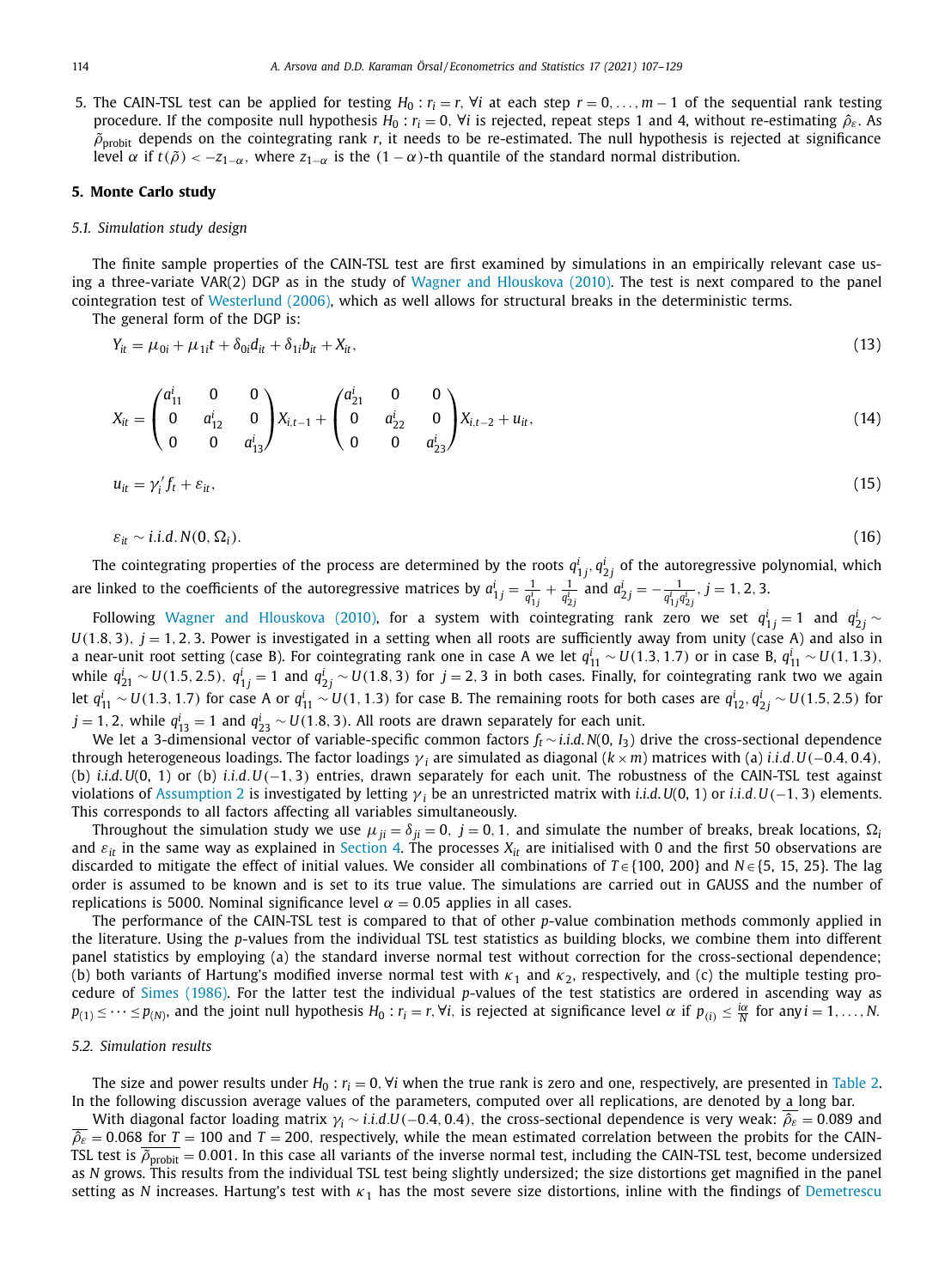<span id="page-9-0"></span>

| <b>Table 2</b>                                                                                                                                                                |  |  |
|-------------------------------------------------------------------------------------------------------------------------------------------------------------------------------|--|--|
| Monte Carlo study results, not near-unit root processes (case A) and near-unit root processes (case B). Empirical size and power under $H_0: r_i = 0$ , $\forall i = 1,, N$ . |  |  |

| Test               | True cointegrating rank 0: Size                              |          |          |           |                                                                   | True cointegrating rank 1, case A: Power                     |                                                                  |          |                                                                   | True cointegrating rank 1, case B: Power                         |        |                                                              |                                                               |          |                                                                   |           |        |          |
|--------------------|--------------------------------------------------------------|----------|----------|-----------|-------------------------------------------------------------------|--------------------------------------------------------------|------------------------------------------------------------------|----------|-------------------------------------------------------------------|------------------------------------------------------------------|--------|--------------------------------------------------------------|---------------------------------------------------------------|----------|-------------------------------------------------------------------|-----------|--------|----------|
|                    | $T = 100$                                                    |          |          | $T = 200$ |                                                                   |                                                              | $T = 100$                                                        |          |                                                                   | $T = 200$                                                        |        |                                                              | $T = 100$                                                     |          |                                                                   | $T = 200$ |        |          |
|                    | $N=5$                                                        | $N = 15$ | $N = 25$ | $N=5$     | $N=15$                                                            | $N = 25$                                                     | $N=5$                                                            | $N = 15$ | $N = 25$                                                          | $N=5$                                                            | $N=15$ | $N = 25$                                                     | $N=5$                                                         | $N = 15$ | $N = 25$                                                          | $N=5$     | $N=15$ | $N = 25$ |
|                    |                                                              |          |          |           | Diagonal factor loading matrix $\gamma_i \sim i.i.d.U(-0.4, 0.4)$ |                                                              |                                                                  |          | Diagonal factor loading matrix $\gamma_i \sim i.i.d.U(-0.4, 0.4)$ |                                                                  |        |                                                              |                                                               |          | Diagonal factor loading matrix $\gamma_i \sim i.i.d.U(-0.4, 0.4)$ |           |        |          |
| Inverse normal     | 0.05                                                         | 0.04     | 0.03     | 0.04      | 0.04                                                              | 0.03                                                         | 0.56                                                             | 0.92     | 0.99                                                              | 0.99                                                             | 1.00   | 1.00                                                         | 0.16                                                          | 0.27     | 0.36                                                              | 0.58      | 0.92   | 0.99     |
| Hartung $\kappa_1$ | 0.04                                                         | 0.02     | 0.01     | 0.04      | 0.01                                                              | 0.01                                                         | 0.43                                                             | 0.68     | 0.79                                                              | 0.96                                                             | 1.00   | 1.00                                                         | 0.13                                                          | 0.15     | 0.17                                                              | 0.51      | 0.80   | 0.93     |
| Hartung $\kappa_2$ | 0.05                                                         | 0.04     | 0.03     | 0.05      | 0.03                                                              | 0.02                                                         | 0.46                                                             | 0.73     | 0.82                                                              | 0.97                                                             | 1.00   | 1.00                                                         | 0.16                                                          | 0.23     | 0.28                                                              | 0.54      | 0.85   | 0.95     |
| Simes              | 0.06                                                         | 0.06     | 0.07     | 0.05      | 0.05                                                              | 0.06                                                         | 0.36                                                             | 0.50     | 0.57                                                              | 0.94                                                             | 1.00   | 1.00                                                         | 0.14                                                          | 0.17     | 0.19                                                              | 0.48      | 0.68   | 0.78     |
| CAIN-TSL           | 0.05                                                         | 0.04     | 0.03     | 0.04      | 0.04                                                              | 0.03                                                         | 0.56                                                             | 0.92     | 0.99                                                              | 0.99                                                             | 1.00   | 1.00                                                         | 0.16                                                          | 0.27     | 0.35                                                              | 0.58      | 0.92   | 0.99     |
|                    | Diagonal factor loading matrix $\gamma_i \sim i.i.d.U(0, 1)$ |          |          |           |                                                                   | Diagonal factor loading matrix $\gamma_i \sim i.i.d.U(0, 1)$ |                                                                  |          |                                                                   |                                                                  |        | Diagonal factor loading matrix $\gamma_i \sim i.i.d.U(0, 1)$ |                                                               |          |                                                                   |           |        |          |
| Inverse normal     | 0.05                                                         | 0.05     | 0.05     | 0.04      | 0.05                                                              | 0.05                                                         | 0.49                                                             | 0.84     | 0.95                                                              | 0.98                                                             | 1.00   | 1.00                                                         | 0.13                                                          | 0.23     | 0.30                                                              | 0.49      | 0.84   | 0.95     |
| Hartung $\kappa_1$ | 0.04                                                         | 0.02     | 0.01     | 0.04      | 0.02                                                              | 0.01                                                         | 0.35                                                             | 0.56     | 0.66                                                              | 0.93                                                             | 1.00   | 1.00                                                         | 0.10                                                          | 0.12     | 0.12                                                              | 0.42      | 0.65   | 0.79     |
| Hartung $\kappa_2$ | 0.05                                                         | 0.04     | 0.03     | 0.05      | 0.04                                                              | 0.04                                                         | 0.38                                                             | 0.62     | 0.71                                                              | 0.93                                                             | 1.00   | 1.00                                                         | 0.13                                                          | 0.18     | 0.20                                                              | 0.44      | 0.71   | 0.84     |
| Simes              | 0.05                                                         | 0.06     | 0.06     | 0.05      | 0.05                                                              | 0.06                                                         | 0.29                                                             | 0.39     | 0.45                                                              | 0.89                                                             | 0.99   | 1.00                                                         | 0.11                                                          | 0.13     | 0.14                                                              | 0.37      | 0.51   | 0.60     |
| CAIN-TSL           | 0.04                                                         | 0.04     | 0.04     | 0.04      | 0.04                                                              | 0.04                                                         | 0.48                                                             | 0.83     | 0.93                                                              | 0.98                                                             | 1.00   | 1.00                                                         | 0.13                                                          | 0.21     | 0.26                                                              | 0.49      | 0.82   | 0.94     |
|                    |                                                              |          |          |           | Diagonal factor loading matrix $\gamma_i \sim i.i.d.U(-1, 3)$     |                                                              |                                                                  |          | Diagonal factor loading matrix $\gamma_i \sim i.i.d.U(-1,3)$      |                                                                  |        |                                                              | Diagonal factor loading matrix $\gamma_i \sim i.i.d.U(-1, 3)$ |          |                                                                   |           |        |          |
| Inverse normal     | 0.06                                                         | 0.08     | 0.11     | 0.06      | 0.09                                                              | 0.12                                                         | 0.42                                                             | 0.71     | 0.82                                                              | 0.95                                                             | 1.00   | 1.00                                                         | 0.13                                                          | 0.22     | 0.29                                                              | 0.42      | 0.69   | 0.82     |
| Hartung $\kappa_1$ | 0.04                                                         | 0.03     | 0.04     | 0.05      | 0.04                                                              | 0.04                                                         | 0.28                                                             | 0.42     | 0.47                                                              | 0.85                                                             | 0.97   | 0.99                                                         | 0.10                                                          | 0.11     | 0.12                                                              | 0.32      | 0.47   | 0.57     |
| Hartung $\kappa_2$ | 0.06                                                         | 0.06     | 0.06     | 0.06      | 0.06                                                              | 0.07                                                         | 0.31                                                             | 0.47     | 0.53                                                              | 0.86                                                             | 0.97   | 0.99                                                         | 0.12                                                          | 0.16     | 0.17                                                              | 0.35      | 0.54   | 0.64     |
| Simes              | 0.06                                                         | 0.06     | 0.06     | 0.05      | 0.05                                                              | 0.06                                                         | 0.24                                                             | 0.31     | 0.33                                                              | 0.79                                                             | 0.93   | 0.96                                                         | 0.10                                                          | 0.11     | 0.11                                                              | 0.28      | 0.37   | 0.42     |
| CAIN-TSL           | 0.04                                                         | 0.05     | 0.05     | 0.05      | 0.05                                                              | 0.06                                                         | 0.38                                                             | 0.61     | 0.70                                                              | 0.94                                                             | 1.00   | 1.00                                                         | 0.12                                                          | 0.15     | 0.17                                                              | 0.38      | 0.59   | 0.70     |
|                    |                                                              |          |          |           | Unrestricted factor loading matrix $\gamma_i \sim i.i.d.U(0, 1)$  |                                                              | Unrestricted factor loading matrix $\gamma_i \sim i.i.d.U(0, 1)$ |          |                                                                   | Unrestricted factor loading matrix $\gamma_i \sim i.i.d.U(0, 1)$ |        |                                                              |                                                               |          |                                                                   |           |        |          |
| Inverse normal     | 0.05                                                         | 0.05     | 0.06     | 0.05      | 0.06                                                              | 0.07                                                         | 0.66                                                             | 0.95     | 0.99                                                              | 1.00                                                             | 1.00   | 1.00                                                         | 0.20                                                          | 0.37     | 0.49                                                              | 0.70      | 0.96   | 0.99     |
| Hartung $\kappa_1$ | 0.04                                                         | 0.02     | 0.02     | 0.04      | 0.02                                                              | 0.02                                                         | 0.52                                                             | 0.77     | 0.87                                                              | 0.98                                                             | 1.00   | 1.00                                                         | 0.17                                                          | 0.23     | 0.27                                                              | 0.62      | 0.90   | 0.97     |
| Hartung $\kappa_2$ | 0.05                                                         | 0.04     | 0.04     | 0.05      | 0.05                                                              | 0.04                                                         | 0.55                                                             | 0.80     | 0.89                                                              | 0.99                                                             | 1.00   | 1.00                                                         | 0.20                                                          | 0.31     | 0.37                                                              | 0.65      | 0.93   | 0.98     |
| Simes              | 0.06                                                         | 0.06     | 0.06     | 0.06      | 0.05                                                              | 0.06                                                         | 0.45                                                             | 0.60     | 0.68                                                              | 0.97                                                             | 1.00   | 1.00                                                         | 0.17                                                          | 0.22     | 0.26                                                              | 0.58      | 0.81   | 0.89     |
| CAIN-TSL           | 0.04                                                         | 0.03     | 0.03     | 0.04      | 0.04                                                              | 0.04                                                         | 0.63                                                             | 0.92     | 0.98                                                              | 1.00                                                             | 1.00   | 1.00                                                         | 0.18                                                          | 0.29     | 0.35                                                              | 0.67      | 0.93   | 0.99     |
|                    |                                                              |          |          |           | Unrestricted factor loading matrix $\gamma_i \sim i.i.d.U(-1,3)$  |                                                              |                                                                  |          | Unrestricted factor loading matrix $\gamma_i \sim i.i.d.U(-1,3)$  |                                                                  |        |                                                              |                                                               |          | Unrestricted factor loading matrix $\gamma_i \sim i.i.d.U(-1, 3)$ |           |        |          |
| Inverse normal     | 0.07                                                         | 0.12     | 0.15     | 0.08      | 0.14                                                              | 0.18                                                         | 0.68                                                             | 0.94     | 0.98                                                              | 0.99                                                             | 1.00   | 1.00                                                         | 0.26                                                          | 0.44     | 0.54                                                              | 0.73      | 0.95   | 0.98     |
| Hartung $\kappa_1$ | 0.04                                                         | 0.05     | 0.05     | 0.05      | 0.05                                                              | 0.06                                                         | 0.54                                                             | 0.79     | 0.87                                                              | 0.98                                                             | 1.00   | 1.00                                                         | 0.21                                                          | 0.29     | 0.33                                                              | 0.68      | 0.91   | 0.96     |
| Hartung $\kappa_2$ | 0.06                                                         | 0.07     | 0.08     | 0.06      | 0.07                                                              | 0.08                                                         | 0.57                                                             | 0.82     | 0.89                                                              | 0.98                                                             | 1.00   | 1.00                                                         | 0.23                                                          | 0.36     | 0.41                                                              | 0.70      | 0.93   | 0.98     |
| Simes              | 0.05                                                         | 0.05     | 0.06     | 0.05      | 0.05                                                              | 0.05                                                         | 0.49                                                             | 0.67     | 0.73                                                              | 0.97                                                             | 1.00   | 1.00                                                         | 0.20                                                          | 0.28     | 0.32                                                              | 0.65      | 0.87   | 0.93     |
| CAIN-TSL           | 0.06                                                         | 0.07     | 0.08     | 0.07      | 0.09                                                              | 0.10                                                         | 0.64                                                             | 0.89     | 0.94                                                              | 0.99                                                             | 1.00   | 1.00                                                         | 0.22                                                          | 0.32     | 0.37                                                              | 0.69      | 0.91   | 0.96     |

Notes: Rejection frequencies at the 5% the significance level, 5000 replications. Power is not size-adjusted, as size-adjustment would not be available in practice. Some results with size-adjusted power are available in [Table](#page-18-0) 9 in the Appendix.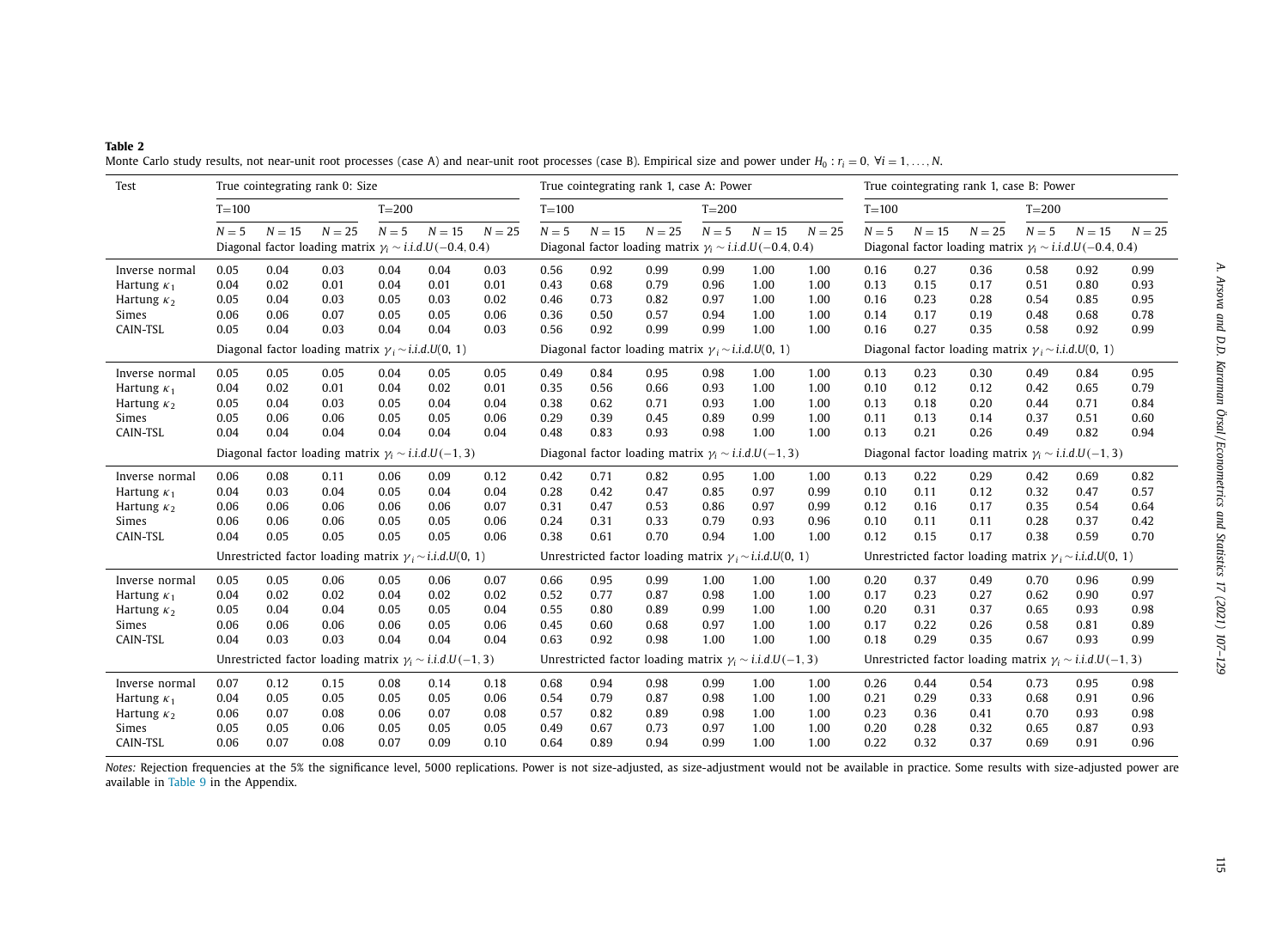<span id="page-10-0"></span>et al. [\(2006\)](#page-22-0) that it is not suitable for more than *N* = 5 units when the cross-sectional correlation is low. The inverse normal and the CAIN-TSL tests perform best in this case both in terms of size and power.

Diagonal factor loading matrix with *U*(0, 1) entries generates moderate cross-sectional correlation between the innovations:  $\hat{\rho}_{\varepsilon} = 0.18$ , while the estimated average correlations between the probits are already around  $\hat{\rho}_{\text{probit}} = 0.007$  and  $\overline{\hat{\rho}}_{\text{probit}} = 0.005$  for  $T = 100$  and  $T = 200$ , respectively. The inverse normal test has size close to the nominal one, along with the CAIN-TSL test, while both Hartung's tests again become undersized as *N* grows. Considering power, the inverse normal test performs best because the nominator of the panel test statistic is inflated by the unattended cross-sectional dependence. The CAIN-TSL test has slightly lower power compared to it for  $T = 100$  in case B, but in case A and for  $T = 200$  in case B it performs equally well.

Relatively strong cross-sectional correlation between the innovations is introduced by a diagonal factor loading matrix with  $U(-1, 3)$  entries:  $\hat{\rho}_{\varepsilon} = 0.413$ , with estimated average correlation between the probits  $\hat{\rho}_{\text{probit}}$  varying between 0.020 and 0.046. In this case the inverse normal test and Hartung's test with  $\kappa_2$  become oversized for large *N*, while the size of Hartung's test with  $\kappa_1$  and that of CAIN-TSL fluctuate around the desired 5% level. In terms of power, in both cases A and B the CAIN-TSL test outperforms Hartung's tests and the test of Simes', being second only compared to the oversized standard inverse normal test. The explanation for this power gain of CAIN-TSL in comparison to Hartung's tests is simple: it is due to the  $\tilde\rho_{\rm{probit}}$  estimator being much more precise than the  $\hat\rho^*_{\rm{probit}}$  one (see [Fig.](#page-4-0) 1). Therefore the variance of the teststatistic does not get overestimated, which would lead to lower power. We note that due to the high correlation between the cross-sections, the power increase over *N* for all tests is less significant compared to the case of low cross-sectional correlation.

This can be explained by the fact that the different cross-sections exhibit similar dynamics and in a sense carry very much the same information. Hence the marginal value (in terms of power) added by each individual unit is lower compared to when the cross-sectional dependence is weaker and the information set gets therefore richer as *N* grows.

Lastly, with unrestricted factor loadings we investigate the performance of the tests when all variables are assumed to be correlated to the same extent, on average, over the cross-sections. When  $\gamma_i \sim U(0, 1)$ ,  $\hat{\beta}_{\varepsilon} = 0.36$  and the inverse normal test becomes oversized for high *N*, while both Hartung's κ<sub>1</sub> and the CAIN-TSL tests tend to become undersized. The CAIN-TSL test performs best in terms of power without becoming oversized for both cases A and B. When  $\gamma_i \sim U(-1, 3)$ ,  $\hat{\rho}_{\varepsilon} = 0.44$ the CAIN-TSL test tends to become oversized as *N* grows with size reaching 10% for  $T = 200$  and  $N = 25$  at the 5% level, while Hartung's  $\kappa_1$  test observes the nominal size. As these experimental settings violate [Assumption](#page-5-0) 2 for the CAIN-TSL test, we conclude that it is robust to such violations when the estimated mean absolute cross-sectional correlation between the innovations  $\hat{\rho}_{\varepsilon}$  is low to moderate (  $\leq$  0.35), or when the number of cross-sections is small. For higher estimated  $\hat{\rho}_{\varepsilon}$  or when  $N > 10$  we'd rather recommend to use Hartung's modification with  $\kappa_1 = 0.2$ .

Size and power under  $H_0: r_i = 1$ ,  $\forall i$  for cases A and B are presented in [Tables](#page-16-0) 7 and [8](#page-17-0) in the Appendix, respectively. The undersized individual TSL test leads to all five panel tests being severely undersized. Their power nevertheless increases with *N* for *T* sufficiently large. For case A the inverse normal test exhibits the highest power, closely followed by the CAIN-TSL test. The same holds for case B when the cross-sectional correlation is low to moderate. For larger correlation the CAIN-TSL test has already slightly lower power than Hartung's tests. This is because it precisely corrects for the high cross-sectional correlation between the probits, which turns out to be unnecessary given the severely undersized results of the individual TSL tests. In these cases the inverse normal test is again the most powerful test (without becoming oversized under the true null  $H_0$ :  $r_i = 1$ ,  $V_i$ ). In terms of size-adjusted power (see [Table](#page-18-0) 9 in the Appendix) the CAIN-TSL test is exactly as powerful as the standard inverse normal.

These results can be summarized as follows. When there is only low mean absolute cross-sectional correlation  $\hat{\rho}_{\varepsilon}$ , in terms of size the CAIN-TSL performs comparably to the standard inverse normal and Hartung's  $\kappa_2$  test, being as powerful as the inverse normal and more powerful than both Hartung's tests. This conclusion holds regardless of the null hypothesis under consideration. When the cross-sectional correlation is high, the CAIN-TSL test offers best size-power trade-off under the null hypothesis of no cointegration. This is particularly important in view of the sequential rank testing procedure, which begins with  $H_0: r_i = 0$ ,  $\forall i$ . Also, even when [Assumption](#page-5-0) 2 is violated, the CAIN-TSL test may be used to test for no cointegration when the estimated  $\hat{\rho}_{\varepsilon}$  is low to moderate, or when the number of cross-sections is not too large. Otherwise Hartung's test with  $\kappa_1$  is recommended, as it controls the size better. When testing for higher cointegrating ranks under high cross-sectional correlation, then it might be preferable to employ the inverse normal test without any correction for the cross-sectional dependence, or Hartung's  $\kappa_2$  test. They would yield high power without running the risk of an inflated Type I error probability, due to the lower empirical size of the individual TSL test under such null hypotheses. Simes' simple intersection test, although almost correctly sized in all settings, is in general, least powerful.

#### *5.3. Comparison with Westerlund's [\(2006\)](#page-23-0) test*

To help position the CAIN-TSL test in the growing literature on panel cointegration, we evaluate its finite-sample properties in comparison with other similar tests. Our work is closest to that of Banerjee and [Carrion-i](#page-22-0) Silvestre (2015), who propose a panel no-cointegration test accommodating level shifts, trend breaks and even breaks in the cointegrating relation. However, in the case of level and trend breaks their number and locations are restricted to be homogeneous over cross-sections, which may not always be the case in practice. Furthermore, their approach relies on first decomposing the observed time series into common and idiosyncratic components and determining their stochastic properties separately. It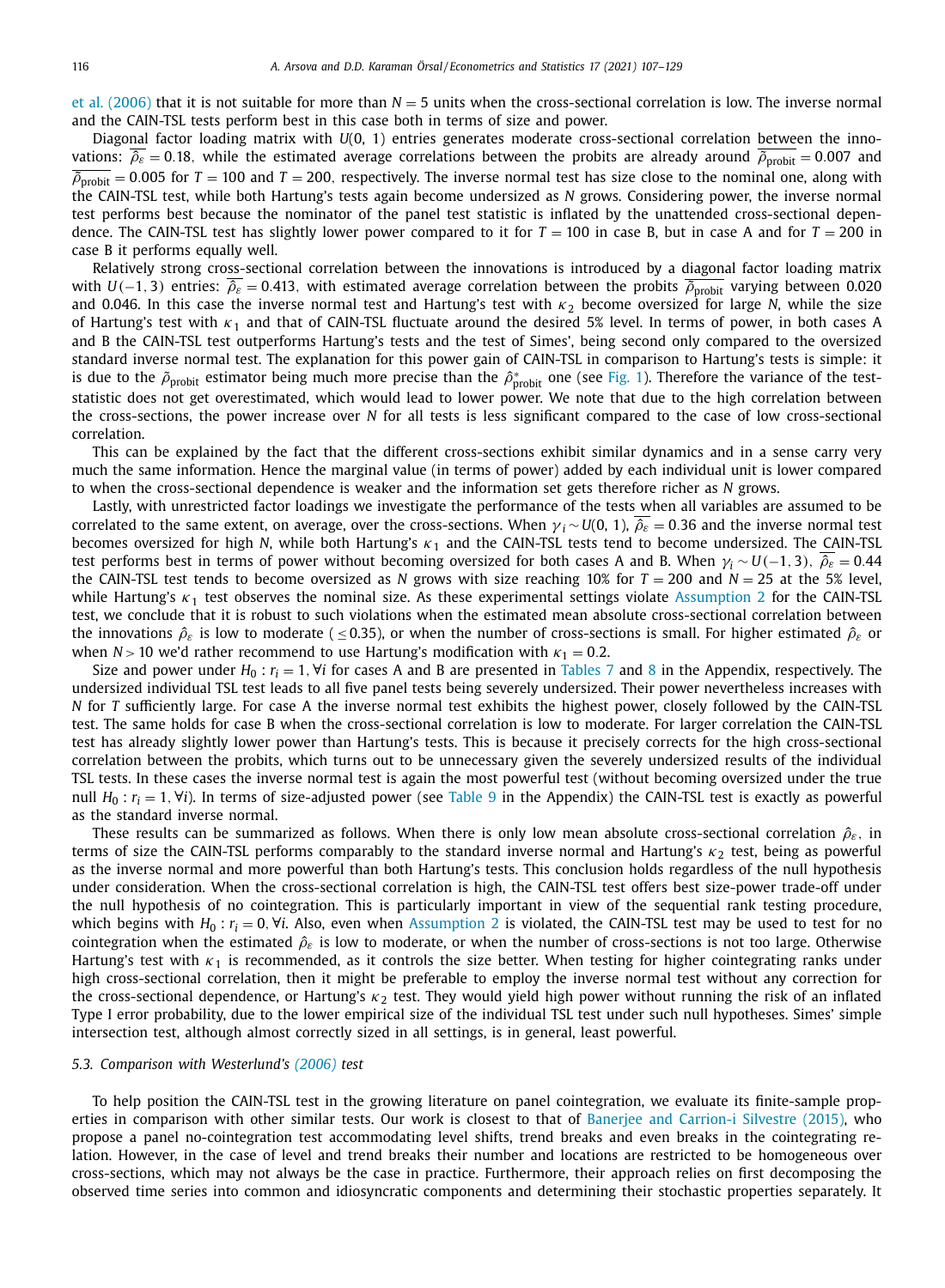#### <span id="page-11-0"></span>**Table 3**

| Comparison between the CAIN-TSL test and Westerlund's (2006) test under factor-driven cross-sectional depen- |  |  |  |  |
|--------------------------------------------------------------------------------------------------------------|--|--|--|--|
| dence.                                                                                                       |  |  |  |  |

|     | Size     |                          |       | Power |       |       |       | Size-adjusted power |       |  |
|-----|----------|--------------------------|-------|-------|-------|-------|-------|---------------------|-------|--|
| TN  | 5        | 15                       | 25    | 5     | 15    | 25    | 5     | 15                  | 25    |  |
|     | CAIN-TSL |                          |       |       |       |       |       |                     |       |  |
| 100 | 0.007    | 0.000                    | 0.000 | 0.636 | 0.867 | 0.938 | 0.764 | 0.967               | 0.994 |  |
| 200 | 0.020    | 0.007                    | 0.009 | 0.813 | 0.979 | 0.998 | 0.858 | 0.990               | 0.999 |  |
|     |          | Westerlund's (2006) test |       |       |       |       |       |                     |       |  |
| 100 | 0.491    | 0.974                    | 0.999 | 0.997 | 1.000 | 1.000 | 0.937 | 1.000               | 1.000 |  |
| 200 | 0.393    | 0.935                    | 0.993 | 1.000 | 1.000 | 1.000 | 1.000 | 1.000               | 1.000 |  |

*Note:* Rejection frequencies at the 5% nominal level based on 5000 replications. Size and power for the CAIN-TSL test are computed under  $H_0: r_i = 0$ ,  $\forall i = 1, ..., N$ , while the true cointegrating rank is zero and one, respectively. Size and power for the Westerlund's [\(2006\)](#page-23-0) test are computed under  $H_0$ :  $r_i = 1$ ,  $\forall i = 1,...N$ , while the true cointegrating rank is one and zero, respectively.

is, therefore, difficult to draw conclusions based on their test whether the observed variables actually exhibit cointegration or not, which is of primary interest in practice. Hence we rather compare the CAIN-TSL test with another test, which focuses on the cointegration properties of the observed variables.

[Westerlund](#page-23-0) (2006) proposes an LM test for the null hypothesis of cointegration in panel data allowing for structural breaks in the deterministic terms of the data generating process. The heterogeneous number of breaks and the break dates are not necessarily known, but may be estimated from the data. The panel test statistic is computed as the normalized sum of the individual LM test statistics, where the first two moments of the statistic depend only on the number of breaks in each cross-section, but not on their locations or other nuisance parameters. Assuming independence of the cross-sectional units, [Westerlund](#page-23-0) (2006) shows that the limiting distribution of the statistic is standard normal. For the general case of cross-sectionally dependent panels he proposes a bootstrapping algorithm. Nevertheless, he examines the performance of the test without bootstrap correction for a DGP featuring an unobserved common factor in the innovations, and he notes that it is "remarkably robust to moderate degrees of cross-sectional correlation". Hence it is this simpler version of the test which we employ next.

The comparative Monte Carlo study between the CAIN-TSL test and Westerlund's [\(2006\)](#page-23-0) test is based on a cointegrated bi-variate VAR(2) process, employed by Dolado and [Lütkepohl](#page-22-0) (1996), amended with multifactor error structure; details on this DGP are given in the Appendix. Table 3 summarizes the results. It is evident that although the CAIN-TSL test is undersized, its power increases significantly as *N* grows. Its size-adjusted power is slightly lower than that of Westerlund's [\(2006\)](#page-23-0) test when *N* is as small as 5. However, Westerlund's [\(2006\)](#page-23-0) test is severely oversized, despite the fact that the average correlation  $\rho_{\varepsilon}$  between the innovations for  $i \neq j$  is only 0.3. Hence in practice the CAIN-TSL test offers a clear advantage in terms of better control of the Type-I error while maintaining good power properties.

#### *5.4. Performance in higher-order VAR models*

As described in [Section](#page-6-0) 4, the link between  $\rho_{\varepsilon}$  and  $\rho_{\text{probit}}$  underlying the proposed CAIN-TSL test is estimated from a response surface regression; the data for which is simulated from a VAR(1) model. We note that, as long as the lag order is consistently estimated by common information criteria (e.g. Akaike's (AIC), Schwarz' (BIC) or the modified AIC of Qu and Perron [\(2007\)\)](#page-23-0), the CAIN-TSL testing procedure remains valid for a VAR process of any lag order. This is so, because the individual LR trace statistics are computed by reduced rank regression, which essentially concentrates out the (consistently estimated) short-term dynamics at its first step, leaving their asymptotic distribution invariant to the value of *s*. It is, nevertheless, of interest to examine the finite-sample performance of the test in DGPs with higher lag orders. We therefore employ the amended bivariate cointegrated VAR( $p$ ) process of Dolado and [Lütkepohl](#page-22-0) (1996) with  $s = \{2, 4, 6\}$ to evaluate and compare the properties of the CAIN-TSL test in these settings. Details on the DGP can be found in the Appendix; the lag order is assumed to be known. [Table](#page-12-0) 4 presents the results.

The first thing to notice is that the individual TSL test  $(N = 1)$  is undersized, but as the lag order increases, it approaches the correct size from below. This observation extends to the panel test, where for fixed *s* and *T* the size distortion gets magnified as *N* grows. For a single cross-section with fixed *T* the power diminishes as the lag order increases, most likely due to the loss of degrees of freedom as the parameter space expands. This observation, too, carries over to the panel test. Nevertheless, increasing the number of cross-sections for fixed *T* and *s* still provides power gains, albeit more modest for higher values of *s*. Hence, a high cross-sectional dimension cannot fully offset the low power of the test caused by a low time dimension if the lag order is high. For optimal results, VAR models with high lag order are to be employed only if sufficient number of time observations are available.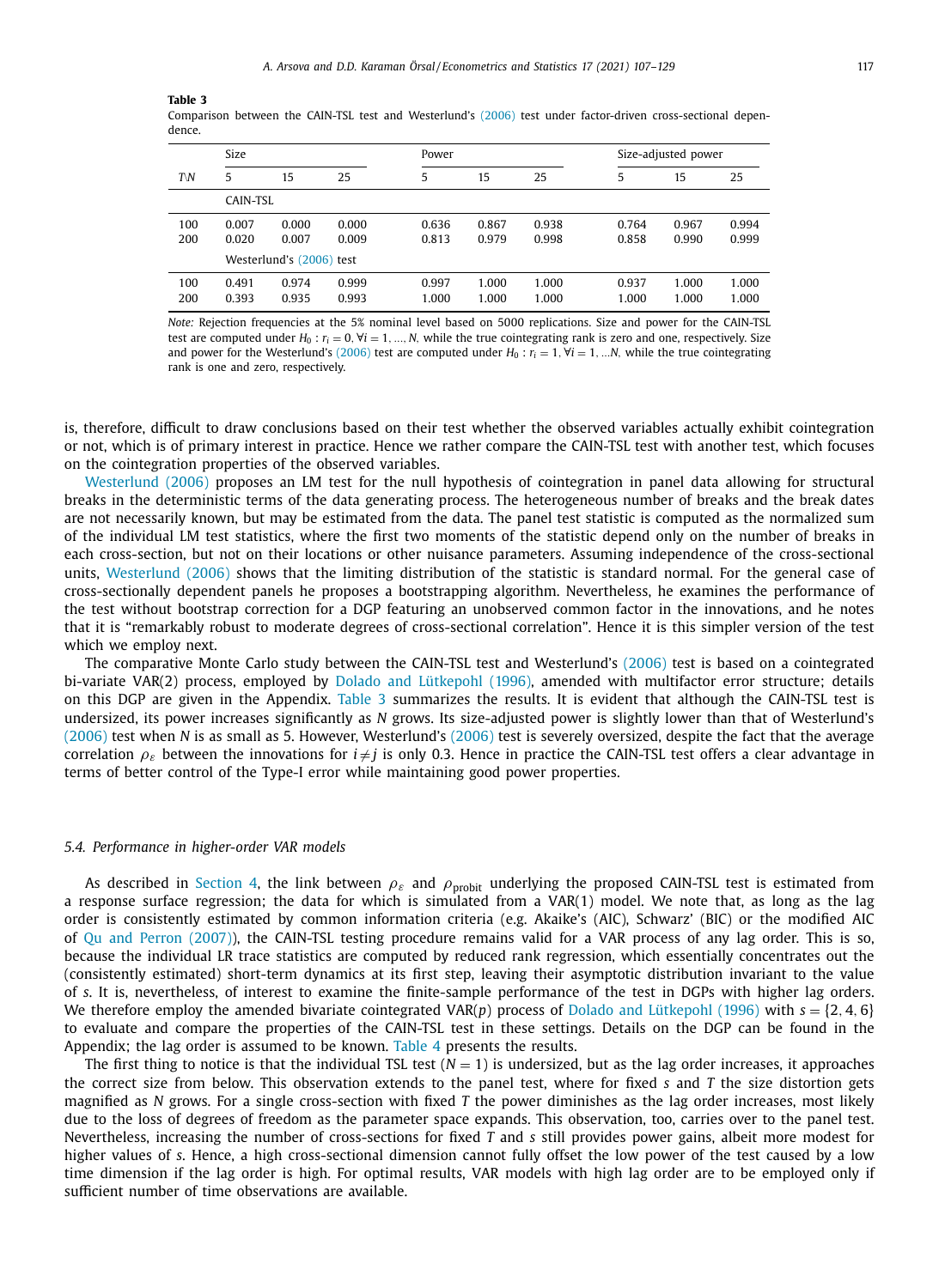| <b>DGP</b> |     | Size  |       |       |       | Power |       |       |       |  |
|------------|-----|-------|-------|-------|-------|-------|-------|-------|-------|--|
|            | TN  |       | 5     | 15    | 25    |       | 5     | 15    | 25    |  |
| VAR(2)     | 100 | 0.028 | 0.007 | 0.000 | 0.000 | 0.389 | 0.636 | 0.867 | 0.938 |  |
|            | 200 | 0.041 | 0.020 | 0.007 | 0.009 | 0.418 | 0.813 | 0.979 | 0.998 |  |
| VAR(4)     | 100 | 0.048 | 0.020 | 0.003 | 0.002 | 0.214 | 0.251 | 0.303 | 0.342 |  |
|            | 200 | 0.057 | 0.025 | 0.008 | 0.003 | 0.313 | 0.487 | 0.674 | 0.781 |  |
| VAR(6)     | 100 | 0.050 | 0.024 | 0.006 | 0.003 | 0.167 | 0.198 | 0.230 | 0.243 |  |
|            | 200 | 0.044 | 0.020 | 0.004 | 0.001 | 0.271 | 0.392 | 0.529 | 0.630 |  |

<span id="page-12-0"></span>**Table 4** Performance of the CAIN-TSL test in higher-order VAR models.

*Note:* Rejection frequencies at the 5% nominal level based on 5000 replications. Size and power are computed under  $H_0$ :  $r_i = 0$ ,  $\forall i = 1, ...N$ , while the true cointegrating rank is zero and one, respectively.

## **6. Testing for cointegration between US regional house prices and personal income**

We illustrate the use of the CAIN-TSL test by applying it to investigate a presumed cointegrating relationship between regional house prices and personal income in the United States (US). The evidence on the existence of a long-run relationship between house prices and macroeconomic fundamentals in the US housing market is rather mixed. On the one hand, using 23 years of quarterly data until 2002 on 95 metropolitan areas, Gallin [\(2006\)](#page-22-0) fails to find support for a stable link between house prices and income. On the other hand, analyzing yearly data from 1975 to 2003 for 49 states, Holly et al.  $(2010)$  do establish a long-run [equilibrium](#page-23-0) between real house prices and real per capita income with coefficients  $(-1, 1)$ , "as predicted by the theory".

We aim to shed some light on this issue by employing the CAIN-TSL test and the newest available data at quarterly frequency, spanning from 1983Q3 to 2018Q1. Such a long window with 141 time observations predisposes single-unit unit root and cointegration tests to have good finite-sample properties. The longer time series, however, come at a price. The global financial crisis of 2007–2008 has caused a structural break in many economic and financial time series, with personal income and house prices being no exception. Therefore, when trying to establish a cointegrating relationship between these two variables, this structural break has to be taken into account in order to avoid spurious inference.

In formulating the econometric model we follow Holly et al. [\(2010\)](#page-23-0) and look at a log-linear relationship between real house prices, *pit*, and the macroeconomic fundamentals real per capita disposable income, *yit*, and real cost of borrowing net of house prices appreciation/depreciation,  $c_{it}$ . We model it in a VAR( $s_i$ ) framework as  $Y_{it} = (p_{it}, y_{it}, c_{it})'$  for each state  $i = 1, \ldots, N$ , allowing for a level shift and trend break in the deterministic terms:

$$
Y_{it} = \mu_{i0} + \mu_{i1}t + \delta_{i0}d_{it} + \delta_{i1}b_{it} + X_{it}, \quad t = 1, \dots, T,
$$
\n(17)

$$
X_{it} = A_{1i}X_{i,t-1} + \dots + A_{p_i,i}X_{i,t-s_i} + u_{it}.
$$
\n(18)

The structural break is assumed to take place at a known date, and namely in the third quarter of 2007, which marks the beginning of the US mortgage and credit crisis. Therefore,  $\tau = \lambda T = 99$  with  $\lambda = 0.7$ . Hence the dummy variables  $d_{it}$  and  $b_{it}$ take values  $d_{it} = b_{it} = 0$  for  $t < \tau$  and  $d_{it} = 1$  and  $b_{it} = t - \tau + 1$  for  $t \geq \tau$ . To account for potential lag effects, however, we check for robustness of this choice by shifting the break date by one or two quarters ahead.

The variables  $p_{it}$ ,  $y_{it}$  and  $c_{it}$  are computed as in Holly et al. [\(2010\).](#page-23-0) We use state-level data for all 50 states and the District of Columbia (*N* = 51). Information on the data sources is listed in [Table](#page-19-0) 10 in the Appendix. Although available, data for eight years prior to 1983 has not been included into the analysis in order to avoid issues arising from heteroscedasticity due to the Great Moderation. The time span of the remaining data is nevertheless sufficiently large.

Each variable is first tested for a unit root by a univariate ADF test. [Perron](#page-23-0) (1989) has shown that not accounting for an existing structural break reduces the test's ability to reject a false null hypothesis of a unit root, so any non-rejections would require further investigation. Rejections, however, would point to stationarity. To reflect their trending behaviour we allow for an intercept and a linear time trend in the models for the income and house prices variables, while for net cost of borrowing only an intercept is included. The results are presented in the first panel of [Table](#page-20-0) 11 in the Appendix. For  $y_{it}$ and  $p_{it}$  we observe rejections of the unit root null at the 5% significance level for only two and four states, respectively. In contrast,  $c_{it}$  is largely classified as stationary with rejections at the 5% level for 37 states and the largest *p*-value not exceeding 0.14. These results are in line with those of Holly et al. [\(2010\).](#page-23-0) We therefore next focus only on the house prices and personal income variables.

To investigate whether the income and house price variables are nonstationary also when a structural break is allowed for in the level and the slope of the DGP, we apply the test of Popp [\(2008\).](#page-23-0) His innovational-outlier (IO) type test is suitable for the application at hand as it allows the break to gradually take effect and permits a break to occur under both the null and the alternative hypotheses. Furthermore, the limiting distribution of the test statistic with an endogenous selection of the break date is the same as in the case of a known break, as is the case here. We again choose to employ a single-unit unit root test, as deciding upon the stochastic properties of the variables on a unit-by-unit basis and not at the panel level allows us to exclude stationary time series from the subsequent cointegration analysis. [Table](#page-21-0) 12 in the Appendix summarizes the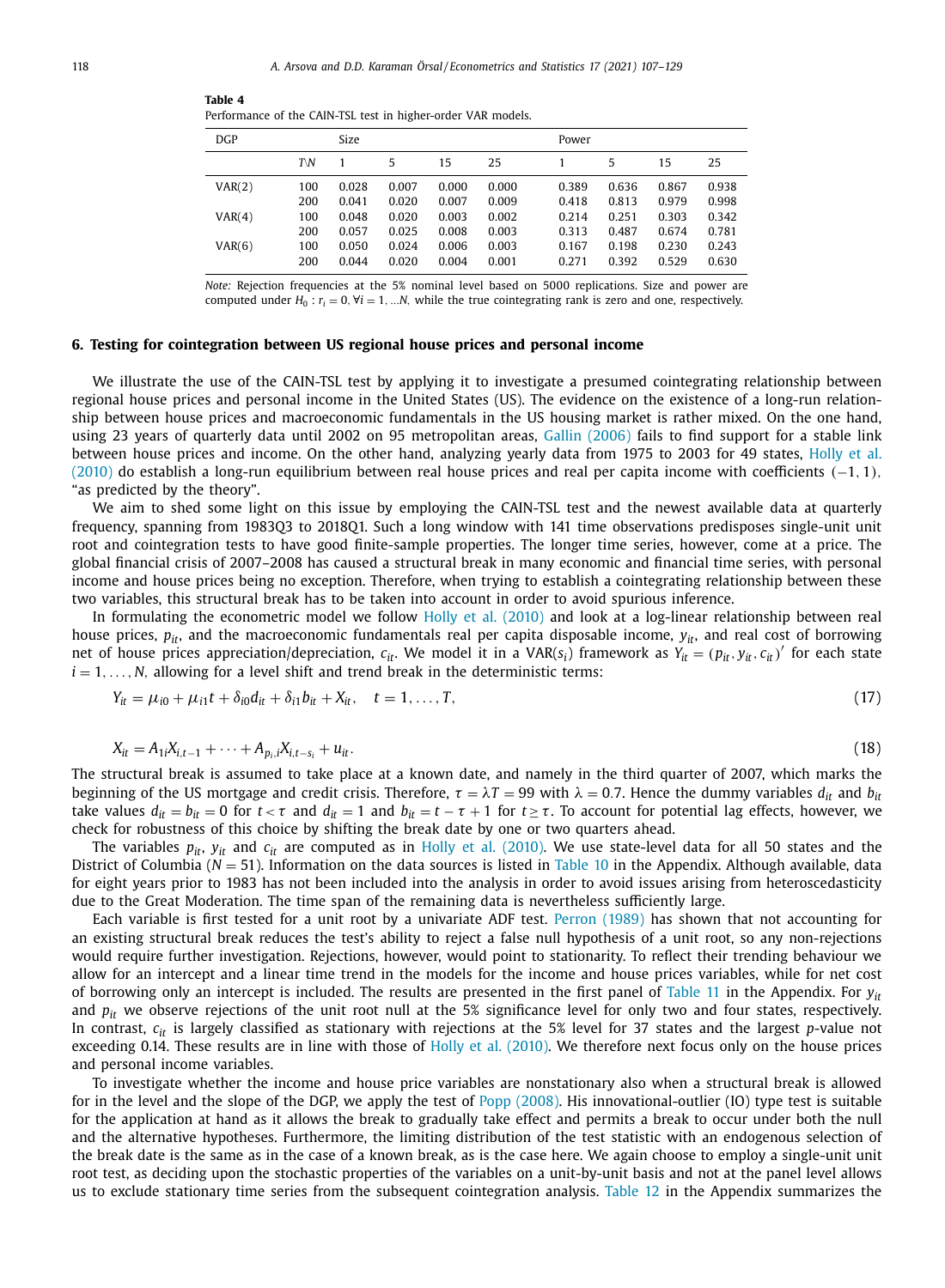|                                |                          | Break in 2007Q3            |                          |                          | Break in 2007Q4            |                          |                          | Break in 2008Q1            |                          |
|--------------------------------|--------------------------|----------------------------|--------------------------|--------------------------|----------------------------|--------------------------|--------------------------|----------------------------|--------------------------|
|                                | $\hat{s_i}$              | $LR_{\rm TSL}^{\rm trace}$ | p-value                  | $\hat{s_i}$              | $LR_{\rm TSL}^{\rm trace}$ | p-value                  | $\hat{s_i}$              | $LR_{\rm TSL}^{\rm trace}$ | p-value                  |
| Alabama                        | 5                        | 5.81                       | 0.930                    | $\overline{4}$           | 5.61                       | 0.940                    | $\overline{\phantom{0}}$ |                            |                          |
| Arizona                        | 7                        | 8.57                       | 0.719                    | 4                        | 7.75                       | 0.794                    | 4                        | 8.11                       | 0.761                    |
| Arkansas                       | $\overline{\phantom{0}}$ |                            |                          |                          |                            |                          |                          |                            |                          |
| California                     | 7                        | 13.02                      | 0.301                    | $\overline{7}$           | 13.54                      | 0.262                    | $\overline{7}$           | 15.47                      | 0.151                    |
| Colorado                       | 7                        | 9.40                       | 0.637                    | $\overline{7}$           | 8.50                       | 0.725                    | 7                        | 8.04                       | 0.767                    |
| Connecticut                    | 3                        | 8.94                       | 0.682                    | $\overline{2}$           | 6.74                       | 0.874                    | $\overline{2}$           | 6.31                       | 0.902                    |
| Delaware                       | 5                        | 6.19                       | 0.910                    | 5                        | 6.55                       | 0.887                    | $\overline{\phantom{0}}$ |                            | $\overline{\phantom{0}}$ |
| District of Columbia           |                          | $\overline{\phantom{0}}$   | $\overline{\phantom{0}}$ | $\overline{\phantom{0}}$ | $\overline{\phantom{0}}$   | $\overline{\phantom{0}}$ | $\overline{\phantom{0}}$ | $\overline{\phantom{0}}$   | $\qquad \qquad -$        |
| Florida                        | $\overline{a}$           | $\overline{\phantom{0}}$   | $\overline{a}$           | $\equiv$                 | $\overline{a}$             | $\overline{a}$           | $\equiv$                 | L.                         | $\overline{\phantom{0}}$ |
| Georgia                        | 5                        | 3.93                       | 0.989                    | 8                        | 15.36                      | 0.157                    | $\overline{7}$           | 17.60                      | $0.077*$                 |
| Idaho                          | $\overline{a}$           | $\overline{\phantom{0}}$   | $\overline{\phantom{0}}$ | 8                        | 11.67                      | 0.412                    | $\overline{\phantom{0}}$ | $\overline{\phantom{0}}$   | $\overline{\phantom{0}}$ |
| Illinois                       | ۰                        | $\overline{\phantom{0}}$   |                          | $\overline{\phantom{0}}$ |                            |                          |                          |                            | $\overline{\phantom{0}}$ |
| Indiana                        | 8                        | 5.40                       | 0.949                    | 8                        | 6.65                       | 0.880                    | $\overline{7}$           | 9.34                       | 0.640                    |
| Iowa                           | 8                        | 9.73                       | 0.603                    | 8                        | 8.26                       | 0.747                    | $\overline{7}$           | 7.40                       | 0.822                    |
| Kansas                         | 6                        | 6.45                       | 0.894                    | 6                        | 7.56                       | 0.811                    | 6                        | 11.16                      | 0.458                    |
| Kentucky                       | 8                        | 9.57                       | 0.619                    | 8                        | 10.39                      | 0.535                    |                          |                            |                          |
| Louisiana                      | 8                        | 4.26                       | 0.983                    | 8                        | 4.71                       | 0.973                    | 8                        | 6.51                       | 0.889                    |
| Maine                          | $\overline{a}$           | $\overline{a}$             | $\equiv$                 | $\equiv$                 | $\overline{a}$             | $\overline{a}$           | $\equiv$                 | $\equiv$                   | $\equiv$                 |
| Maryland                       | 5                        | 8.21                       | 0.753                    | $\overline{4}$           | 7.59                       | 0.808                    | 4                        | 7.97                       | 0.773                    |
| Massachusetts                  | 4                        | 10.06                      | 0.569                    | 5                        | 9.00                       | 0.675                    | 4                        | 9.17                       | 0.657                    |
| Michigan                       | 8                        | 5.36                       | 0.951                    | 8                        | 6.25                       | 0.906                    | $\overline{7}$           | 6.38                       | 0.897                    |
| Minnesota                      | 8                        | 5.17                       | 0.958                    | 8                        | 6.91                       | 0.862                    | 7                        | 8.60                       | 0.714                    |
| Mississippi                    | 8                        | 8.01                       | 0.772                    | 8                        | 11.12                      | 0.464                    | 8                        | 12.27                      | 0.358                    |
| Missouri                       | $\overline{7}$           | 6.45                       | 0.894                    | $\overline{7}$           | 7.64                       | 0.804                    | $\overline{7}$           | 11.17                      | 0.457                    |
| Montana                        | 6                        | 7.39                       | 0.825                    | 6                        | 8.26                       | 0.747                    | 7                        | 3.97                       | 0.988                    |
| Nebraska                       | 7                        | 9.68                       | 0.608                    | 8                        | 11.88                      | 0.393                    | 7                        | 12.74                      | 0.320                    |
| Nevada                         | $\overline{\phantom{0}}$ | $\overline{\phantom{0}}$   | $\equiv$                 | $\overline{\phantom{0}}$ | $\overline{\phantom{0}}$   |                          | $\overline{\phantom{0}}$ | $\overline{\phantom{0}}$   | $\overline{\phantom{0}}$ |
| New Hampshire                  | 6                        | 9.75                       | 0.600                    | 5                        | 11.73                      | 0.406                    | $\overline{\mathbf{4}}$  | 8.78                       | 0.696                    |
| New Jersey                     | 2                        | 6.15                       | 0.912                    | $\overline{4}$           | 5.17                       | 0.958                    | 6                        | 5.90                       | 0.925                    |
| New Mexico                     | 5                        | 8.06                       | 0.767                    | 5                        | 11.66                      | 0.413                    | 4                        | 15.65                      | 0.143                    |
| New York                       | 5                        | 6.16                       | 0.912                    | $\overline{4}$           | 5.28                       | 0.954                    | 4                        | 5.04                       | 0.962                    |
| North Carolina                 | 8                        | 9.04                       | 0.672                    | 8                        | 20.55                      | $0.027**$                | $\overline{\phantom{0}}$ | $\overline{\phantom{0}}$   | $\overline{\phantom{0}}$ |
| North Dakota                   | $\overline{7}$           | 9.92                       | 0.583                    | 5                        | 15.59                      | 0.147                    | $\overline{7}$           | 19.29                      | $0.043**$                |
| Ohio                           | 8                        | 6.43                       | 0.895                    | $\overline{7}$           | 8.89                       | 0.687                    | 7                        | 11.04                      | 0.470                    |
| Oklahoma                       | 5                        | 7.29                       | 0.833                    | 6                        | 3.96                       | 0.988                    | 5                        | 7.49                       | 0.816                    |
| Oregon                         | $\overline{\phantom{0}}$ | $\overline{\phantom{0}}$   | L.                       | L.                       | $\overline{\phantom{0}}$   |                          | $\overline{\phantom{0}}$ | $\overline{\phantom{0}}$   | $\equiv$                 |
| Pennsylvania                   | 5                        | 14.23                      | 0.219                    | 6                        | 18.49                      | $0.057*$                 | 5                        | 16.76                      | 0.101                    |
| Rhode Island                   | 5                        | 10.05                      | 0.570                    | $\overline{4}$           | 11.16                      | 0.460                    | 4                        | 10.47                      | 0.526                    |
| South Carolina                 | 6                        | 8.55                       | 0.721                    | 8                        | 2.99                       | 0.997                    | $\overline{\phantom{0}}$ | $\overline{\phantom{0}}$   |                          |
| South Dakota                   | 8                        | 13.40                      | 0.273                    | 8                        | 14.47                      | 0.203                    | 8                        | 13.75                      | 0.246                    |
| Tennessee                      | 5                        | 5.10                       | 0.961                    | 4                        | 4.52                       | 0.978                    | 8                        | 9.15                       | 0.659                    |
| Texas                          | 7                        | 6.86                       | 0.866                    | $\overline{7}$           | 7.27                       | 0.834                    | 6                        | 9.95                       | 0.578                    |
| Utah                           | $\overline{\phantom{0}}$ |                            |                          |                          |                            |                          |                          |                            |                          |
| Vermont                        | 5                        | 9.83                       | 0.593                    | 4                        | 9.29                       | 0.647                    | 4                        | 9.63                       | 0.611                    |
| Virginia                       | 8                        | 8.35                       | 0.740                    | 8                        | 11.30                      | 0.446                    | 8                        | 11.91                      | 0.389                    |
| Washington                     | 8                        | 13.52                      | 0.265                    | 8                        | 12.35                      | 0.353                    | $\overline{\phantom{0}}$ | $\overline{\phantom{0}}$   | $\qquad \qquad -$        |
| West Virginia                  | L.                       |                            |                          | L.                       |                            |                          | $\equiv$                 | $\overline{\phantom{a}}$   | $\overline{\phantom{0}}$ |
| Wisconsin                      | 8                        | 7.70                       | 0.799                    | 8                        | 8.41                       | 0.733                    | 7                        | 8.63                       | 0.711                    |
| Wyoming                        | 7                        | 7.63                       | 0.806                    | 6                        | 6.53                       | 0.888                    | 6                        | 11.83                      | 0.396                    |
| Alaska                         | 8                        | 15.65                      | 0.145                    | 8                        | 12.63                      | 0.330                    | 8                        | 15.82                      | 0.136                    |
| Hawaii                         | 8                        | 6.75                       | 0.874                    | 8                        | 7.93                       | 0.777                    | 6                        | 8.91                       | 0.684                    |
|                                |                          | CAIN-TSL                   |                          |                          |                            |                          |                          |                            |                          |
| $t(\tilde{\rho})$              | 2.603                    |                            |                          | 1.818                    |                            |                          | 0.723                    |                            |                          |
| $\widehat{\rho}_{\varepsilon}$ | 0.426                    |                            |                          | 0.421                    |                            |                          | 0.416                    |                            |                          |
| $\hat{\rho}^o_\varepsilon$     | 0.039                    |                            |                          | 0.038                    |                            |                          | 0.038                    |                            |                          |
| $\tilde{\rho}_{\rm{probit}}$   | 0.055                    |                            |                          | 0.054                    |                            |                          | 0.052                    |                            |                          |

<span id="page-13-0"></span>**Table 5** Results of the CAIN-TSL test with structural breaks for US house prices dataset.

*Notes: LR<sup>trace</sup>* denotes the LR trace statistic of [Trenkler](#page-23-0) et al. (2008). The lag order  $\hat{s}_i$  is selected by the MAIC criterion of Qu and Perron [\(2007\),](#page-23-0) augmented to account for the structural break.  $\hat{\rho}_\varepsilon$  denotes the average absolute pairwise cross-sectional correlation between the innovations to the same variables in the panel.  $\hat{\rho}_e^o$  denotes the average absolute pairwise cross-sectional correlation between the innovations to the different variables in the panel.  $\tilde{\rho}_{\rm{probit}}$  denotes the estimated correlation between the individual probits.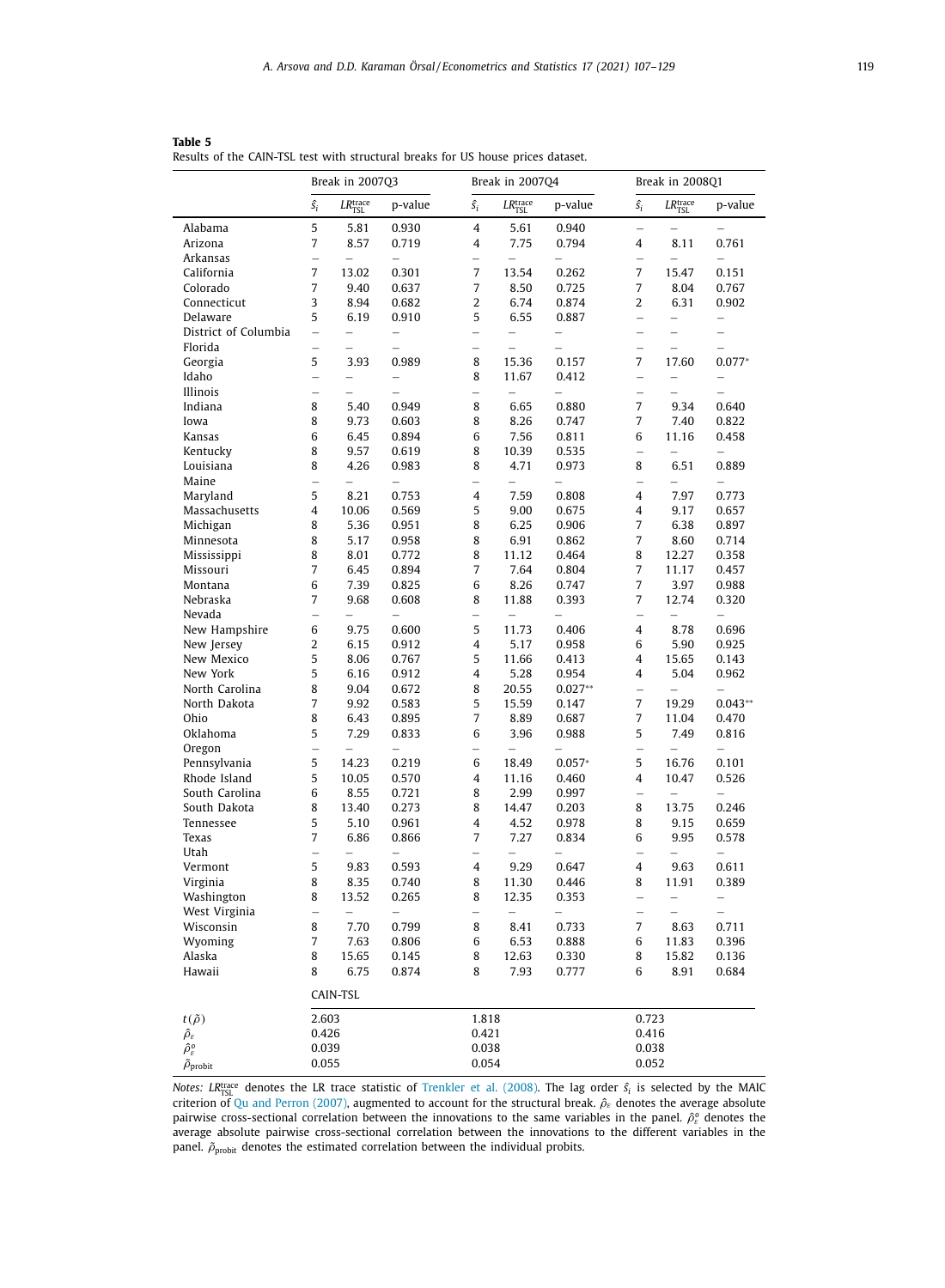results. Allowing for a structural break around the time of the beginning of the financial crisis does indeed result in rejection of the unit root null at the 5% in some cases.

Excluding these few states where either variable is deemed stationary, we proceed to testing for cointegration with the CAIN-TSL test. The lag order of each individual VAR process has been selected by the modified AIC (MAIC) criterion of Qu and Perron [\(2007\),](#page-23-0) whose computation has been augmented by dummy variables to account for the structural break. [Table](#page-13-0) 5 presents the results. We note that for a break located in 2007Q3 not a single rejection of the no-cointegration null is observed. If the break is set to one quarter later, a single rejection at the 5% significance level emerges, and namely for North Carolina. For a break in 2008Q1 the null of zero cointegrating rank is rejected at 5% only for North Dakota. Turning to the CAIN-TSL test, we first note that the estimated average absolute correlation between the innovations to the same variables in the panel,  $\hat{\rho}_{s}$ , is about 0.42. It is comparable to the magnitude of the correlations of the variables in first differences between regions reported by Holly et al. [\(2010\)](#page-23-0) and points to the existence of significant cross-sectional dependence, as expected. This value of  $\hat{\rho}_{\varepsilon}$  leads to an estimated correlation between the probits  $\tilde{\rho}_{\text{probit}}$  of about 0.05. The estimate of the average absolute pairwise correlation between the innovations to the different variables is 0.039 and below, pointing that [Assumption](#page-5-0) 2 is not violated. The highly positive CAIN-TSL statistics, far from the rejection region in the left tail of the standard normal distribution, only further corroborate the lack of cointegration between real house prices and real per capita disposable income in the selected period.

These findings are in stark contrast with those of Holly et al. [\(2010\),](#page-23-0) who do establish that cointegration exists at the panel level. An important difference to their study is our extended sample. Holly et al. [\(2010\)](#page-23-0) use data until 2003 and do not cover the subsequent housing bubble in the early 2000s, which affected more than twenty US states and began to collapse in the mid-2000s, leading to the subprime mortgage crisis. Hu and Oxley [\(2018\)](#page-23-0) find evidence that following the dot-com crisis many regional house price bubbles have formed on a state level within different time frames instead of a single synchronous divergence from the intrinsic value of the house prices. Our results suggest that the house price dynamics have diverged from the evolution of the real per capita disposable income for most, if not all US states in this period.

Indeed, testing for (no) cointegration as a method to identify existent price bubbles is not new; see, e.g. McDonald and Stokes (2013), and Hu and Oxley [\(2018\).](#page-23-0) While the panel cointegration test [demonstrates](#page-23-0) the presence of a housing bubble at the aggregate level, the results at the state level are mixed. This outcome could be due to differences in "residential land use regulations and geographic land scarcity" among the states [\(Huang](#page-23-0) and Tang, 2012). According to the latter authors, these constraints on the housing supply side together with the subprime mortgage crisis drive the booms and busts in the US house prices. At the state level the data signalizes that a housing bubble is not present in every US state, but rather that localized housing bubbles are observed. This makes it possible for investors to diversify risk (see [Huang,](#page-23-0) 2019) by investing in housing assets in different states, e.g. where geographical land scarcity is less pronounced. Furthermore, the results also indicate that the main driver of the housing bubble hasn't been the cost of borrowing, which was thought to be main cause for the collapse of the financial institutions (see [Glaeser](#page-22-0) et al., 2010).

One question, however, poses further interest. Is there evidence in the data for another, newer departure of the house prices from the income fundamental in the period following the burst of the housing bubble? To answer it, we apply the intersection-type panel cointegration test by [Arsova](#page-22-0) and Örsal (2020) to the data sample from 2008Q1 to 2018Q1 ( $T = 41$ ). The *pit* and *yit* variables are found to be *I*(1) for most states by the ADF test (see the second panel of [Table](#page-20-0) 11 in the Appendix). The real net cost of borrowing  $c_{it}$  is, as in the full sample, mostly  $I(0)$ ; the results are not reported to save space. No major economic event has led to a structural break in this period, hence we employ the single-unit cointegration test of [Saikkonen](#page-23-0) and Lütkepohl (2000) without breaks for each state with nonstationary house prices and income variables. The individual p-values are then combined in a panel test by the Simes' procedure. The results are presented in [Table](#page-22-0) 13 in the Appendix. Allowing for a trend in the variables but not in the error-correction (EC) term leads to a rejection of the no-cointegration null hypothesis in 13 states at the 5% level. Two of these values are smaller than the corresponding critical values of Simes, leading to a rejection at the 5% level of the composite null hypothesis of no-cointegration for all states. Hence we find evidence that the US real house prices have not (yet) departed from the equilibrium relationship with real disposable income in the period following the burst of the last house prices bubble.

## **7. Conclusion**

In this paper we propose a new meta-analytic approach (CAIN) to test for the cointegrating rank in panels where structural breaks and cross-sectional dependence are allowed for. It is an extension of the [likelihood-based](#page-23-0) rank test of Trenkler et al. (2008) (TSL), and requires only the *p*-values of the individual LR trace statistics of the TSL test. The CAIN-TSL test is based on a modification of the popular inverse normal method for *p*-values combination, employing a novel estimator for the unknown correlation between the probits. We propose a way to estimate this correlation as a function of the system dimension, the cointegrating rank under the null hypothesis and the average absolute cross-sectional correlation between the residuals of the individual VAR models in first differences. The latter is easily estimable in practice and provides an easy-to-interpret measure of the degree of cross-sectional dependence. In a Monte Carlo study we demonstrate the superior properties of the CAIN-TSL test in comparison with other meta-analytic approaches recently proposed in the panel unit-root literature. An application of the test to investigate a presumed long-run equilibrium relationship between house prices and personal income in a panel of 51 US states provides an illustration of its usefulness in practice.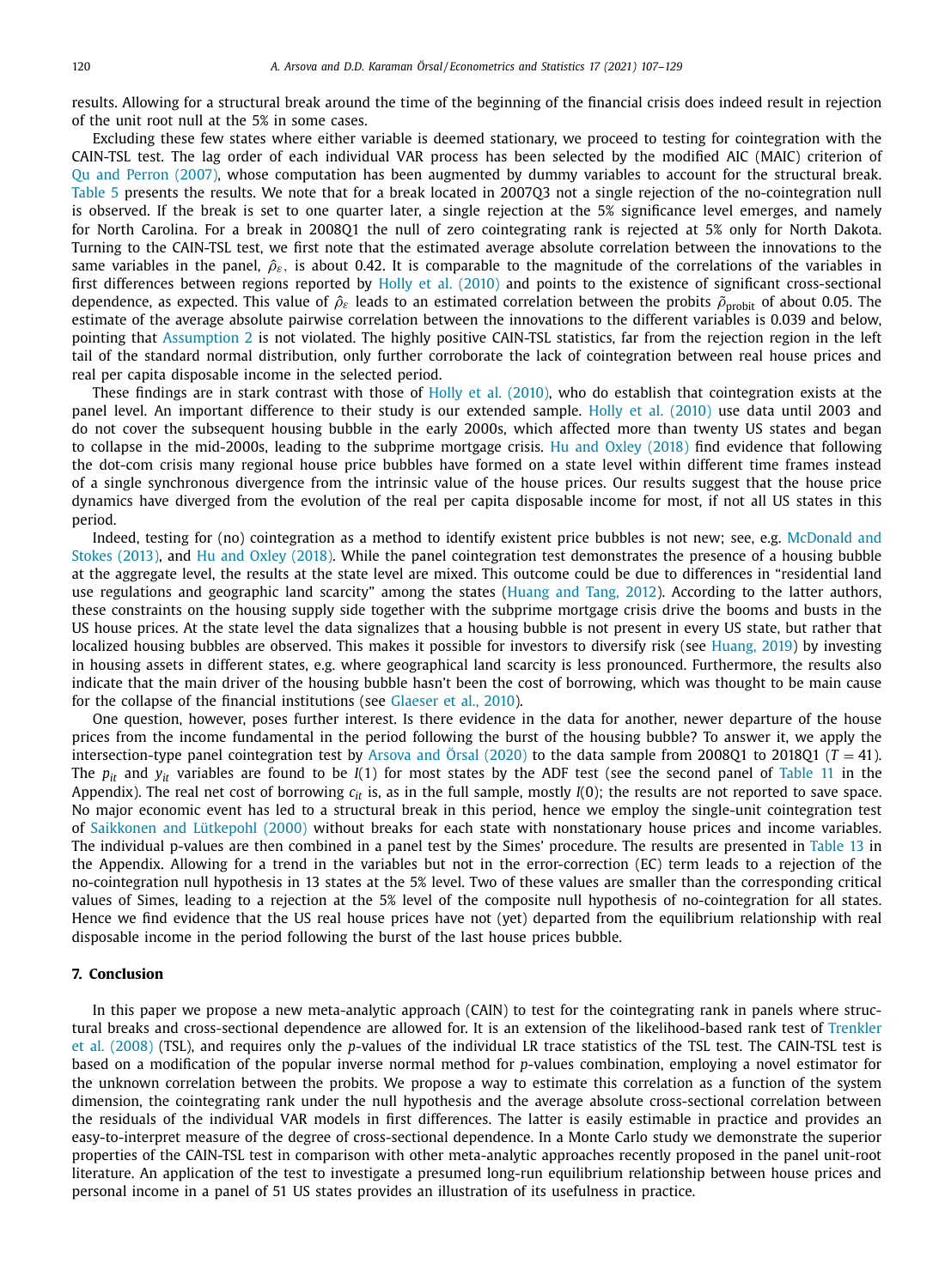#### <span id="page-15-0"></span>**Declaration of Competing Interest**

All authors have participated in (a) conception and design, or analysis and interpretation of the data; (b) drafting the article or revising it critically for important intellectual content; and (c) approval of the final version. This manuscript has not been submitted to, nor is under review at, another journal or other publishing venue. The authors have no affiliation with any organization with a direct or indirect financial interest in the subject matter discussed in the manuscript.

#### **Acknowledgments**

Financial support by the German Research Foundation (DFG) through the project KA-3145/1-2 is gratefully acknowledged. The authors also thank two anonymous referees and the associate editor for many helpful comments and suggestions.

## **Appendix A**

*Consistency of the proposed estimator*. For the approximate *N*(0, 1) limiting distribution of the CAIN-TSL test statistic [\(5\)](#page-4-0) to hold, the estimator  $\tilde{\rho}_{probit}$  must be [asymptotically](#page-23-0) unbiased and asymptotically consistent (Hartung, 1999; Demetrescu et al., 2006). That is, we need to show that

$$
\lim_{N \to \infty} \mathbb{E}\left(\frac{1}{N^2}(N + (N^2 - N)\tilde{\rho}_{\text{probit}})\right) = \rho_{\text{probit}}, \quad \text{and} \tag{19}
$$

$$
\lim_{N \to \infty} \text{Var}\left(\frac{1}{N^2} (N + (N^2 - N)\tilde{\rho}_{\text{probit}})\right) = 0. \tag{20}
$$

As discussed, we propose to estimate  $\tilde{\rho}_{probit}$  as a continuous function *g* of the dimension of the system *m*, the hypothesized cointegrating rank *r* and the mean absolute correlation  $\rho_{\varepsilon}$  between the innovations of the individual DGPs. The function *g* results from an ordinary least squares (OLS) regression of mean values  $\tilde{\rho}_{\text{probit}}$ , estimated from simulated data, onto *r*, *m* and  $\rho_{\varepsilon}$ . The simulations design reflects the assumptions made and allows for as much heterogeneity in the data-generating processes over the different cross-sections as possible. The estimated values of  $\rho_{\rm{probit}}$  are then averaged by means of Fisher's Z-transformation to mitigate any potential bias. Therefore, assuming that the estimated response surface  $\tilde{\rho}_{\text{probit}} = g(\rho_{\varepsilon}, m, r)$  correctly represents the relationship between  $\tilde{\rho}_{\text{probit}}$  and  $\rho_{\varepsilon}$ , (19) follows from the unbiasedness of the OLS estimator and the unbiasedness of  $\hat{\rho}_{\varepsilon}$  as a sample mean.

Establishing (20), i.e.  $\lim_{N\to\infty} \text{Var}(\tilde{\rho}_{\text{probit}}) = 0$ , however, is more difficult, if not impossible. Treating *m* and *r* as fixed and using the coefficients of the response surface *g* from [Table](#page-7-0) 1,  $\tilde{\rho}_{\rm{probit}}$  can be represented as  $\tilde{\rho}_{\rm{probit}} = a\hat{\rho}_{\varepsilon}^2 + b\hat{\rho}_{\varepsilon}^4$ . Here the parameters *a* and *b* depend solely on *m* and *r* and can thus be considered as fixed as well. (20) will then hold iff  $\lim_{N\to\infty} \text{Var}(\hat{\rho}_{\varepsilon}^2) = 0$  and  $\lim_{N\to\infty} \text{Var}(\hat{\rho}_{\varepsilon}^4) = 0$ .

We note that  $\hat{\rho}_{\varepsilon}$  is computed as the average of the absolute values of the sample pairwise residual correlations  $\hat{\rho}_{ij,j}$ ,  $i \neq j$ :

$$
\hat{\rho}_{\varepsilon} = \frac{2}{mN(N-1)} \sum_{i=1}^{N} \sum_{j=i+1}^{N} \sum_{l=1}^{m} |\hat{\rho}_{li,lj}|.
$$
\n(21)

Denoting the sample correlation matrix as *P*ˆ, the population correlation matrix as *P* and the sample size as *n*, Neudecker and Wesselman (1990) show that under fairly general conditions vec( $\hat{P}$ ) follows a [multivariate](#page-23-0) normal distribution with mean  $vec(P)$  and variance-covariance matrix  $\Sigma_{\rho_{\varepsilon}}$ , such that  $||\Sigma_{\rho_{\varepsilon}}|| = O_p(n^{-1})$ . Therefore,  $vec(P)$  follows a folded multivariate normal distribution. However, although the folded normal distribution is closed under scale transformations, it is not a<br>normal distribution. However, although the folded normal distribution is closed under scale transfor stable distribution [\(Tsagris](#page-23-0) et al., 2014). That is, the sum of random variables from a folded normal distribution does not follow a folded normal distribution. The distribution of  $\hat{\rho}_{\varepsilon}$  is, to the best of the authors' knowledge, of unknown form, and no analytic results regarding the orders of magnitude of its higher moments can be established at this point. We leave this issue for further research. We note that in practice, provided that the residuals from the individual VAR models are homoscedastic and serially uncorrelated,  $\hat{\rho}_{\varepsilon}$  can be consistently inferred from them as in (21); consistency follows by the

| Table 6                                                         |  |
|-----------------------------------------------------------------|--|
| True and estimated $\rho_{\varepsilon}$ under $H_0$ : $r = 0$ . |  |

| True $\rho_{\varepsilon}$ | Estimated $\hat{\rho}_{\varepsilon}$ |             |             |  |  |  |  |  |  |
|---------------------------|--------------------------------------|-------------|-------------|--|--|--|--|--|--|
|                           | True rank 0                          | True rank 1 | True rank 2 |  |  |  |  |  |  |
| 0.2                       | 0.200                                | 0.196       | 0.192       |  |  |  |  |  |  |
| 0.4                       | 0.400                                | 0.392       | 0.384       |  |  |  |  |  |  |
| 0.6                       | 0.600                                | 0.589       | 0.577       |  |  |  |  |  |  |
| 0.8                       | 0.800                                | 0.786       | 0.771       |  |  |  |  |  |  |

*Notes:* Results from large-scale simulation study with  $m = 3$ ,  $T = 500$  and  $N = 5$ .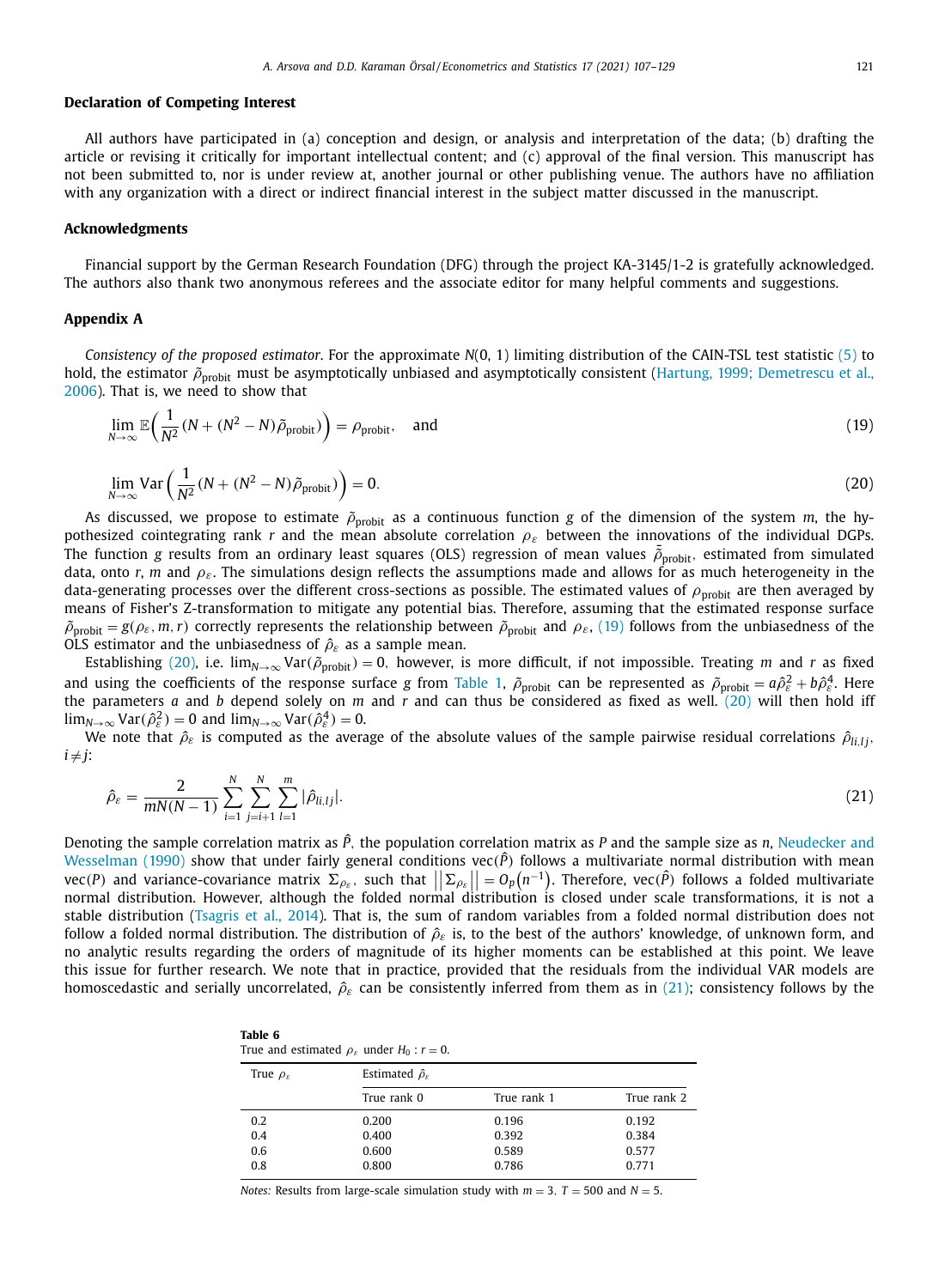<span id="page-16-0"></span>

Fig. 2. Cross-sectional correlation of the probits against cross-sectional correlation of the innovations, based on a bivariate system with true cointegrating rank zero, testing for  $H_0$  :  $r_i = 0$ ,  $\forall i$ .

| Table 7                                                                                                                             |  |
|-------------------------------------------------------------------------------------------------------------------------------------|--|
| Monte Carlo study results, case A: not near-unit root processes. Empirical size and power under $H_0: r_i = 1, \forall i = 1,, N$ . |  |

| Test               |           |          | True cointegrating rank 1, hypothesized rank 1: Size              |           |          |          | True cointegrating rank 2, hypothesized rank 1: Power             |                                                                  |                                                                  |           |          |          |  |
|--------------------|-----------|----------|-------------------------------------------------------------------|-----------|----------|----------|-------------------------------------------------------------------|------------------------------------------------------------------|------------------------------------------------------------------|-----------|----------|----------|--|
|                    | $T = 100$ |          |                                                                   | $T = 200$ |          |          | $T = 100$                                                         |                                                                  |                                                                  | $T = 200$ |          |          |  |
|                    | $N = 5$   | $N = 15$ | $N = 25$                                                          | $N=5$     | $N = 15$ | $N = 25$ | $N=5$                                                             | $N = 15$                                                         | $N = 25$                                                         | $N = 5$   | $N = 15$ | $N = 25$ |  |
|                    |           |          | Diagonal factor loading matrix $\gamma_i \sim i.i.d.U(-0.4, 0.4)$ |           |          |          | Diagonal factor loading matrix $\gamma_i \sim i.i.d.U(-0.4, 0.4)$ |                                                                  |                                                                  |           |          |          |  |
| Inverse normal     | 0.001     | 0.000    | 0.000                                                             | 0.003     | 0.000    | 0.000    | 0.41                                                              | 0.78                                                             | 0.92                                                             | 0.99      | 1.00     | 1.00     |  |
| Hartung $\kappa_1$ | 0.001     | 0.000    | 0.000                                                             | 0.005     | 0.000    | 0.000    | 0.28                                                              | 0.46                                                             | 0.56                                                             | 0.97      | 1.00     | 1.00     |  |
| Hartung $\kappa_2$ | 0.002     | 0.000    | 0.000                                                             | 0.007     | 0.001    | 0.000    | 0.32                                                              | 0.54                                                             | 0.63                                                             | 0.98      | 1.00     | 1.00     |  |
| Simes              | 0.010     | 0.006    | 0.009                                                             | 0.016     | 0.017    | 0.016    | 0.23                                                              | 0.27                                                             | 0.27                                                             | 0.95      | 1.00     | 1.00     |  |
| CAIN-TSL           | 0.001     | 0.000    | 0.000                                                             | 0.003     | 0.000    | 0.000    | 0.41                                                              | 0.77                                                             | 0.91                                                             | 0.99      | 1.00     | 1.00     |  |
|                    |           |          | Diagonal factor loading matrix $\gamma_i \sim i.i.d.U(0, 1)$      |           |          |          |                                                                   |                                                                  | Diagonal factor loading matrix $\gamma_i \sim i.i.d.U(0, 1)$     |           |          |          |  |
| Inverse normal     | 0.002     | 0.000    | 0.000                                                             | 0.006     | 0.001    | 0.000    | 0.40                                                              | 0.75                                                             | 0.88                                                             | 0.99      | 1.00     | 1.00     |  |
| Hartung $\kappa_1$ | 0.004     | 0.000    | 0.000                                                             | 0.006     | 0.001    | 0.000    | 0.26                                                              | 0.42                                                             | 0.51                                                             | 0.97      | 1.00     | 1.00     |  |
| Hartung $\kappa_2$ | 0.005     | 0.001    | 0.000                                                             | 0.008     | 0.001    | 0.000    | 0.28                                                              | 0.49                                                             | 0.58                                                             | 0.97      | 1.00     | 1.00     |  |
| Simes              | 0.009     | 0.007    | 0.004                                                             | 0.020     | 0.019    | 0.024    | 0.20                                                              | 0.24                                                             | 0.25                                                             | 0.95      | 1.00     | 1.00     |  |
| CAIN-TSL           | 0.002     | 0.000    | 0.000                                                             | 0.005     | 0.001    | 0.000    | 0.39                                                              | 0.72                                                             | 0.85                                                             | 0.99      | 1.00     | 1.00     |  |
|                    |           |          | Diagonal factor loading matrix $\gamma_i \sim i.i.d.U(-1,3)$      |           |          |          |                                                                   |                                                                  | Diagonal factor loading matrix $\gamma_i \sim i.i.d.U(-1,3)$     |           |          |          |  |
| Inverse normal     | 0.004     | 0.003    | 0.002                                                             | 0.015     | 0.017    | 0.017    | 0.40                                                              | 0.67                                                             | 0.79                                                             | 0.99      | 1.00     | 1.00     |  |
| Hartung $\kappa_1$ | 0.003     | 0.001    | 0.001                                                             | 0.014     | 0.007    | 0.005    | 0.24                                                              | 0.34                                                             | 0.41                                                             | 0.95      | 1.00     | 1.00     |  |
| Hartung $\kappa_2$ | 0.004     | 0.002    | 0.001                                                             | 0.018     | 0.012    | 0.011    | 0.27                                                              | 0.40                                                             | 0.47                                                             | 0.96      | 1.00     | 1.00     |  |
| Simes              | 0.008     | 0.007    | 0.005                                                             | 0.024     | 0.018    | 0.019    | 0.18                                                              | 0.21                                                             | 0.21                                                             | 0.92      | 0.99     | 1.00     |  |
| CAIN-TSL           | 0.002     | 0.001    | 0.000                                                             | 0.010     | 0.008    | 0.005    | 0.34                                                              | 0.55                                                             | 0.63                                                             | 0.98      | 1.00     | 1.00     |  |
|                    |           |          | Unrestricted factor loading matrix $\gamma_i \sim i.i.d.U(0, 1)$  |           |          |          |                                                                   | Unrestricted factor loading matrix $\gamma_i \sim i.i.d.U(0, 1)$ |                                                                  |           |          |          |  |
| Inverse normal     | 0.003     | 0.002    | 0.002                                                             | 0.009     | 0.007    | 0.006    | 0.43                                                              | 0.78                                                             | 0.90                                                             | 0.99      | 1.00     | 1.00     |  |
| Hartung $\kappa_1$ | 0.003     | 0.001    | 0.001                                                             | 0.008     | 0.004    | 0.003    | 0.30                                                              | 0.49                                                             | 0.60                                                             | 0.98      | 1.00     | 1.00     |  |
| Hartung $\kappa_2$ | 0.005     | 0.002    | 0.002                                                             | 0.011     | 0.007    | 0.005    | 0.33                                                              | 0.56                                                             | 0.67                                                             | 0.98      | 1.00     | 1.00     |  |
| Simes              | 0.011     | 0.010    | 0.007                                                             | 0.019     | 0.014    | 0.018    | 0.24                                                              | 0.29                                                             | 0.31                                                             | 0.96      | 1.00     | 1.00     |  |
| CAIN-TSL           | 0.002     | 0.001    | 0.000                                                             | 0.006     | 0.002    | 0.002    | 0.40                                                              | 0.69                                                             | 0.81                                                             | 0.99      | 1.00     | 1.00     |  |
|                    |           |          | Unrestricted factor loading matrix $\gamma_i \sim i.i.d.U(-1,3)$  |           |          |          |                                                                   |                                                                  | Unrestricted factor loading matrix $\gamma_i \sim i.i.d.U(-1,3)$ |           |          |          |  |
| Inverse normal     | 0.003     | 0.002    | 0.002                                                             | 0.009     | 0.007    | 0.006    | 0.45                                                              | 0.73                                                             | 0.82                                                             | 0.99      | 1.00     | 1.00     |  |
| Hartung $\kappa_1$ | 0.003     | 0.001    | 0.001                                                             | 0.008     | 0.004    | 0.003    | 0.30                                                              | 0.46                                                             | 0.53                                                             | 0.97      | 1.00     | 1.00     |  |
| Hartung $\kappa_2$ | 0.005     | 0.002    | 0.002                                                             | 0.011     | 0.007    | 0.005    | 0.33                                                              | 0.52                                                             | 0.58                                                             | 0.97      | 1.00     | 1.00     |  |
| Simes              | 0.011     | 0.010    | 0.007                                                             | 0.019     | 0.014    | 0.018    | 0.24                                                              | 0.29                                                             | 0.32                                                             | 0.94      | 0.99     | 1.00     |  |
| CAIN-TSL           | 0.002     | 0.001    | 0.000                                                             | 0.006     | 0.002    | 0.002    | 0.39                                                              | 0.60                                                             | 0.68                                                             | 0.99      | 1.00     | 1.00     |  |
|                    |           |          |                                                                   |           |          |          |                                                                   |                                                                  |                                                                  |           |          |          |  |

*Notes:* Rejection frequencies at the 5% significance level, 5000 replications. Power is not size-adjusted, as size-adjustment would not be available in practice. Some results with size-adjusted power are available in [Table](#page-18-0) 9 in the Appendix.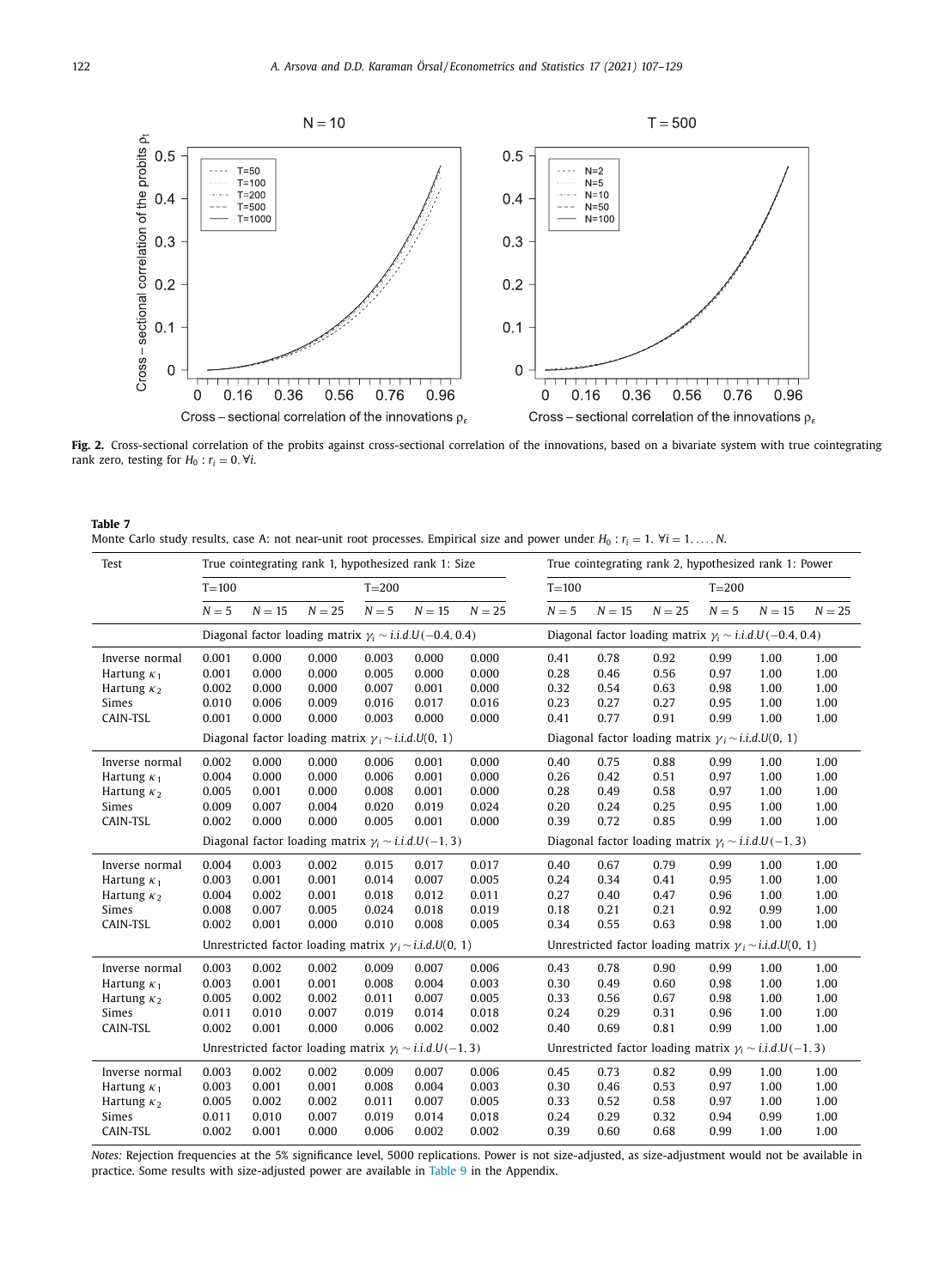*A. Arsova and D.D. Karaman Örsal / Econometrics and Statistics 17 (2021) 107–129* 123

#### <span id="page-17-0"></span>**Table 8**

Monte Carlo study results, case B: near-unit root processes. Empirical size and power under  $H_0: r_i = 1, \forall i = 1, \ldots, N$ .

| Test                                                                            | True cointegrating rank 1, hypothesized rank 1: Size |                                           |                                                                                                           |                                           |                                           |                                           |                                      | True cointegrating rank 2, hypothesized rank 1: Power            |                                                                                                      |                                      |                                      |                                      |  |  |
|---------------------------------------------------------------------------------|------------------------------------------------------|-------------------------------------------|-----------------------------------------------------------------------------------------------------------|-------------------------------------------|-------------------------------------------|-------------------------------------------|--------------------------------------|------------------------------------------------------------------|------------------------------------------------------------------------------------------------------|--------------------------------------|--------------------------------------|--------------------------------------|--|--|
|                                                                                 | $T = 100$                                            |                                           |                                                                                                           | $T = 200$                                 |                                           |                                           | $T = 100$                            |                                                                  |                                                                                                      | $T = 200$                            |                                      |                                      |  |  |
|                                                                                 | $N=5$                                                | $N = 15$                                  | $N = 25$<br>Diagonal factor loading matrix $\gamma_i \sim i.i.d.U(-0.4, 0.4)$                             | $N=5$                                     | $N = 15$                                  | $N = 25$                                  | $N = 5$                              | $N = 15$                                                         | $N = 25$<br>Diagonal factor loading matrix $\gamma_i \sim i.i.d.U(-0.4, 0.4)$                        | $N=5$                                | $N = 15$                             | $N = 25$                             |  |  |
| Inverse normal<br>Hartung $\kappa_1$<br>Hartung $\kappa_2$<br>Simes<br>CAIN-TSL | 0.000<br>0.000<br>0.000<br>0.005<br>0.000            | 0.000<br>0.000<br>0.000<br>0.003<br>0.000 | 0.000<br>0.000<br>0.000<br>0.002<br>0.000<br>Diagonal factor loading matrix $\gamma_i \sim i.i.d.U(0, 1)$ | 0.001<br>0.002<br>0.003<br>0.008<br>0.001 | 0.000<br>0.000<br>0.000<br>0.005<br>0.000 | 0.000<br>0.000<br>0.000<br>0.006<br>0.000 | 0.02<br>0.03<br>0.03<br>0.04<br>0.02 | 0.01<br>0.01<br>0.02<br>0.03<br>0.01                             | 0.01<br>0.00<br>0.01<br>0.04<br>0.01<br>Diagonal factor loading matrix $\gamma_i \sim i.i.d.U(0, 1)$ | 0.37<br>0.34<br>0.38<br>0.33<br>0.37 | 0.66<br>0.55<br>0.65<br>0.46<br>0.66 | 0.83<br>0.70<br>0.81<br>0.53<br>0.83 |  |  |
| Inverse normal<br>Hartung $\kappa_1$<br>Hartung $\kappa_2$<br>Simes<br>CAIN-TSL | 0.000<br>0.001<br>0.001<br>0.004<br>0.000            | 0.000<br>0.000<br>0.000<br>0.002<br>0.000 | 0.000<br>0.000<br>0.000<br>0.001<br>0.000                                                                 | 0.002<br>0.001<br>0.002<br>0.008<br>0.002 | 0.000<br>0.000<br>0.000<br>0.005<br>0.000 | 0.000<br>0.000<br>0.000<br>0.006<br>0.000 | 0.03<br>0.02<br>0.03<br>0.04<br>0.03 | 0.02<br>0.01<br>0.02<br>0.03<br>0.01                             | 0.01<br>0.00<br>0.01<br>0.03<br>0.01                                                                 | 0.38<br>0.32<br>0.36<br>0.30<br>0.37 | 0.67<br>0.53<br>0.63<br>0.41<br>0.64 | 0.82<br>0.66<br>0.76<br>0.47<br>0.79 |  |  |
|                                                                                 |                                                      |                                           | Diagonal factor loading matrix $\gamma_i \sim i.i.d.U(-1, 3)$                                             |                                           |                                           |                                           |                                      |                                                                  | Diagonal factor loading matrix $\gamma_i \sim i.i.d.U(-1,3)$                                         |                                      |                                      |                                      |  |  |
| Inverse normal<br>Hartung $\kappa_1$<br>Hartung $\kappa_2$<br>Simes<br>CAIN-TSL | 0.000<br>0.000<br>0.001<br>0.003<br>0.000            | 0.000<br>0.000<br>0.000<br>0.002<br>0.000 | 0.000<br>0.000<br>0.000<br>0.001<br>0.000                                                                 | 0.003<br>0.002<br>0.003<br>0.008<br>0.001 | 0.001<br>0.000<br>0.001<br>0.004<br>0.000 | 0.000<br>0.000<br>0.001<br>0.005<br>0.000 | 0.04<br>0.02<br>0.03<br>0.03<br>0.03 | 0.05<br>0.02<br>0.03<br>0.03<br>0.02                             | 0.05<br>0.02<br>0.04<br>0.03<br>0.02                                                                 | 0.39<br>0.31<br>0.34<br>0.27<br>0.34 | 0.64<br>0.47<br>0.55<br>0.35<br>0.52 | 0.76<br>0.58<br>0.65<br>0.40<br>0.61 |  |  |
|                                                                                 |                                                      |                                           | Unrestricted factor loading matrix $\gamma_i \sim i.i.d.U(0, 1)$                                          |                                           |                                           |                                           |                                      | Unrestricted factor loading matrix $\gamma_i \sim i.i.d.U(0, 1)$ |                                                                                                      |                                      |                                      |                                      |  |  |
| Inverse normal<br>Hartung $\kappa_1$<br>Hartung $\kappa_2$<br>Simes<br>CAIN-TSL | 0.000<br>0.000<br>0.001<br>0.004<br>0.000            | 0.000<br>0.000<br>0.000<br>0.003<br>0.000 | 0.000<br>0.000<br>0.000<br>0.002<br>0.000                                                                 | 0.002<br>0.001<br>0.002<br>0.008<br>0.001 | 0.000<br>0.000<br>0.000<br>0.006<br>0.000 | 0.000<br>0.000<br>0.000<br>0.006<br>0.000 | 0.03<br>0.03<br>0.04<br>0.05<br>0.02 | 0.02<br>0.01<br>0.02<br>0.05<br>0.01                             | 0.02<br>0.01<br>0.01<br>0.04<br>0.01                                                                 | 0.39<br>0.37<br>0.41<br>0.37<br>0.35 | 0.66<br>0.57<br>0.67<br>0.52<br>0.57 | 0.80<br>0.71<br>0.81<br>0.62<br>0.68 |  |  |
|                                                                                 |                                                      |                                           | Unrestricted factor loading matrix $\gamma_i \sim i.i.d.U(-1, 3)$                                         |                                           |                                           |                                           |                                      |                                                                  | Unrestricted factor loading matrix $\gamma_i \sim i.i.d.U(-1,3)$                                     |                                      |                                      |                                      |  |  |
| Inverse normal<br>Hartung $\kappa_1$<br>Hartung $\kappa_2$<br>Simes<br>CAIN-TSL | 0.000<br>0.000<br>0.001<br>0.005<br>0.000            | 0.000<br>0.000<br>0.000<br>0.003<br>0.000 | 0.000<br>0.000<br>0.000<br>0.004<br>0.000                                                                 | 0.002<br>0.003<br>0.004<br>0.009<br>0.001 | 0.001<br>0.001<br>0.001<br>0.005<br>0.000 | 0.001<br>0.001<br>0.001<br>0.006<br>0.000 | 0.05<br>0.04<br>0.05<br>0.05<br>0.04 | 0.04<br>0.02<br>0.04<br>0.05<br>0.02                             | 0.06<br>0.02<br>0.04<br>0.05<br>0.02                                                                 | 0.41<br>0.38<br>0.42<br>0.39<br>0.37 | 0.64<br>0.56<br>0.64<br>0.54<br>0.51 | 0.75<br>0.67<br>0.76<br>0.61<br>0.60 |  |  |

*Notes:* Rejection frequencies at the 5% significance level, 5000 replications. Power is not size-adjusted, as size-adjustment would not be available in practice. Some results with size-adjusted power are available in [Table](#page-18-0) 9 in the Appendix.

Law of Large Numbers as *N*→  $\infty$  treating *m* as fixed. Therefore, consistency of  $\tilde{\rho}_{\text{probit}}$  should follow from the consistency of the estimator  $\hat{\rho}_{\varepsilon}$  and the Continuous Mapping Theorem for the mapping *g*.

An illustration based on simulation evidence is provided in [Fig.](#page-18-0) 3. It is clear that increasing the cross-sectional dimension of the panel leads to more concentrated distributions of both  $\hat{\rho}_{\varepsilon}$  and  $\tilde{\rho}_{\text{probit}}$ .

DGP of Dolado and [Lütkepohl](#page-22-0) (1996), employed for the Monte Carlo studies in [Sections](#page-10-0) 5.3 and [5.4](#page-11-0) The simulations are based on the following DGP for  $Y_{it}$ , where the stochastic component  $X_{it} = (X_{1t}, X_{2t})'$  follows the cointegrated VAR( $s_i$ ) process employed by Dolado and [Lütkepohl](#page-22-0) (1996):

$$
Y_{it} = \tilde{d}_{it} + X_{it}, \tag{22}
$$

$$
\Delta X_{it} = \begin{pmatrix} -\beta & \beta \\ 0 & 0 \end{pmatrix} X_{i,t-1} + \begin{pmatrix} 0.5 & 0.3 \\ 0 & 0.5 \end{pmatrix} \Delta X_{i,t-p+1} + u_{it}, \qquad (23)
$$

$$
u_{it} = \gamma_i f_t + e_{it}. \tag{24}
$$

The innovations  $u_{it}$  are augmented by a (2 × 1)-vector of unobserved common factors  $f_t$  such that  $f_t \sim N(0, I_2)$ . The factor loading matrix γ *<sup>i</sup>* is diagonal with uniformly distributed entries ∼ *U*(−1, 3), while the idiosyncratic errors are generated as  $e_{it}$  ∼ *N*(0, *I*<sub>2</sub>). The linear trend term  $\tilde{d}_{it} = (d_{it}, 0)'$  affects only the first variable in the system, where  $d_{it}$  features one or two breaks with 50% chance each at individual-specific break fractions  $\lambda_{ij} \in (0.157, 0.857)$ . In particular,  $d_{it} = \delta_{ij} \cdot (1, t)'$ , where the intercept and trend parameters are  $δ<sub>i1</sub> ∼ N(1, I<sub>2</sub>)$  in the first sub-sample with  $t < [λ<sub>i1</sub>T]$ ,  $δ<sub>i2</sub> ∼ N(2, I<sub>2</sub>)$  in the second subsample with  $t < [\lambda_{i2}T]$ , and  $\delta_{i3} \sim N(0, I_2)$  in the third. To simulate cointegrated process with rank one, we set  $\beta = 1$ , while for no cointegration (rank is zero)  $\beta = 0$ . The lag order, the breaks number and the locations of the breaks are assumed to be known.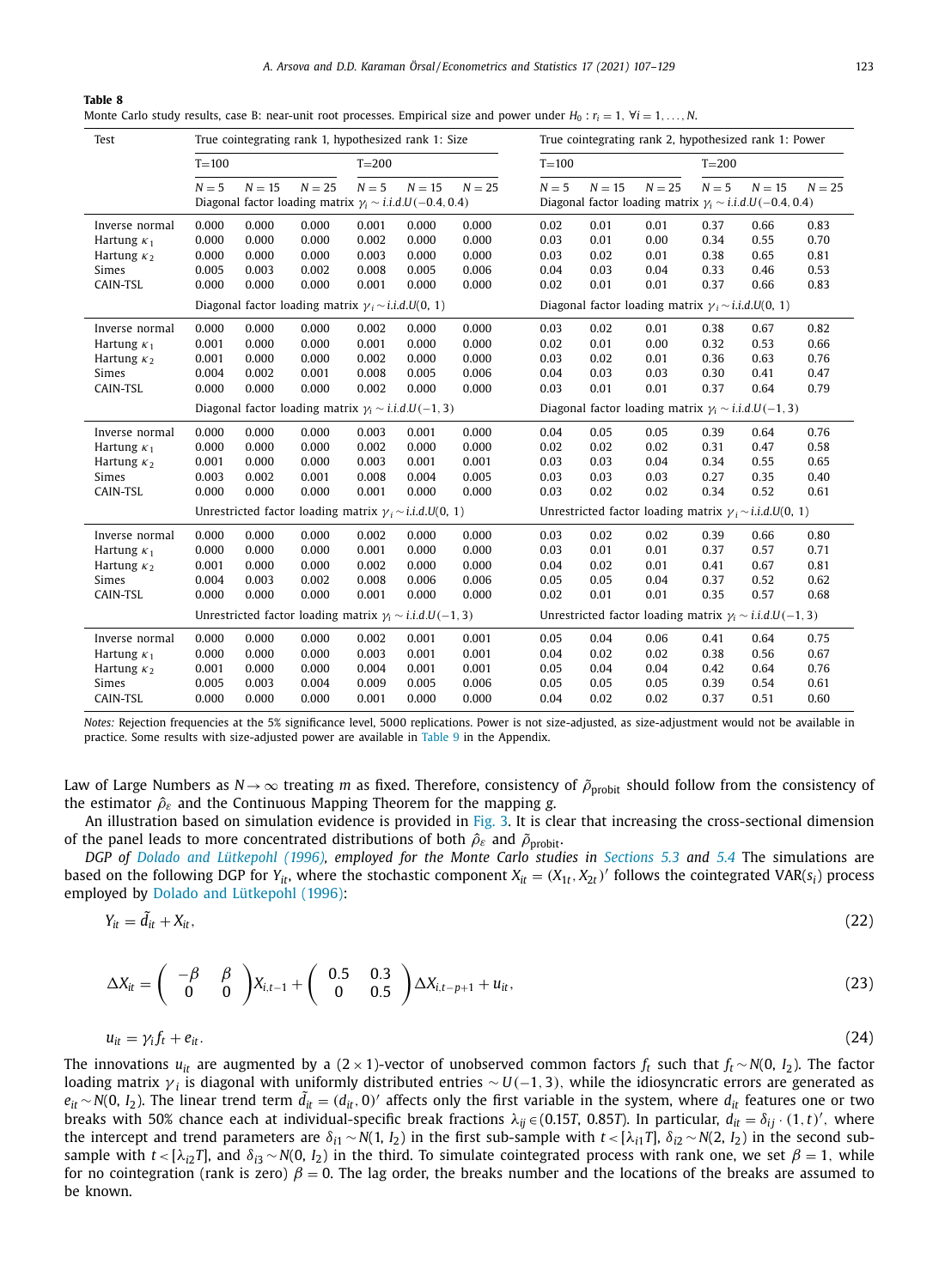<span id="page-18-0"></span>

**Fig. 3.** Empirical distributions of  $\hat{\rho}_{\varepsilon}$  and  $\tilde{\rho}_{\text{probit}}$  under  $H_0: r_i = 0, \forall i$ , based on a 3-variate VAR(2) process with a multifactor-error structure and a diagonal factor loading matrix  $\gamma_i \sim i.i.d.U(-1,3)$ ,  $T = 100$ , 5000 replications.

| Size-adjusted power for true rank one under $H_0$ : $r_i = 0$ , $\forall i = 1,N$ .   |           |          |          |       |           |          |  |  |  |  |  |
|---------------------------------------------------------------------------------------|-----------|----------|----------|-------|-----------|----------|--|--|--|--|--|
|                                                                                       | $T = 100$ |          |          |       | $T = 200$ |          |  |  |  |  |  |
|                                                                                       | $N = 5$   | $N = 15$ | $N = 25$ | $N=5$ | $N = 15$  | $N = 25$ |  |  |  |  |  |
| Diagonal factor loadings $\gamma_i \sim i.i.d.U(-1,3)$                                |           |          |          |       |           |          |  |  |  |  |  |
| Inverse normal                                                                        | 0.40      | 0.62     | 0.70     | 0.95  | 1.00      | 1.00     |  |  |  |  |  |
| Hartung $\kappa_1$                                                                    | 0.30      | 0.49     | 0.54     | 0.85  | 0.98      | 0.99     |  |  |  |  |  |
| Hartung $\kappa_2$                                                                    | 0.29      | 0.43     | 0.47     | 0.82  | 0.96      | 0.98     |  |  |  |  |  |
| CAIN-TSL                                                                              | 0.40      | 0.62     | 0.70     | 0.94  | 1.00      | 1.00     |  |  |  |  |  |
| Unrestricted factor loadings $\gamma_i \sim i.i.d.U(-1,3)$                            |           |          |          |       |           |          |  |  |  |  |  |
| Inverse normal                                                                        | 0.62      | 0.84     | 0.90     | 0.97  | 1.00      | 1.00     |  |  |  |  |  |
| Hartung $\kappa_1$                                                                    | 0.57      | 0.81     | 0.86     | 0.97  | 1.00      | 1.00     |  |  |  |  |  |
| Hartung $\kappa_2$                                                                    | 0.54      | 0.77     | 0.80     | 0.97  | 1.00      | 1.00     |  |  |  |  |  |
| CAIN-TSL                                                                              | 0.62      | 0.85     | 0.90     | 0.99  | 1.00      | 1.00     |  |  |  |  |  |
| Unrestricted factor loadings $\gamma_i \sim i.i.d.U(-1,3)$ , near-unit root processes |           |          |          |       |           |          |  |  |  |  |  |
| Inverse normal                                                                        | 0.20      | 0.25     | 0.28     | 0.67  | 0.85      | 0.91     |  |  |  |  |  |
| Hartung $\kappa_1$                                                                    | 0.22      | 0.31     | 0.32     | 0.67  | 0.90      | 0.95     |  |  |  |  |  |
| Hartung $\kappa_2$                                                                    | 0.21      | 0.31     | 0.32     | 0.66  | 0.90      | 0.95     |  |  |  |  |  |
| CAIN-TSL                                                                              | 0.20      | 0.25     | 0.28     | 0.66  | 0.85      | 0.91     |  |  |  |  |  |
|                                                                                       |           |          |          |       |           |          |  |  |  |  |  |

Rejection frequencies at 5% nominal level, 5000 replications.

**Table 9**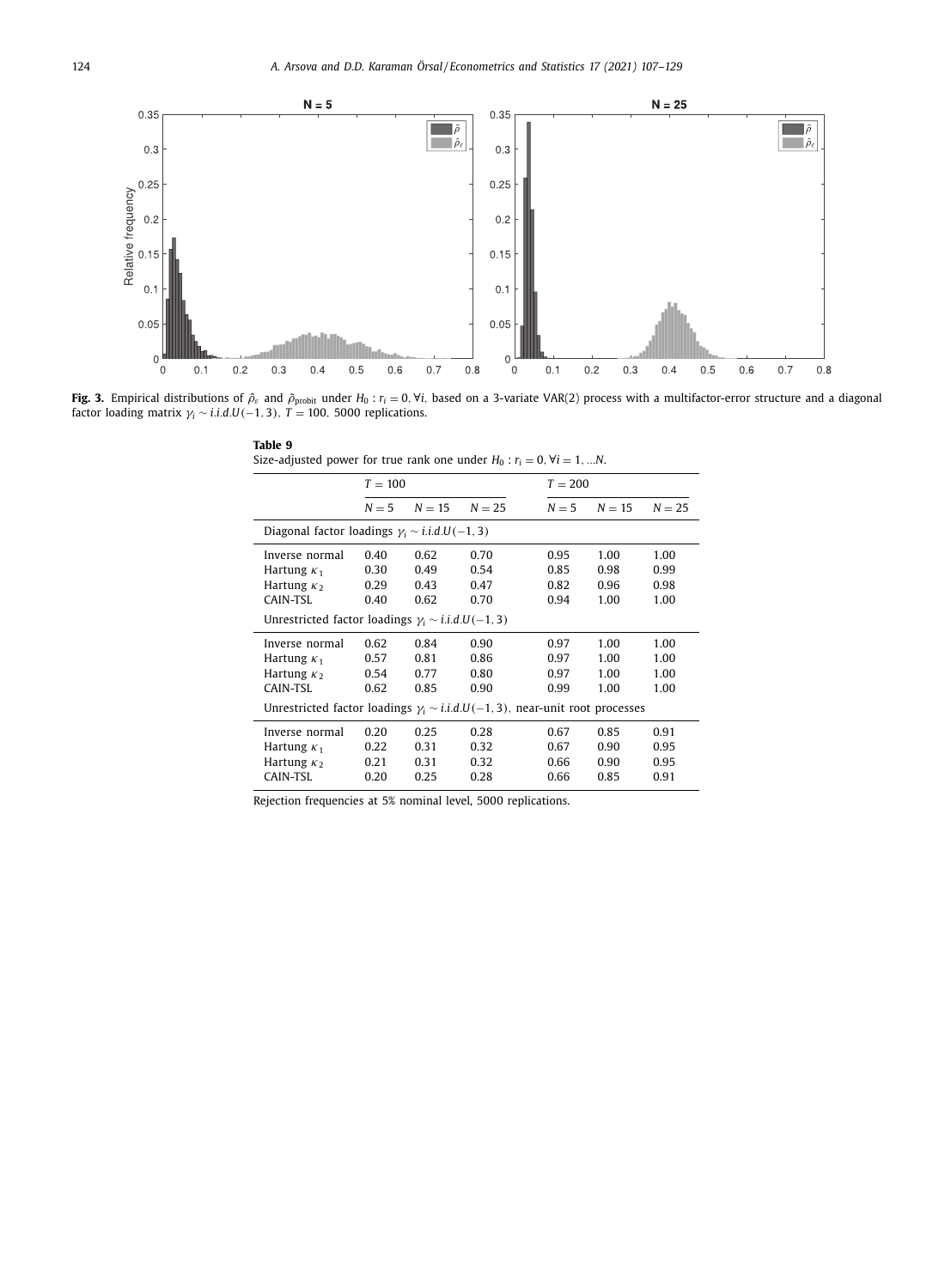<span id="page-19-0"></span>

| Table 10 |  |                                            |
|----------|--|--------------------------------------------|
|          |  | US house prices dataset: data description. |

| Variable                 | Description                                                                                                                                                                                                                                                                                                                                                                                                                                                                                      | ID              | Source                                 |
|--------------------------|--------------------------------------------------------------------------------------------------------------------------------------------------------------------------------------------------------------------------------------------------------------------------------------------------------------------------------------------------------------------------------------------------------------------------------------------------------------------------------------------------|-----------------|----------------------------------------|
| $P_{it,g}$               | $CPI_{CA}$ for California; $CPI_{FL}$ for Florida; $CPI_{GA}$ for Georgia; $CPI_{TX}$ for<br>Texas; CPI <sub>MI</sub> for Michigan; CPI <sub>IL</sub> for Illinois, Indiana and Wisconsin;<br>$CPI_{MA}$ for Massatchusetts and New Hampshire; $CPI_{PA}$ for Delaware<br>and Maryland; CPI <sub>NY</sub> for New York, New Jersey and Pennsylvania;<br>CPI <sub>West</sub> for Alaska, Arizona, Colorado, Hawaii, Idaho, Montana,<br>Nevada, New Mexico, Oklahoma, Oregon, Utah, Washington and |                 |                                        |
| $CPI_{US}$               | Wyoming; $CPI_{US}$ for all remaining states.<br>Consumer Price Index: Total All Items for the United States; Index<br>2010=100, Seasonally Adjusted                                                                                                                                                                                                                                                                                                                                             | CPALTT01USQ661S | OECD                                   |
| CPI <sub>CA</sub>        | Consumer Price Index for All Urban Consumers: All items in San<br>Francisco-Oakland-Hayward, CA (CBSA); Index 1982-1984=100;<br>Not Seasonally Adjusted                                                                                                                                                                                                                                                                                                                                          | CUURA422SA0     | U.S. Bureau of Labor Statistics        |
| $CPI_{FL}$               | Consumer Price Index for All Urban Consumers: All items in<br>Miami-Fort Lauderdale-West Palm Beach, FL (CBSA); Index<br>1982-1984=100; Not Seasonally Adjusted                                                                                                                                                                                                                                                                                                                                  | CUURA320SA0     | U.S. Bureau of Labor Statistics        |
| CPI <sub>GA</sub>        | Consumer Price Index for All Urban Consumers: All items in<br>Atlanta-Sandy Springs-Roswell, GA (CBSA); Index 1982–1984=100;<br>Not Seasonally Adjusted                                                                                                                                                                                                                                                                                                                                          | CUURA319SA0     | U.S. Bureau of Labor Statistics        |
| $CPI_{TX}$               | Consumer Price Index for All Urban Consumers: All items in<br>Houston-The Woodlands-Sugar Land, TX (CBSA); Index<br>1982-1984=100; Not Seasonally Adjusted                                                                                                                                                                                                                                                                                                                                       | CUURA318SA0     | U.S. Bureau of Labor Statistics        |
| $CPI_{MI}$               | Consumer Price Index for All Urban Consumers: All items in<br>Detroit-Warren-Dearborn, MI (CBSA); Index 1982–1984=100; Not<br>Seasonally Adjusted                                                                                                                                                                                                                                                                                                                                                | CUURA208SA0     | U.S. Bureau of Labor Statistics        |
| $CPI_{IL}$               | Consumer Price Index for All Urban Consumers: All items in<br>Chicago-Naperville-Elgin, IL-IN-WI (CBSA); Index 1982–1984=100;<br>Not Seasonally Adjusted                                                                                                                                                                                                                                                                                                                                         | CUURA207SA0     | U.S. Bureau of Labor Statistics        |
| CPI <sub>MA</sub>        | Consumer Price Index for All Urban Consumers: All items in<br>Boston-Cambridge-Newton, MA-NH (CBSA); Index 1982-1984=100;<br>Not Seasonally Adjusted                                                                                                                                                                                                                                                                                                                                             | CUURA103SA0     | U.S. Bureau of Labor Statistics        |
| $CPI_{PA}$               | Consumer Price Index for All Urban Consumers: All items in<br>Philadelphia-Camden-Wilmington, PA-NJ-DE-MD (CBSA); Index<br>1982-1984=100; Not Seasonally Adjusted                                                                                                                                                                                                                                                                                                                                | CUURA102SA0     | U.S. Bureau of Labor Statistics        |
| $CPI_{NY}$               | Consumer Price Index for All Urban Consumers: All items in New<br>York-Newark-Jersey City, NY-NJ-PA (CBSA); Index 1982–1984=100;<br>Not Seasonally Adjusted                                                                                                                                                                                                                                                                                                                                      | CUURA101SA0     | U.S. Bureau of Labor Statistics        |
| $CPI_{West}$             | Consumer Price Index for All Urban Consumers: All items in West;<br>Index 1982-1984=100; Not Seasonally Adjusted                                                                                                                                                                                                                                                                                                                                                                                 | CUUR0400SA0     | U.S. Bureau of Labor Statistics        |
| $P_{it,h}$               | All-Transactions House Price Index; Index 1980:Q1=100; Not<br>Seasonally Adjusted                                                                                                                                                                                                                                                                                                                                                                                                                | **STHPI         | U.S. Federal Housing Finance<br>Agency |
| $PD_{it}$<br>$PInc_{it}$ | Approximated by the difference PInc <sub>it</sub> - $G_{it}$<br>United States, BEA, Personal Income by Major Component (SQ4),<br>Personal Income, USD                                                                                                                                                                                                                                                                                                                                            |                 | Macrobond                              |
| $G_{it}$                 | United States, BEA, Personal Income by Major Component (SQ4),<br>Employee and Self-Employed Contributions for Government Social<br>Insurance, USD                                                                                                                                                                                                                                                                                                                                                |                 | Macrobond                              |
| $POP_{it}$               | Population in number of persons by state; United States, BEA,<br>Personal Income Summary: Personal Income, Population, per<br>Capita Personal Income (CA1), Population, States; Population<br>(Midperiod) is used from 2017Q1 to 2018Q1; linear interpolation<br>to yield quarterly data, carried out by Macrobond                                                                                                                                                                               |                 | Macrobond                              |
| $RB_t$                   | Long-Term Government Bond Yields: 10-year: Main (Including<br>Benchmark) for the United States                                                                                                                                                                                                                                                                                                                                                                                                   | IRLTLT01USQ156N | <b>OECD</b>                            |
| $p_{it}$                 | Natural logarithm of the US State real house price index,<br>$p_{it} = \ln (P_{it,h}/P_{it,g})$                                                                                                                                                                                                                                                                                                                                                                                                  |                 |                                        |
| <b>y</b> <sub>it</sub>   | Natural logarithm of the US State real per capita disposable income,<br>$y_{it} = \ln(PD_{it}/(POP_{it} \times P_{it,g}))$                                                                                                                                                                                                                                                                                                                                                                       |                 |                                        |
| $r_{it}$<br>$c_{it}$     | US State real long-term interest rate, $r_{it} = RB_t/100 - ln(P_{it,g}/P_{i,t-1,g})$<br>US State real cost of borrowing net of real house price<br>appreciation/depreciation, $c_{it} = r_{it} - \Delta p_{it}$                                                                                                                                                                                                                                                                                 |                 |                                        |

*Notes:* OECD stands for OECD, Main Economic Indicators - complete database. Where available, ID denotes the variable ID in FRED (Federal Reserve Economic Data). ∗∗ stands for the two-letter abbreviation of the corresponding state. Not seasonally adjusted CPI series have been seasonally adjusted by the Census X12 method. All indices have been rebased to 1980Q1=100. Quarterly CPI indices have been derived from monthly and bi-monthly series by taking average values of the three months in a quarter.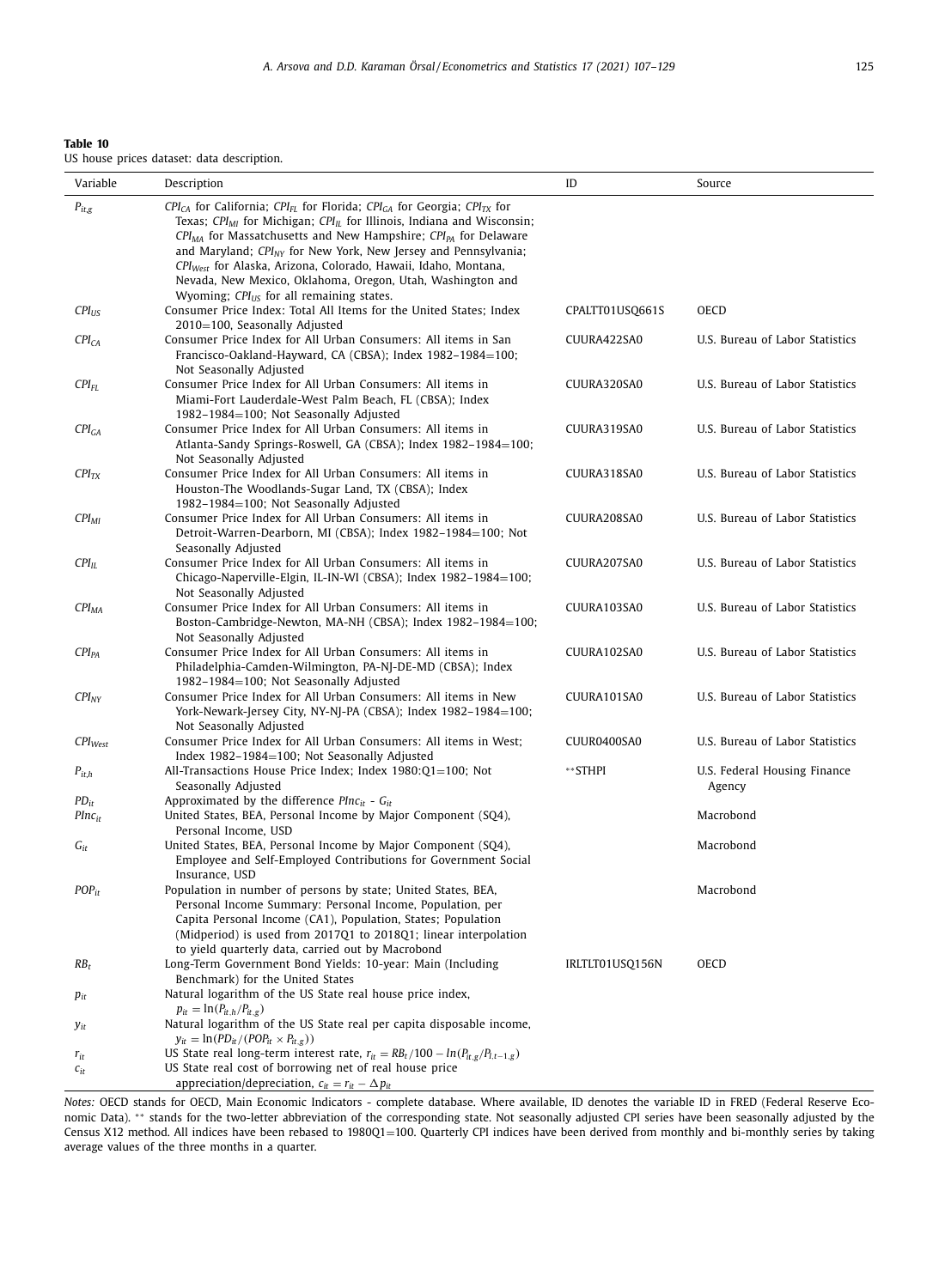#### <span id="page-20-0"></span>**Table 11**

ADF unit root test results for US house prices dataset.

|                      | Sample 1983Q1 - 2018Q1 (T=141) |          |            |                |          |                 |             |           | Sample 2008Q1 - 2018Q1 (T=41) |             |          |                 |                |          |             |
|----------------------|--------------------------------|----------|------------|----------------|----------|-----------------|-------------|-----------|-------------------------------|-------------|----------|-----------------|----------------|----------|-------------|
|                      | $y_{it}$                       |          |            | $p_{it}$       |          |                 | $c_{it}$    |           |                               | $y_{it}$    |          |                 | $p_{it}$       |          |             |
|                      | $\hat{s_i}$                    | t-stat   | p-value    | $\hat{S}_i$    | t-stat   | <i>p</i> -value | $\hat{S}_i$ | t-stat    | p-value                       | $\hat{s_i}$ | t-stat   | <i>p</i> -value | $\hat{s_i}$    | t-stat   | $p$ -value  |
| Alabama              | 3                              | $-2.690$ | 0.243      | 8              | $-1.232$ | 0.899           | 3           | $-4.676$  | $0.0002***$                   | 1           | $-2.860$ | 0.186           | 3              | $-0.746$ | 0.962       |
| Arizona              | 4                              | $-1.702$ | 0.746      | 7              | $-1.494$ | 0.827           | 3           | $-3.112$  | $0.028**$                     | 4           | $-2.910$ | 0.170           | 3              | $-1.341$ | 0.863       |
| Arkansas             | 4                              | $-4.106$ | $0.008***$ | $\overline{4}$ | $-1.031$ | 0.936           | 3           | $-3.276$  | $0.018**$                     | 4           | $-2.744$ | 0.225           | $\overline{4}$ | $-3.764$ | $0.029**$   |
| California           | 4                              | $-2.121$ | 0.530      | 4              | $-0.823$ | 0.960           | 4           | $-2.571$  | 0.101                         | 6           | $-2.994$ | 0.146           | 5              | $-5.748$ | $0.0001***$ |
| Colorado             | 4                              | $-1.267$ | 0.892      | 7              | $-1.742$ | 0.727           | 8           | $-3.134$  | $0.026**$                     | 4           | $-1.947$ | 0.612           | $\overline{4}$ | $-1.280$ | 0.879       |
| Connecticut          | 1                              | $-1.666$ | 0.761      | $\overline{4}$ | $-1.694$ | 0.749           | 3           | $-3.379$  | $0.013**$                     | 1           | $-2.900$ | 0.173           | 3              | $-2.190$ | 0.482       |
| Delaware             | 5                              | $-1.489$ | 0.829      | 8              | $-1.203$ | 0.906           | 3           | $-3.552$  | $0.008***$                    | 3           | $-2.394$ | 0.377           | $\mathbf{1}$   | $-0.884$ | 0.948       |
| District of Columbia | 3                              | $-1.935$ | 0.631      | 5              | $-0.764$ | 0.966           | 4           | $-4.662$  | $0.0002***$                   | 6           | $-1.941$ | 0.615           | 1              | $-3.731$ | $0.031**$   |
| Florida              | 4                              | $-2.092$ | 0.545      | 5              | $-0.831$ | 0.960           | 3           | $-2.936$  | $0.044**$                     | 5           | $-2.725$ | 0.232           | 3              | $-4.132$ | $0.012**$   |
| Georgia              | 3                              | $-2.516$ | 0.320      | 7              | $-0.884$ | 0.954           | 3           | $-3.528$  | $0.009***$                    | 3           | $-2.370$ | 0.389           | $\overline{4}$ | $-1.002$ | 0.933       |
| Idaho                | 4                              | $-1.626$ | 0.778      | 7              | $-1.635$ | 0.774           | 4           | $-3.970$  | $0.002***$                    | 4           | $-2.733$ | 0.230           | 3              | $-1.280$ | 0.879       |
| Illinois             | 3                              | $-2.865$ | 0.177      | 8              | $-0.928$ | 0.949           | 3           | $-2.931$  | $0.044**$                     | 4           | $-2.830$ | 0.195           | 3              | $-1.680$ | 0.742       |
| Indiana              | $\mathbf{1}$                   | $-3.414$ | $0.054*$   | 7              | $-1.026$ | 0.936           | 4           | $-2.712$  | $0.074*$                      | 6           | $-2.613$ | 0.277           | 3              | $-1.007$ | 0.932       |
| Iowa                 | 5                              | $-2.887$ | 0.170      | 7              | $-1.482$ | 0.831           | 4           | $-2.645$  | $0.087*$                      | 5           | $-1.846$ | 0.664           | 3              | $-1.290$ | 0.876       |
| Kansas               | 4                              | $-2.146$ | 0.515      | 5              | $-1.625$ | 0.778           | 4           | $-2.851$  | $0.054*$                      | 5           | $-1.709$ | 0.729           | 3              | $-0.829$ | 0.954       |
| Kentucky             | 3                              | $-2.277$ | 0.443      | 8              | $-0.993$ | 0.941           | 4           | $-2.817$  | $0.059*$                      | 5           | $-2.771$ | 0.216           | 3              | $-0.669$ | 0.969       |
| Louisiana            | 4                              | $-1.729$ | 0.733      | 5              | $-3.667$ | $0.028**$       | 7           | $-2.895$  | $0.048**$                     | 3           | $-2.753$ | 0.222           | 1              | $-1.421$ | 0.840       |
| Maine                | 3                              | $-2.168$ | 0.503      | 6              | $-1.844$ | 0.678           | 3           | $-4.106$  | $0.001***$                    | 3           | $-2.239$ | 0.457           | 3              | $-1.281$ | 0.879       |
| Maryland             | 3                              | $-1.764$ | 0.717      | 6              | $-0.701$ | 0.971           | 3           | $-2.894$  | $0.049**$                     | 3           | $-1.478$ | 0.821           | 3              | $-2.799$ | 0.206       |
| Massachusetts        | 4                              | $-2.588$ | 0.287      | 7              | $-2.374$ | 0.391           | 3           | $-3.033$  | $0.034**$                     | 3           | $-2.729$ | 0.231           | 3              | $-2.228$ | 0.462       |
| Michigan             | 4                              | $-3.301$ | $0.070*$   | 8              | $-0.939$ | 0.948           | 3           | $-3.670$  | $0.006***$                    | 5           | $-2.928$ | 0.165           | $\overline{4}$ | $-2.562$ | 0.299       |
| Minnesota            | 5                              | $-2.468$ | 0.344      | 8              | $-0.883$ | 0.954           | 8           | $-3.457$  | $0.011**$                     | 4           | $-2.741$ | 0.226           | $\overline{4}$ | $-1.871$ | 0.651       |
| Mississippi          | 2                              | $-1.398$ | 0.858      | 6              | $-1.605$ | 0.787           | 5           | $-3.804$  | $0.004***$                    | 6           | $-4.305$ | $0.008***$      | 3              | $-1.055$ | 0.924       |
| Missouri             | 6                              | $-2.597$ | 0.282      | 8              | $-0.960$ | 0.945           | 3           | $-2.505$  | 0.117                         | 4           | $-3.335$ | $0.075*$        | 3              | $-0.923$ | 0.943       |
|                      |                                |          |            |                |          |                 | 7           |           |                               | 1           |          |                 |                |          |             |
| Montana              | $\mathbf{1}$                   | $-2.918$ | 0.160      | 8              | $-1.474$ | 0.834           |             | $-6.917$  | $0.000***$                    |             | $-1.658$ | 0.752           | 3              | $-1.450$ | 0.830       |
| Nebraska             | 1                              | $-3.222$ | $0.084*$   | 8              | $-1.474$ | 0.834           | 6           | $-2.404$  | 0.142                         | 1           | $-1.783$ | 0.695           | 3              | $-1.038$ | 0.927       |
| Nevada               | 5                              | $-1.289$ | 0.887      | 6              | $-0.811$ | 0.961           | 3           | $-3.750$  | $0.004***$                    | 1           | $-3.097$ | 0.121           | 4              | $-3.998$ | $0.017**$   |
| New Hampshire        | 5                              | $-2.190$ | 0.491      | 7              | $-1.370$ | 0.866           | 3           | $-3.073$  | $0.031**$                     | 6           | $-3.047$ | 0.133           | 3              | $-1.833$ | 0.670       |
| New Jersey           | 3                              | $-2.137$ | 0.521      | 5              | $-1.574$ | 0.798           | 3           | $-3.039$  | $0.034**$                     | 1           | $-3.011$ | 0.142           | 3              | $-2.257$ | 0.447       |
| New Mexico           | 4                              | $-1.588$ | 0.793      | 6              | $-1.971$ | 0.612           | 3           | $-3.511$  | $0.009***$                    | 4           | $-2.378$ | 0.385           | 3              | $-1.410$ | 0.843       |
| New York             | $\overline{2}$                 | $-3.249$ | $0.079*$   | 6              | $-2.151$ | 0.513           | 3           | $-3.651$  | $0.006***$                    | 1           | $-4.028$ | $0.015*$        | 3              | $-1.539$ | 0.799       |
| North Carolina       | 1                              | $-2.815$ | 0.194      | 8              | $-1.158$ | 0.914           | 3           | $-2.766$  | $0.066*$                      | 1           | $-2.450$ | 0.350           | 3              | $-0.396$ | 0.984       |
| North Dakota         | 5                              | $-2.244$ | 0.461      | 7              | $-2.098$ | 0.542           | 6           | $-8.977$  | $0.000***$                    | 1           | $-0.404$ | 0.984           | 5              | $-1.291$ | 0.876       |
| Ohio                 | 3                              | $-3.419$ | $0.053*$   | 8              | $-0.894$ | 0.953           | 3           | $-3.159$  | $0.025**$                     | 6           | $-2.749$ | 0.223           | $\overline{4}$ | $-1.153$ | 0.907       |
| Oklahoma             | 5                              | $-1.810$ | 0.695      | $\overline{4}$ | $-4.464$ | $0.002***$      | 3           | $-2.804$  | $0.060*$                      | 4           | $-1.011$ | 0.931           | 1              | $-1.421$ | 0.840       |
| Oregon               | 3                              | $-2.131$ | 0.524      | 5              | $-1.182$ | 0.910           | 5           | $-3.722$  | $0.005***$                    | 4           | $-2.281$ | 0.434           | 6              | $-2.119$ | 0.520       |
| Pennsylvania         | $\overline{2}$                 | $-3.295$ | $0.071*$   | 6              | $-1.304$ | 0.883           | 3           | $-2.577$  | 0.100                         | 5           | $-3.005$ | 0.143           | 3              | $-1.312$ | 0.871       |
| Rhode Island         | 4                              | $-2.213$ | 0.478      | 5              | $-1.569$ | 0.801           | 5           | $-3.659$  | $0.006***$                    | 1           | $-3.066$ | 0.128           | 3              | $-1.511$ | 0.809       |
| South Carolina       | 1                              | $-3.021$ | 0.130      | 7              | $-1.206$ | 0.905           | 3           | $-3.649$  | $0.006***$                    | 4           | $-2.533$ | 0.312           | 3              | $-0.482$ | 0.981       |
| South Dakota         | $\mathbf{1}$                   | $-2.186$ | 0.494      | 8              | $-3.389$ | $0.057*$        | 7           | $-11.940$ | $0.000***$                    | 6           | $-2.542$ | 0.308           | 3              | $-0.927$ | 0.943       |
| Tennessee            | $\mathbf{1}$                   | $-2.698$ | 0.239      | 8              | $-1.188$ | 0.909           | 4           | $-4.151$  | $0.001***$                    | 6           | $-2.630$ | 0.270           | 3              | $-0.595$ | 0.974       |
| Texas                | 4                              | $-1.498$ | 0.826      | 4              | $-1.161$ | 0.914           | 3           | $-2.479$  | 0.123                         | 1           | $-1.776$ | 0.698           | 4              | $-0.920$ | 0.944       |
| Utah                 | 4                              | $-1.885$ | 0.657      | 5              | $-1.650$ | 0.768           | 5           | $-3.351$  | $0.015**$                     | 4           | $-2.614$ | 0.276           | $\overline{4}$ | $-1.909$ | 0.632       |
| Vermont              | 3                              | $-2.081$ | 0.552      | 6              | $-0.859$ | 0.957           | 3           | $-4.142$  | $0.001***$                    | 6           | $-2.992$ | 0.147           | 5              | $-1.487$ | 0.818       |
| Virginia             | 4                              | $-1.841$ | 0.680      | 5              | $-0.610$ | 0.977           | 3           | $-2.921$  | $0.046**$                     | 4           | $-2.686$ | 0.247           | 3              | $-2.406$ | 0.371       |
| Washington           | 2                              | $-3.069$ | 0.118      | 4              | $-0.935$ | 0.948           | 4           | $-2.521$  | 0.113                         | 4           | $-2.673$ | 0.253           | 4              | $-1.472$ | 0.823       |
| West Virginia        | $\mathbf{1}$                   | $-2.947$ | 0.151      | 7              | $-3.306$ | $0.070*$        | 4           | $-7.782$  | $0.000***$                    | 3           | $-3.348$ | $0.073*$        | 1              | $-1.815$ | 0.679       |
| Wisconsin            | 3                              | $-3.177$ | $0.093*$   | 8              | $-0.603$ | 0.977           | 4           | $-2.434$  | 0.134                         | 6           | $-3.293$ | $0.082*$        | 3              | $-0.745$ | 0.963       |
|                      | 3                              | $-2.147$ | 0.515      | 6              | $-4.539$ | $0.002***$      | 5           | $-5.230$  | $0.000***$                    | 3           | $-1.684$ | 0.740           | $\mathbf{1}$   | $-1.410$ | 0.843       |
| Wyoming<br>Alaska    | $\mathbf{1}$                   | $-3.667$ | $0.028**$  | 8              | $-2.392$ | 0.382           | 7           | $-7.267$  | $0.000***$                    | 4           | $-1.690$ | 0.738           | 1              | $-2.175$ | 0.490       |
|                      | 4                              |          | 0.422      | 7              |          | $0.025**$       | 3           |           | $0.076*$                      | 3           |          | 0.664           | $\mathbf{1}$   |          |             |
| Hawaii               |                                | $-2.317$ |            |                | $-3.705$ |                 |             | $-2.705$  |                               |             | $-1.845$ |                 |                | $-1.838$ | 0.668       |

*Notes:* Intercept and trend included for *p<sub>it</sub>* and *y<sub>it</sub>*, only intercept included for *c<sub>it</sub>*.  $\hat{s}_i$  denotes the lag order chosen by AIC with a maximum of 8 lags for the 1983Q1–2018Q1 sample and with a maximum of 6 lags for the 2008Q1–2018Q1 sample, respectively. We are grateful to Christoph Hanck for providing us with the GAUSS code for the computation of the *p*−values.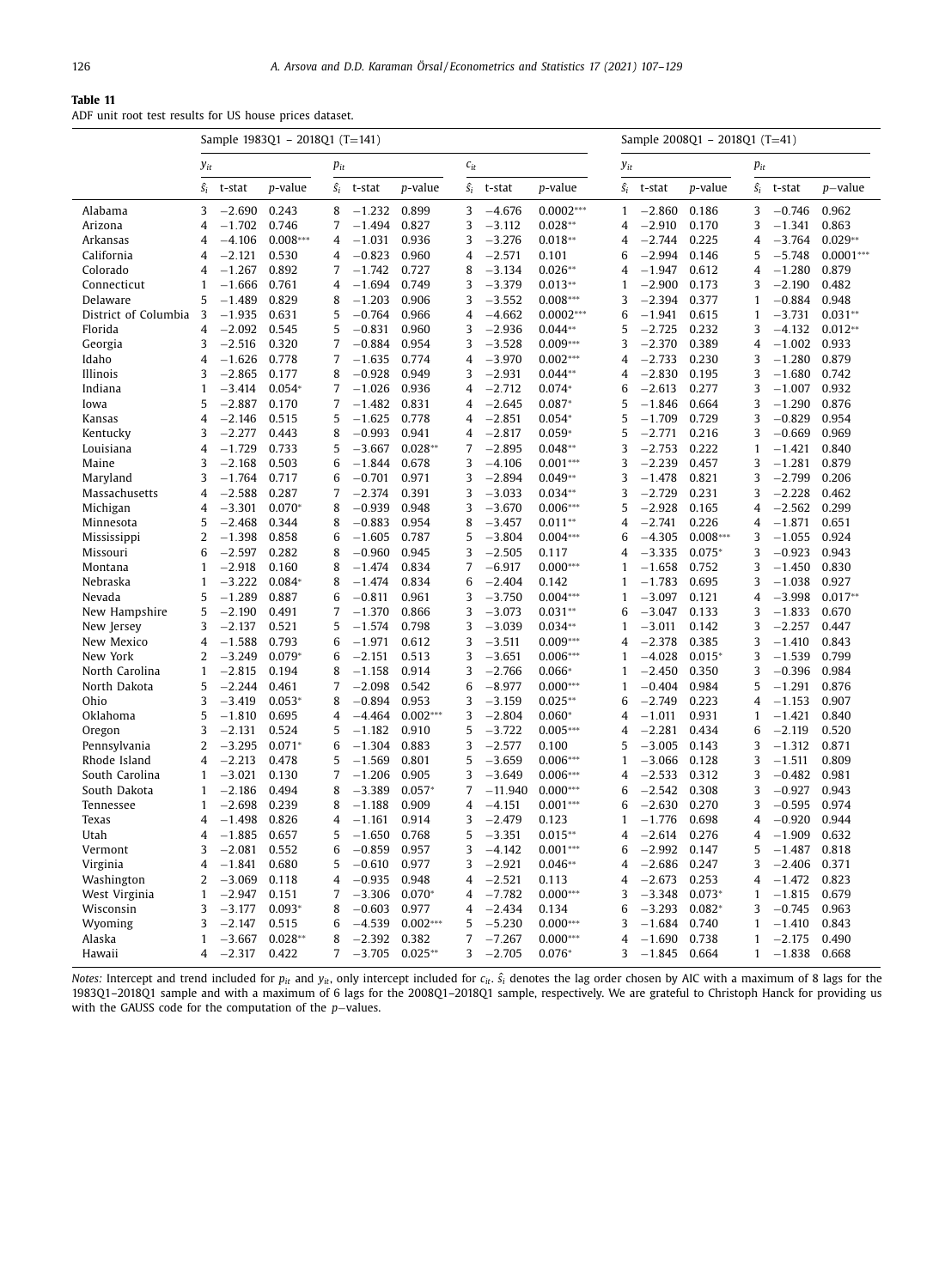#### <span id="page-21-0"></span>**Table 12**

Results of Popp's [\(2008\)](#page-23-0) unit root test with structural breaks for US house prices dataset.

|                      |                | Real per capita disposable income $y_{it}$ |                |                 |                |                 | Real house price index $p_{it}$ |                 |                 |            |                |                 |
|----------------------|----------------|--------------------------------------------|----------------|-----------------|----------------|-----------------|---------------------------------|-----------------|-----------------|------------|----------------|-----------------|
|                      |                | Break in 2007Q3                            |                | Break in 2007Q4 |                | Break in 2008Q1 |                                 | Break in 2007Q3 | Break in 2007Q4 |            |                | Break in 2008Q1 |
|                      | $\hat{s_i}$    | t-stat                                     | $\hat{s_i}$    | t-stat          | $\hat{s_i}$    | t-stat          | $\hat{s_i}$                     | t-stat          | $\hat{s_i}$     | t-stat     | $\hat{s_i}$    | t-stat          |
| Alabama              | $\mathbf{0}$   | $-4.112*$                                  | $\overline{7}$ | $-3.433$        | $\overline{2}$ | $-4.650**$      | 6                               | $-1.675$        | 6               | $-1.769$   | 6              | $-1.955$        |
| Arizona              | 3              | $-3.216$                                   | 3              | $-3.206$        | 3              | $-4.009*$       | $\bf{0}$                        | $-1.785$        | $\mathbf{0}$    | $-1.933$   | $\bf{0}$       | $-2.051$        |
| <b>Arkansas</b>      | 3              | $-6.382**$                                 | 3              | $-5.962**$      | 3              | $-7.184**$      | 3                               | $-3.519$        | 3               | $-3.534$   | 3              | $-3.386$        |
| California           | 3              | $-3.188$                                   | 3              | $-3.187$        | 3              | $-3.578$        | 3                               | $-3.700$        | 3               | $-3.669$   | 3              | $-3.317$        |
| Colorado             | 3              | $-4.055*$                                  | 3              | $-3.663$        | 3              | $-3.778$        | 6                               | $-3.465$        | 6               | $-3.475$   | 6              | $-3.331$        |
| Connecticut          | 4              | $-3.433$                                   | $\overline{4}$ | $-3.343$        | 4              | $-3.173$        | 3                               | $-3.167$        | 3               | $-3.236$   | 3              | $-3.128$        |
| Delaware             | 8              | $-2.586$                                   | 8              | $-2.272$        | 8              | $-2.203$        | $\overline{7}$                  | $-3.903$        | $\overline{7}$  | $-4.126*$  | 7              | $-4.321**$      |
| District of Columbia | 3              | $-4.646**$                                 | 3              | $-4.566**$      | 3              | $-4.901**$      | $\overline{4}$                  | $-2.593$        | $\overline{4}$  | $-2.789$   | $\overline{4}$ | $-2.893$        |
| Florida              | $\overline{2}$ | $-4.327**$                                 | 3              | $-4.389**$      | 3              | $-4.797**$      | 3                               | $-3.126$        | 3               | $-3.106$   | 6              | $-3.742$        |
| Georgia              | 2              | $-3.205$                                   | $\overline{2}$ | $-2.390$        | $\overline{2}$ | $-2.426$        | 6                               | $-3.295$        | 6               | $-3.337$   | 6              | $-3.342$        |
| Idaho                | 8              | $-4.300**$                                 | 8              | $-4.176*$       | 8              | $-4.850**$      | 6                               | $-3.419$        | 5               | $-3.204$   | 6              | $-3.694$        |
| Illinois             | $\overline{2}$ | $-4.311**$                                 | $\overline{2}$ | $-4.121*$       | $\overline{2}$ | $-4.780**$      | $\overline{7}$                  | $-4.502**$      | $\overline{7}$  | $-4.619**$ | $\overline{7}$ | $-4.638**$      |
| Indiana              | 0              | $-2.600$                                   | $\overline{c}$ | $-2.856$        | 2              | $-3.248$        | 6                               | $-1.558$        | 8               | $-1.795$   | 8              | $-1.518$        |
| Iowa                 | $\overline{4}$ | $-2.797$                                   | $\overline{4}$ | $-2.829$        | $\overline{4}$ | $-2.856$        | 8                               | $-2.994$        | 8               | $-2.921$   | 8              | $-2.636$        |
| Kansas               | 3              | $-3.247$                                   | 3              | $-3.234$        | 0              | $-1.836$        | $\overline{4}$                  | $-1.939$        | 4               | $-2.042$   | 6              | $-2.158$        |
| Kentucky             | $\overline{2}$ | $-3.223$                                   | $\overline{2}$ | $-3.226$        | 3              | $-4.276**$      | $\bf{0}$                        | $-1.347$        | $\bf{0}$        | $-1.403$   | $\overline{7}$ | $-2.176$        |
| Louisiana            | $\overline{7}$ | $-2.787$                                   | $\overline{7}$ | $-3.164$        | 3              | $-3.946*$       | $\pmb{0}$                       | $-2.808$        | $\bf{0}$        | $-3.027$   | $\bf{0}$       | $-3.161$        |
| Maine                | $\overline{2}$ | $-2.323$                                   | $\overline{2}$ | $-2.286$        | $\overline{2}$ | $-2.395$        | 8                               | $-4.488**$      | 8               | $-4.382**$ | 8              | $-4.394**$      |
| Maryland             | 2              | $-2.012$                                   | $\overline{c}$ | $-2.121$        | 2              | $-2.163$        | $\overline{4}$                  | $-2.664$        | 4               | $-2.874$   | 6              | $-3.972*$       |
| Massachusetts        | 3              | $-2.964$                                   | 3              | $-3.032$        | 3              | $-3.083$        | 5                               | $-3.901$        | 3               | $-3.243$   | 5              | $-3.775$        |
| Michigan             | 8              | $-2.306$                                   | 8              | $-1.989$        | 3              | $-3.018$        | 6                               | $-3.261$        | 6               | $-3.293$   | 6              | $-2.551$        |
| Minnesota            | $\overline{4}$ | $-2.673$                                   | $\overline{4}$ | $-2.897$        | $\overline{4}$ | $-3.138$        | $\overline{7}$                  | $-3.807$        | $\overline{7}$  | $-3.829$   | $\overline{7}$ | $-3.622$        |
| Mississippi          | $\mathbf{1}$   | $-3.339$                                   | $\mathbf{1}$   | $-3.285$        | $\mathbf{1}$   | $-3.964*$       | $\bf{0}$                        | $-1.737$        | $\bf{0}$        | $-1.833$   | $\bf{0}$       | $-1.944$        |
| Missouri             | 3              | $-3.716$                                   | 3              | $-3.711$        | 3              | $-4.189*$       | $\overline{7}$                  | $-3.357$        | $\overline{7}$  | $-3.458$   | $\overline{7}$ | $-3.563$        |
| Montana              | $\bf{0}$       | $-2.255$                                   | $\bf{0}$       | $-2.389$        | $\bf{0}$       | $-2.302$        | $\overline{7}$                  | $-3.337$        | $\overline{7}$  | $-3.540$   | 7              | $-3.586$        |
| Nebraska             | $\bf{0}$       | $-3.375$                                   | $\bf{0}$       | $-3.389$        | $\bf{0}$       | $-3.439$        | 6                               | $-2.184$        | 6               | $-2.151$   | 6              | $-1.862$        |
| Nevada               | $\overline{4}$ | $-5.629**$                                 | $\overline{4}$ | $-4.708**$      | $\overline{4}$ | $-4.303**$      | 3                               | $-4.053*$       | 3               | $-3.801$   | 3              | $-3.440$        |
| New Hampshire        | 2              | $-2.147$                                   | $\overline{c}$ | $-2.160$        | 3              | $-2.554$        | 6                               | $-3.793$        | 6               | $-3.864$   | 6              | $-3.799$        |
| New Jersey           | $\overline{2}$ | $-2.632$                                   | $\overline{2}$ | $-2.847$        | $\overline{2}$ | $-2.953$        | 3                               | $-3.315$        | 3               | $-3.342$   | 3              | $-3.236$        |
| New Mexico           | $\overline{7}$ | $-2.162$                                   | $\overline{7}$ | $-2.267$        | $\overline{7}$ | $-2.358$        | 3                               | $-1.957$        | 3               | $-2.359$   | 3              | $-2.375$        |
| New York             | $\bf{0}$       | $-3.255$                                   | $\bf{0}$       | $-3.367$        | $\mathbf{0}$   | $-3.381$        | 5                               | $-3.798$        | 5               | $-3.739$   | 5              | $-3.649$        |
| North Carolina       | $\bf{0}$       | $-3.171$                                   | 8              | $-3.368$        | 2              | $-4.419**$      | 6                               | $-3.195$        | 6               | $-3.288$   | 6              | $-3.441$        |
| North Dakota         | $\overline{4}$ | $-2.005$                                   | $\overline{4}$ | $-1.564$        | $\overline{4}$ | $-1.306$        | 6                               | $-2.220$        | 6               | $-2.438$   | 6              | $-2.363$        |
| Ohio                 | 2              | $-3.134$                                   | $\overline{c}$ | $-3.205$        | $\overline{2}$ | $-3.791$        | 3                               | $-0.581$        | 3               | $-0.638$   | 6              | $-1.065$        |
| Oklahoma             | $\overline{4}$ | $-1.663$                                   | $\overline{4}$ | $-1.942$        | $\overline{4}$ | $-1.569$        | 3                               | $-3.640$        | 3               | $-3.718$   | 3              | $-3.723$        |
| Oregon               | $\overline{2}$ | $-3.559$                                   | $\overline{2}$ | $-3.592$        | $\overline{2}$ | $-4.326**$      | 6                               | $-4.658**$      | 4               | $-4.571**$ | $\overline{4}$ | $-4.439**$      |
| Pennsylvania         | $\mathbf{0}$   | $-3.371$                                   | $\pmb{0}$      | $-3.440$        | $\overline{2}$ | $-3.889$        | 5                               | $-3.515$        | 5               | $-3.537$   | 5              | $-3.457$        |
| Rhode Island         | 2              | $-2.575$                                   | $\overline{2}$ | $-2.638$        | $\overline{2}$ | $-2.734$        | $\overline{4}$                  | $-3.773$        | $\overline{4}$  | $-3.775$   | 3              | $-3.200$        |
| South Carolina       | 3              | $-3.840$                                   | 0              | $-3.667$        | 3              | $-4.815**$      | 6                               | $-1.717$        | 6               | $-1.802$   | 6              | $-2.027$        |
| South Dakota         | 6              | $-3.266$                                   | 6              | $-2.882$        | 6              | $-2.373$        | $\overline{7}$                  | $-2.486$        | $\overline{7}$  | $-2.555$   | 7              | $-2.535$        |
| Tennessee            | $\bf{0}$       | $-2.653$                                   | $\bf{0}$       | $-2.620$        | $\bf{0}$       | $-2.896$        | 6                               | $-2.981$        | 6               | $-3.064$   | 6              | $-3.134$        |
| Texas                | $\overline{c}$ | $-3.039$                                   | $\overline{2}$ | $-3.184$        | 3              | $-3.913$        | 3                               | $-2.124$        | 3               | $-2.289$   | 3              | $-2.325$        |
| Utah                 | 3              | $-4.164*$                                  | 3              | $-4.283**$      | 3              | $-5.602**$      | 6                               | $-4.584**$      | 4               | $-4.309**$ | 6              | $-4.482**$      |
| Vermont              | $\overline{c}$ | $-2.595$                                   | $\overline{2}$ | $-2.680$        | $\overline{2}$ | $-2.749$        | 5                               | $-3.584$        | 5               | $-3.729$   | 5              | $-3.554$        |
| Virginia             | 3              | $-2.737$                                   | 3              | $-2.872$        | 3              | $-3.092$        | 3                               | $-2.433$        | 3               | $-2.507$   | 6              | $-3.925$        |
| Washington           | 5              | $-4.106*$                                  | 5              | $-4.164*$       | 5              | $-4.619**$      | 3                               | $-3.105$        | 3               | $-3.350$   | 3              | $-3.286$        |
| West Virginia        | 0              | $-5.115**$                                 | $\bf{0}$       | $-5.064**$      | 0              | $-4.803**$      | $\overline{4}$                  | $-1.724$        | $\overline{4}$  | $-1.999$   | $\overline{4}$ | $-2.094$        |
| Wisconsin            | $\mathbf{0}$   | $-3.362$                                   | $\mathbf{0}$   | $-3.244$        | $\overline{2}$ | $-3.157$        | $\overline{2}$                  | $-1.865$        | $\overline{2}$  | $-1.989$   | $\overline{2}$ | $-1.701$        |
| Wyoming              | 2              | $-3.156$                                   | $\overline{c}$ | $-3.364$        | 2              | $-2.838$        | 3                               | $-3.124$        | 3               | $-3.320$   | 3              | $-3.504$        |
| Alaska               | 8              | $-3.457$                                   | 8              | $-3.410$        | 8              | $-2.519$        | $\overline{7}$                  | $-2.675$        | $\overline{7}$  | $-2.830$   | $\overline{7}$ | $-2.949$        |
| Hawaii               | $\overline{2}$ | $-1.883$                                   | $\overline{2}$ | $-2.004$        | $\overline{2}$ | $-2.212$        | 3                               | $-3.512$        | 3               | $-3.557$   | 3              | $-3.565$        |

*Notes:* A single break in both intercept and trend included. Optimal lag order denoted by *s*ˆ*i*. The 5% and 10% critical values are −4.2736 and −3.9417, respectively, for a break in 2007Q3; −4.2638 and −3.9312, respectively, for a break in 2007Q4; and −4.2536 and −3.9203, respectively, for a break in 2008Q1.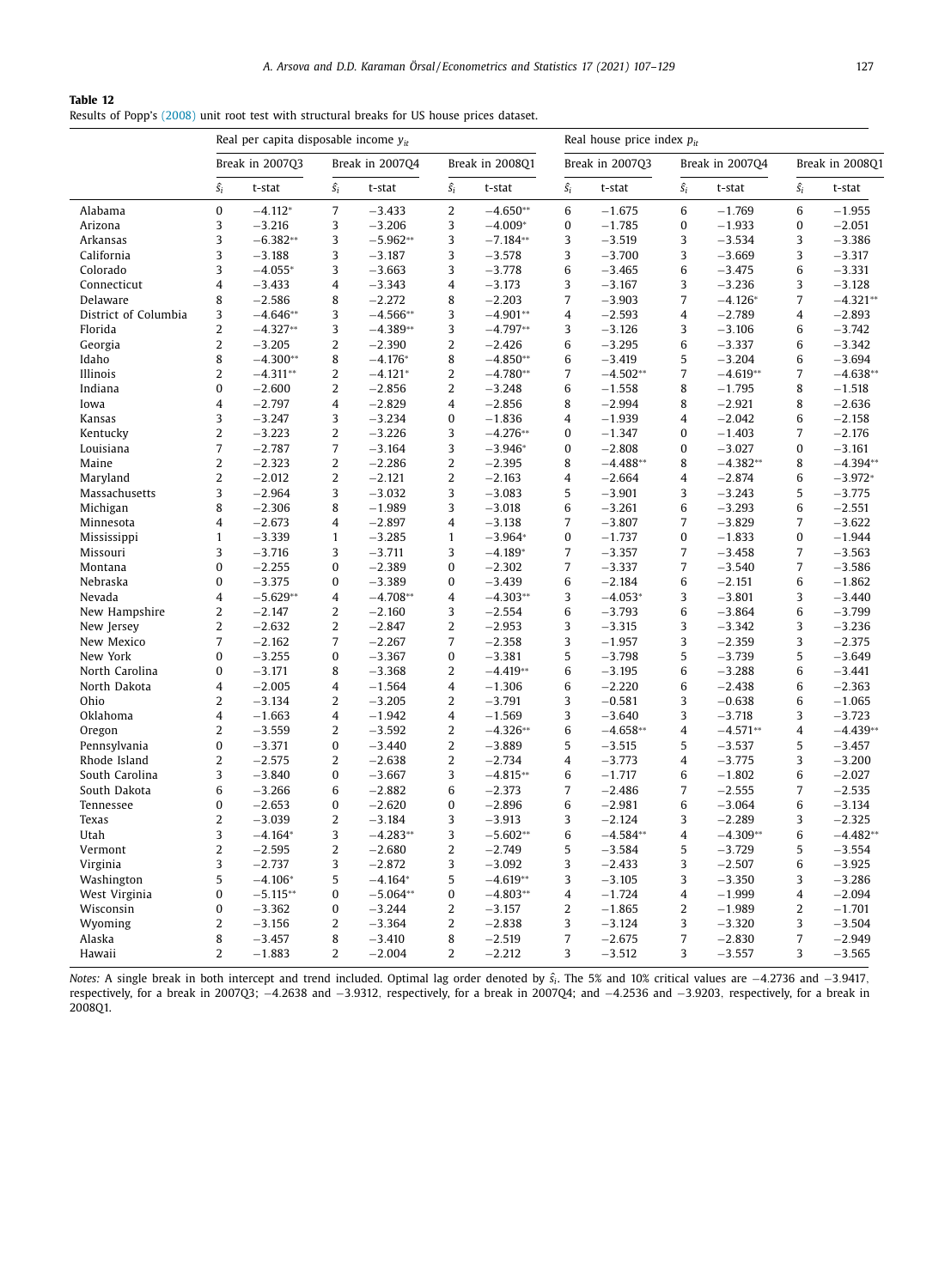|                |                |                           | Trend allowed in the EC term | Trend orthogonal to the EC term |                           |          |                    |  |  |
|----------------|----------------|---------------------------|------------------------------|---------------------------------|---------------------------|----------|--------------------|--|--|
|                | $\hat{s_i}$    | $LR_{\rm SL}^{\rm trace}$ | p-value                      | $\hat{s_i}$                     | $LR_{\rm SL}^{\rm trace}$ | p-value  | Simes' crit. value |  |  |
| Utah           | 7              | 14.39                     | 0.083                        | 7                               | 25.85                     | $0.000*$ | 0.001              |  |  |
| Washington     | 4              | 18.28                     | 0.018                        | 4                               | 18.41                     | $0.001*$ | 0.002              |  |  |
| Louisiana      | 8              | 6.63                      | 0.704                        | 8                               | 14.42                     | 0.006    | 0.003              |  |  |
| North Dakota   | 8              | 19.62                     | 0.010                        | 8                               | 14.65                     | 0.006    | 0.005              |  |  |
| Idaho          | 2              | 15.24                     | 0.060                        | $\overline{2}$                  | 14.25                     | 0.007    | 0.006              |  |  |
| Oklahoma       | 3              | 10.94                     | 0.259                        | 3                               | 13.82                     | 0.009    | 0.007              |  |  |
| Oregon         | 4              | 12.47                     | 0.161                        | $\overline{4}$                  | 12.92                     | 0.013    | 0.008              |  |  |
| Wyoming        | 3              | 13.72                     | 0.105                        | 3                               | 12.68                     | 0.015    | 0.009              |  |  |
| South Carolina | $\overline{2}$ | 13.74                     | 0.104                        | $\overline{2}$                  | 10.84                     | 0.033    | 0.010              |  |  |
| Rhode Island   | $\overline{2}$ | 8.26                      | 0.517                        | $\overline{2}$                  | 10.79                     | 0.034    | 0.011              |  |  |
| Texas          | 4              | 10.58                     | 0.288                        | 4                               | 10.34                     | 0.041    | 0.013              |  |  |
| Colorado       | 7              | 11.89                     | 0.194                        | 7                               | 10.19                     | 0.044    | 0.014              |  |  |
| Missouri       | $\overline{2}$ | 8.81                      | 0.456                        | $\overline{2}$                  | 10.00                     | 0.048    | 0.015              |  |  |
| Montana        | $\overline{2}$ | 11.74                     | 0.203                        | $\overline{2}$                  | 9.50                      | 0.059    | 0.016              |  |  |
| North Carolina | 6              | 8.32                      | 0.510                        | 6                               | 8.66                      | 0.083    | 0.017              |  |  |
| Arizona        | 2              | 15.90                     | 0.047                        | $\mathbf{1}$                    | 7.78                      | 0.119    | 0.018              |  |  |
| Kentucky       | $\overline{2}$ | 8.41                      | 0.500                        | $\overline{2}$                  | 7.53                      | 0.132    | 0.019              |  |  |
| Illinois       | $\overline{2}$ | 10.89                     | 0.263                        | $\overline{2}$                  | 7.31                      | 0.143    | 0.020              |  |  |
| Minnesota      | $\overline{2}$ | 9.18                      | 0.417                        | $\overline{2}$                  | 7.26                      | 0.146    | 0.022              |  |  |
| New Hampshire  | $\overline{2}$ | 6.06                      | 0.767                        | $\overline{2}$                  | 7.06                      | 0.158    | 0.023              |  |  |
| Tennessee      | $\overline{2}$ | 9.59                      | 0.376                        | $\overline{2}$                  | 6.81                      | 0.174    | 0.024              |  |  |
| Virginia       | 2              | 6.00                      | 0.774                        | $\mathbf{1}$                    | 6.79                      | 0.175    | 0.025              |  |  |
| Ohio           | $\overline{2}$ | 7.14                      | 0.646                        | $\overline{2}$                  | 6.69                      | 0.182    | 0.026              |  |  |
| New Jersey     | $\overline{2}$ | 7.11                      | 0.650                        | $\overline{2}$                  | 6.65                      | 0.185    | 0.027              |  |  |
| West Virginia  | $\mathbf{1}$   | 10.66                     | 0.281                        | $\mathbf{1}$                    | 6.58                      | 0.190    | 0.028              |  |  |
| New Mexico     | $\overline{2}$ | 6.42                      | 0.728                        | $\overline{2}$                  | 6.53                      | 0.194    | 0.030              |  |  |
| Alaska         | $\mathbf{1}$   | 6.27                      | 0.745                        | $\mathbf{1}$                    | 6.39                      | 0.204    | 0.031              |  |  |
| Kansas         | $\mathbf{1}$   | 5.92                      | 0.782                        | $\mathbf{1}$                    | 6.34                      | 0.207    | 0.032              |  |  |
| Massachusetts  | $\overline{2}$ | 6.27                      | 0.745                        | $\overline{2}$                  | 6.16                      | 0.222    | 0.033              |  |  |
| Wisconsin      | $\overline{2}$ | 7.77                      | 0.574                        | $\overline{2}$                  | 5.91                      | 0.243    | 0.034              |  |  |
| Pennsylvania   | 2              | 7.18                      | 0.642                        | $\overline{2}$                  | 5.75                      | 0.258    | 0.035              |  |  |
| Connecticut    | $\overline{2}$ | 5.83                      | 0.792                        | $\overline{2}$                  | 5.61                      | 0.272    | 0.036              |  |  |
| Vermont        | $\overline{2}$ | 6.71                      | 0.696                        | $\mathbf{1}$                    | 5.43                      | 0.290    | 0.038              |  |  |
| Georgia        | $\overline{2}$ | 6.86                      | 0.679                        | $\overline{2}$                  | 5.39                      | 0.294    | 0.039              |  |  |
| Alabama        | 2              | 7.98                      | 0.548                        | $\overline{2}$                  | 5.25                      | 0.308    | 0.040              |  |  |
| Hawaii         | 5              | 12.96                     | 0.137                        | $\overline{2}$                  | 5.13                      | 0.322    | 0.041              |  |  |
| Michigan       | 4              | 10.40                     | 0.303                        | 4                               | 5.03                      | 0.333    | 0.042              |  |  |
| South Dakota   | 2              | 5.39                      | 0.835                        | $\overline{2}$                  | 4.62                      | 0.381    | 0.043              |  |  |
| Nebraska       | 2              | 7.32                      | 0.625                        | $\overline{2}$                  | 4.58                      | 0.387    | 0.044              |  |  |
| Delaware       | $\overline{2}$ | 6.11                      | 0.762                        | $\overline{2}$                  | 4.31                      | 0.422    | 0.045              |  |  |
| Iowa           | $\overline{2}$ | 7.58                      | 0.595                        | 7                               | 4.04                      | 0.461    | 0.047              |  |  |
| Maine          | $\overline{2}$ | 3.99                      | 0.940                        | $\overline{2}$                  | 3.75                      | 0.504    | 0.048              |  |  |
| Indiana        | $\overline{2}$ | 5.66                      | 0.809                        | $\overline{2}$                  | 3.01                      | 0.624    | 0.049              |  |  |
| Maryland       | $\overline{2}$ | 4.74                      | 0.891                        | $\overline{2}$                  | 2.81                      | 0.658    | 0.050              |  |  |

<span id="page-22-0"></span>**Table 13** Results of the Simes-SL test for US house prices dataset, sample 2008Q1–2018Q1.

*Notes: LR<sup>trace</sup> denotes the LR trace statistic of [Saikkonen](#page-23-0) and Lütkepohl (2000). The lag order*  $\hat{s_i}$  *is* selected by the MAIC criterion of Qu and Perron [\(2007\).](#page-23-0) The results are presented sorted by the *p*−value of the test with trend orthogonal to the EC term, as required for the Simes procedure. *p*values which are smaller than the corresponding critical value of Simes are marked by an asterisk. Arkansas, California, District of Columbia, Florida, Mississippi, Nevada and New York are excluded as the unit root null hypothesis has been rejected by the ADF test at the 5% level for either  $y_{it}$  or  $p_{it}$  or both.

#### **References**

[Arsova,](http://refhub.elsevier.com/S2452-3062(20)30048-4/sbref0001) A., Örsal, [D.D.K.,](http://refhub.elsevier.com/S2452-3062(20)30048-4/sbref0001) 2018. [Likelihood-based](http://refhub.elsevier.com/S2452-3062(20)30048-4/sbref0001) panel cointegration test in the presence of a linear time trend and cross-sectional dependence. Econom. Rev. 37 (10), 1033–1050.

[Arsova,](http://refhub.elsevier.com/S2452-3062(20)30048-4/sbref0002) A., Örsal, [D.D.K.,](http://refhub.elsevier.com/S2452-3062(20)30048-4/sbref0002) 2020. Intersection tests for the [cointegrating](http://refhub.elsevier.com/S2452-3062(20)30048-4/sbref0002) rank in dependent panel data. Commun. Stat. - Simul. Comput. 4, 918–941.

[Banerjee,](http://refhub.elsevier.com/S2452-3062(20)30048-4/sbref0003) A., Carrion-i [Silvestre,](http://refhub.elsevier.com/S2452-3062(20)30048-4/sbref0003) J.L., 2015. [Cointegration](http://refhub.elsevier.com/S2452-3062(20)30048-4/sbref0003) in panel data with structural breaks and cross-section dependence. J. Appl. Econom. 30 (1), 1–23. [Choi,](http://refhub.elsevier.com/S2452-3062(20)30048-4/sbref0004) I., 2001. Unit root tests for panel data. J. Int. Money Financ. 20, [249–272.](http://refhub.elsevier.com/S2452-3062(20)30048-4/sbref0004)

[Costantini,](http://refhub.elsevier.com/S2452-3062(20)30048-4/sbref0005) M., [Lupi,](http://refhub.elsevier.com/S2452-3062(20)30048-4/sbref0005) C., 2013. A simple [panel-CADF](http://refhub.elsevier.com/S2452-3062(20)30048-4/sbref0005) test for unit roots. Oxf. Bull. Econ. Stat. 75 (2), 276–296.

[Demetrescu,](http://refhub.elsevier.com/S2452-3062(20)30048-4/sbref0006) M., [Hanck,](http://refhub.elsevier.com/S2452-3062(20)30048-4/sbref0006) C., 2012. Unit root testing in [heteroscedastic](http://refhub.elsevier.com/S2452-3062(20)30048-4/sbref0006) panels using the cauchy estimator. J. Bus. Econ. Stat. 30 (2), 256–264.

[Demetrescu,](http://refhub.elsevier.com/S2452-3062(20)30048-4/sbref0007) M., [Hassler,](http://refhub.elsevier.com/S2452-3062(20)30048-4/sbref0007) U., [Tarcolea,](http://refhub.elsevier.com/S2452-3062(20)30048-4/sbref0007) A.I., 2006. Combining significance of correlated statistics with application to panel data. Oxf. Bull. Econ. Stat. 68 (5), 647–663.

[Dolado,](http://refhub.elsevier.com/S2452-3062(20)30048-4/sbref0008) J.J., [Lütkepohl,](http://refhub.elsevier.com/S2452-3062(20)30048-4/sbref0008) H., 1996. Making wald tests work for [cointegrated](http://refhub.elsevier.com/S2452-3062(20)30048-4/sbref0008) VAR systems. Econ. Rev. 15 (4), 369–386.

[Gallin,](http://refhub.elsevier.com/S2452-3062(20)30048-4/sbref0009) J., 2006. The long run [relationship](http://refhub.elsevier.com/S2452-3062(20)30048-4/sbref0009) between house prices and income: evidence from local housing markets. Real Estate Econ. 34, 417–438.<br>[Glaeser,](http://refhub.elsevier.com/S2452-3062(20)30048-4/sbref0010) E.L., [Gottlieb,](http://refhub.elsevier.com/S2452-3062(20)30048-4/sbref0010) J.D., [Gyourko,](http://refhub.elsevier.com/S2452-3062(20)30048-4/sbref0010) J., 2010. Can Cheap Credit Explain th Research Working Paper.